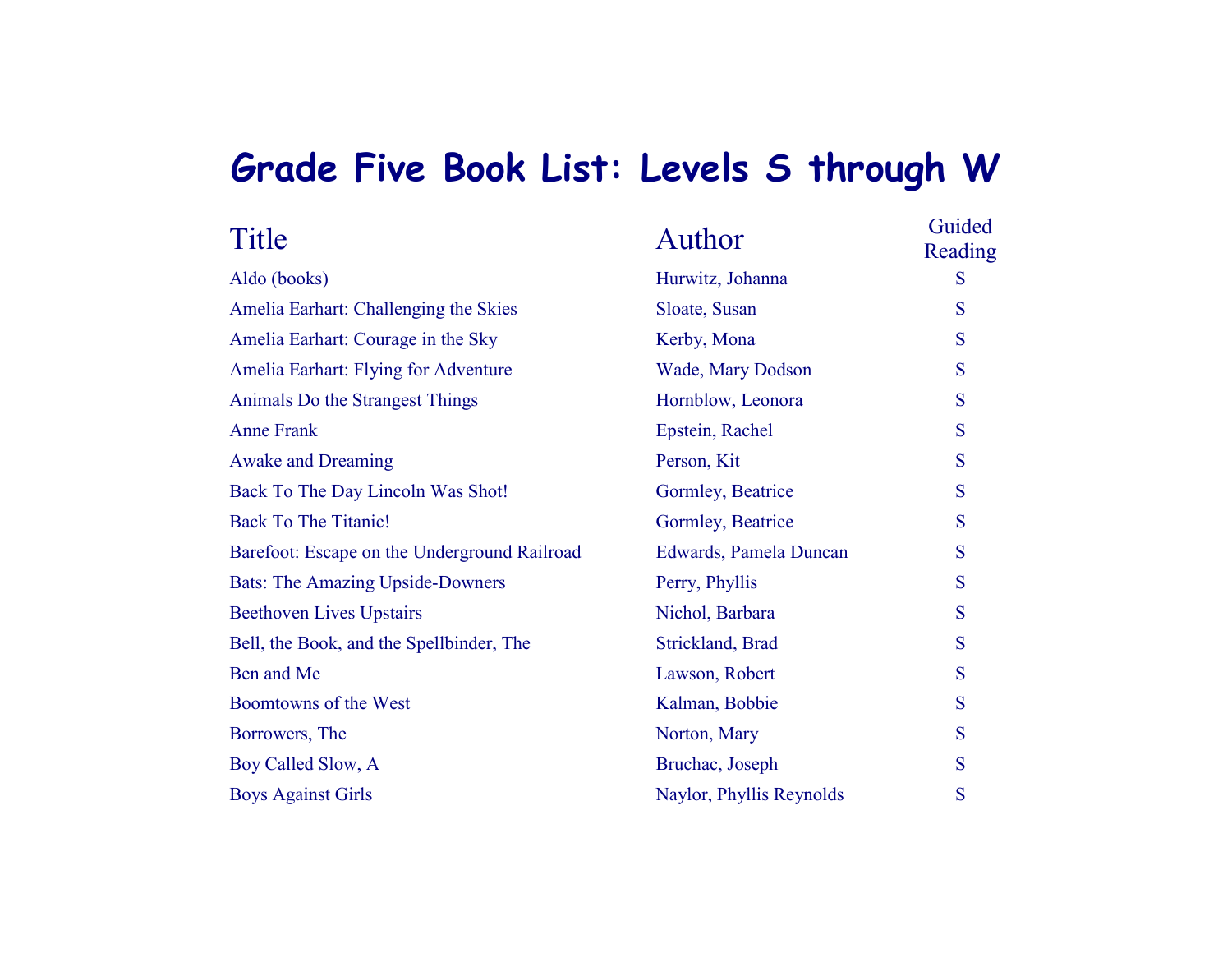| Boys Start the War and the Girls Get Even, The | Naylor, Phyllis Reynolds       | S |
|------------------------------------------------|--------------------------------|---|
| Boys Will, A                                   | Haugaard, Erik Christian       | S |
| <b>Bridge to Terabithia</b>                    | Paterson, Katherine            | S |
| Broccoli Tapes, The                            | Slepian, Jan                   | S |
| <b>Caleb's Choice</b>                          | Wisler, G. Clifton             | S |
| <b>Calico Captive</b>                          | Speare, Elizabeth George       | S |
| Cartoonist, The                                | Byars, Betsy                   | S |
| Case of Capital Intrigue, The                  | Keene, Carolyn                 | S |
| Case of the Captured Queen                     | Keene, Carolyn                 | S |
| Case of the Dangerous Solution, The            | Keene, Carolyn                 | S |
| Case of the Floating Crime, The                | Keene, Carolyn                 | S |
| Case of the Twin Teddy Bears, The              | Keene, Carolyn                 | S |
| Cat!                                           | Kroll, Virginia L.             | S |
| <b>Change The Locks</b>                        | French, Simon                  | S |
| <b>Chester Cricket's New Home</b>              | Selden, George                 | S |
| <b>Chester Cricket's Pigeon Ride</b>           | Selden, George                 | S |
| Children of the Longhouse                      | Bruchac, Joseph                | S |
| Cold and Hot Winter                            | Hurwitz, Johanna               | S |
| Colin Powell: Straight to the Top              | Blue, Rose & Naden, Corinne J. | S |
| Cowboy Trade, The                              | Rounds, Glen                   | S |
| Cricket in Times Square, The                   | Selden, George                 | S |
| Cry of the Crow, The                           | George, Jean Craighead         | S |
|                                                |                                |   |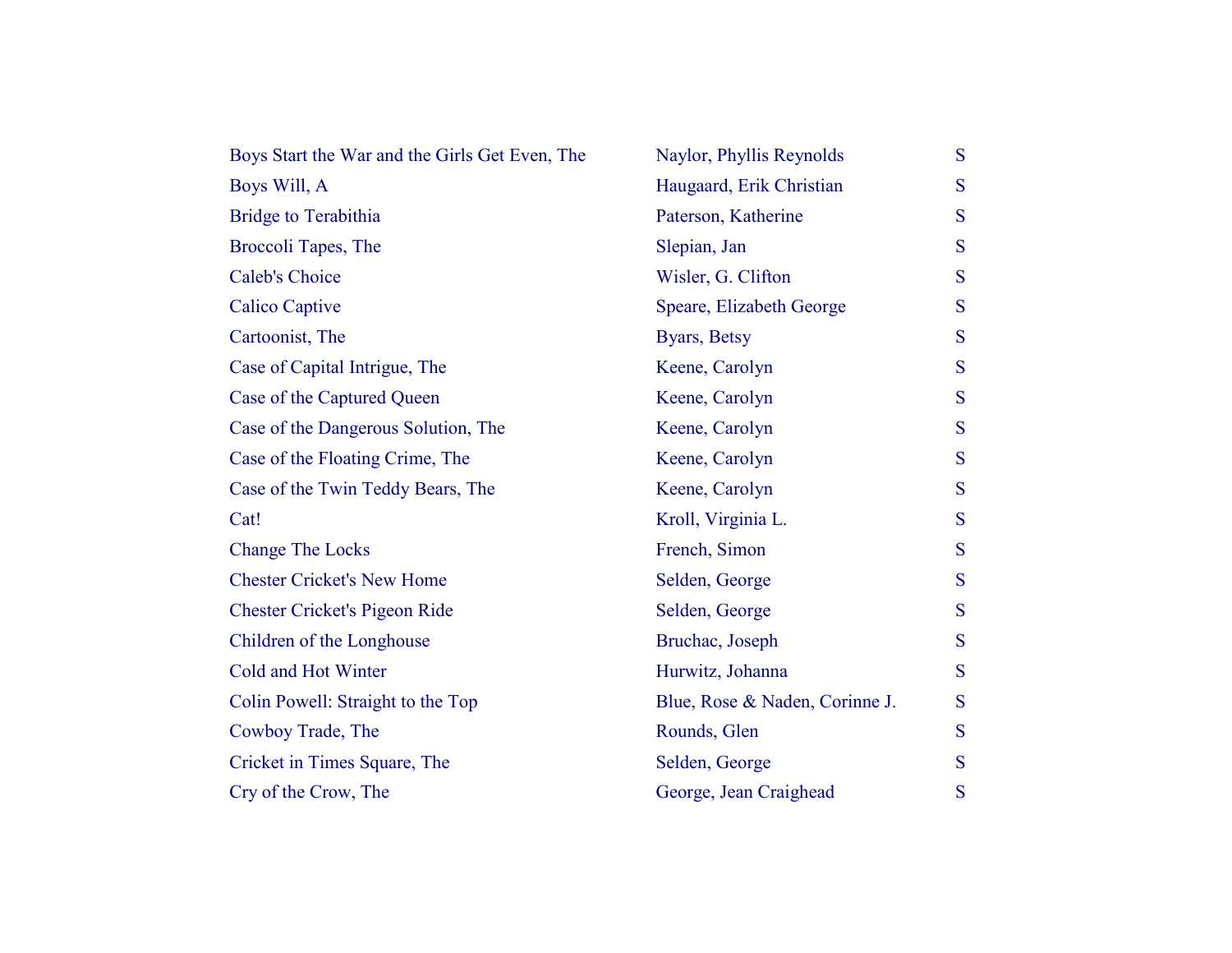| <b>Disappearing Acts</b>                         | Byars, Betsy           | S |
|--------------------------------------------------|------------------------|---|
| Dollhouse Murders, The                           | Wright, Betty          | S |
| Don't Split the Pole: Tales of Down-Home Folk Wi | Tate, Eleanora E.      | S |
| <b>Eagle Song</b>                                | Bruchac, Joseph        | S |
| Earthquake!: A Story of Old San Francisco        | Kudlinski, Kathleen V. | S |
| Eat Up, Gemma                                    | Hayes, Sarah           | S |
| Eenie, Meamie, Murphy, NO!                       | McKenna, Colleen       | S |
| Eleanor                                          | Cooney, Barbara        | S |
| Eureka! It's an Airplane                         | Bendick, Jeanne        | S |
| <b>Experiments with Heat</b>                     | Walter, Oleksy         | S |
| <b>Experiments with Magnets</b>                  | Challand, Helen        | S |
| Facing West: A Story of the Oregon Trail         | Kudlinski, Kathleen V. | S |
| Facts and Fun About the Presidents               | Sullivan, George       | S |
| <b>Family Tree</b>                               | Ayres, Katherine       | S |
| Felita                                           | Mohr, Nicholasa        | S |
| Fifth Grade: Here Comes Trouble                  | McKenna, Colleen       | S |
| <b>Fig Pudding</b>                               | McKenna, Colleen       | S |
| Figure in the Shadows, The                       | Bellairs, John         | S |
| <b>Finding Buck McHenry</b>                      | Slote, Alfred          | S |
| Fish Do the Strangest Things                     | Hornblow, Leonora      | S |
| Flying Flea, Callie, and Me, The                 | Wallace, Carol & Bill  | S |
| Friendship and the Gold Cadillac, The            | Taylor, Mildred        | S |
|                                                  |                        |   |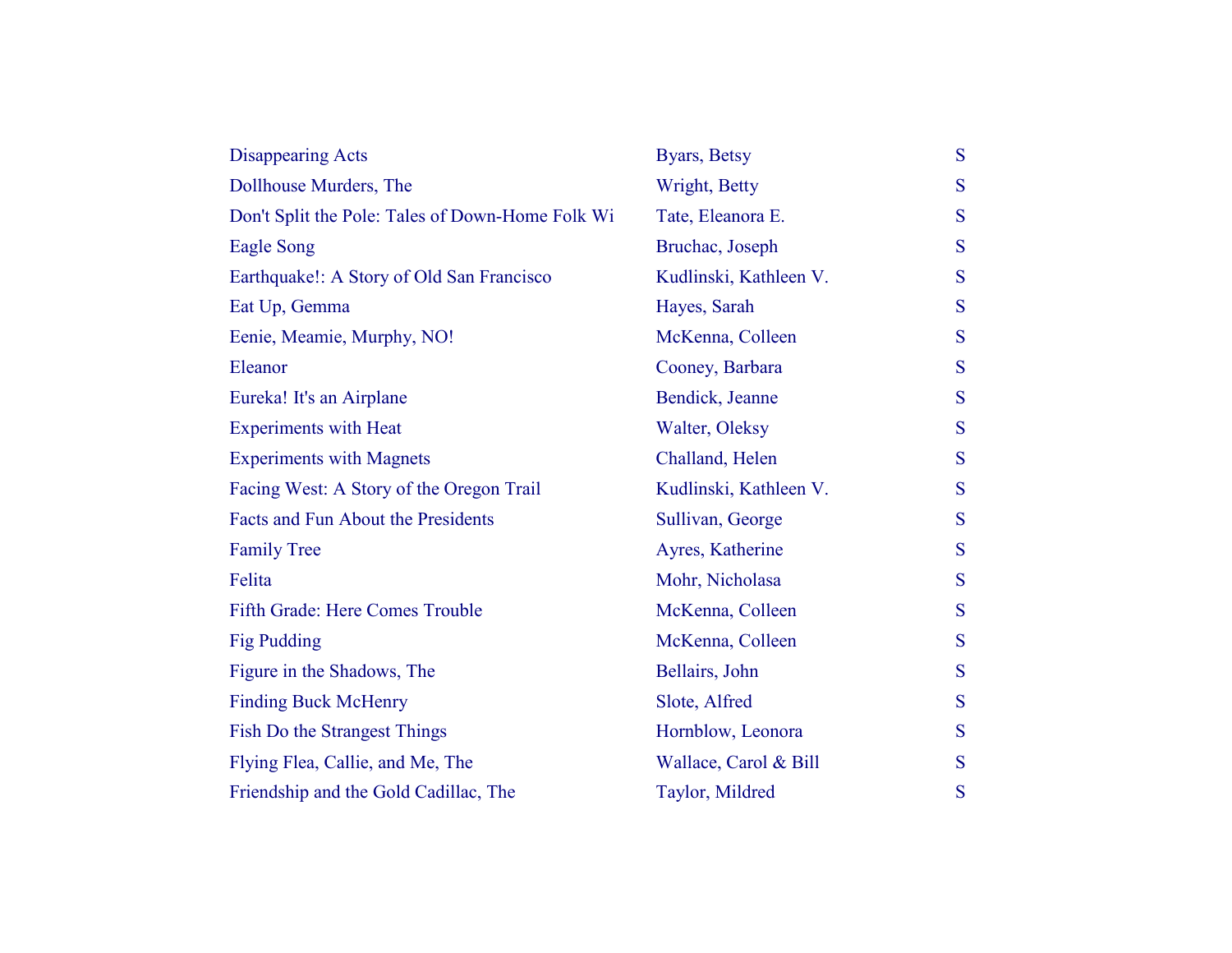| Friendship, The                                   | Taylor, Mildred            | S |
|---------------------------------------------------|----------------------------|---|
| From the Mixed-up Files of Mrs. Basil E. Frankwei | Konigsburg, E.L.           | S |
| Future-Telling Lady and Other Stories, The        | Berry, James               | S |
| Gentle Annie: The true Story of the Nurse         | <b>Shura, Mary Frances</b> | S |
| Georgia O'Keefe                                   | Turner, Robyn Montana      | S |
| Ghostmobile, The                                  | Tapp, Kathy Kennedy        | S |
| Gift-Giver, The                                   | Hansen, Joyce              | S |
| Glory Girl, The                                   | Byars, Betsy               | S |
| Gold Cadillac, The                                | Taylor, Mildred            | S |
| Gold Dust Letters, The                            | Lisle, Janet Taylor        | S |
| Good Master, The                                  | Seredy, Kate               | S |
| Good-Bye My Wishing Star                          | Grove, Vicki               | S |
| Grand Escape, The                                 | Naylor, Phyllis Reynolds   | S |
| Great Dimpole Oak, The                            | Lisle, Janet Taylor        | S |
| <b>Great Expectations</b>                         | Dickens, Charles: Bullseye | S |
| Great Gilly Hopkins, The                          | Paterson, Katherine        | S |
| Guinea Pigs                                       | Hansen, Elvig              | S |
| Harry and Chicken                                 | Sheldon, Dyan              | S |
| Harry On Vacation                                 | Sheldon, Dyan              | S |
| Harry the Explorer                                | Sheldon, Dyan              | S |
| Hey World, Here I Am!                             | Little, Jean               | S |
| Hiroshima                                         | Yep, Laurence              | S |
|                                                   |                            |   |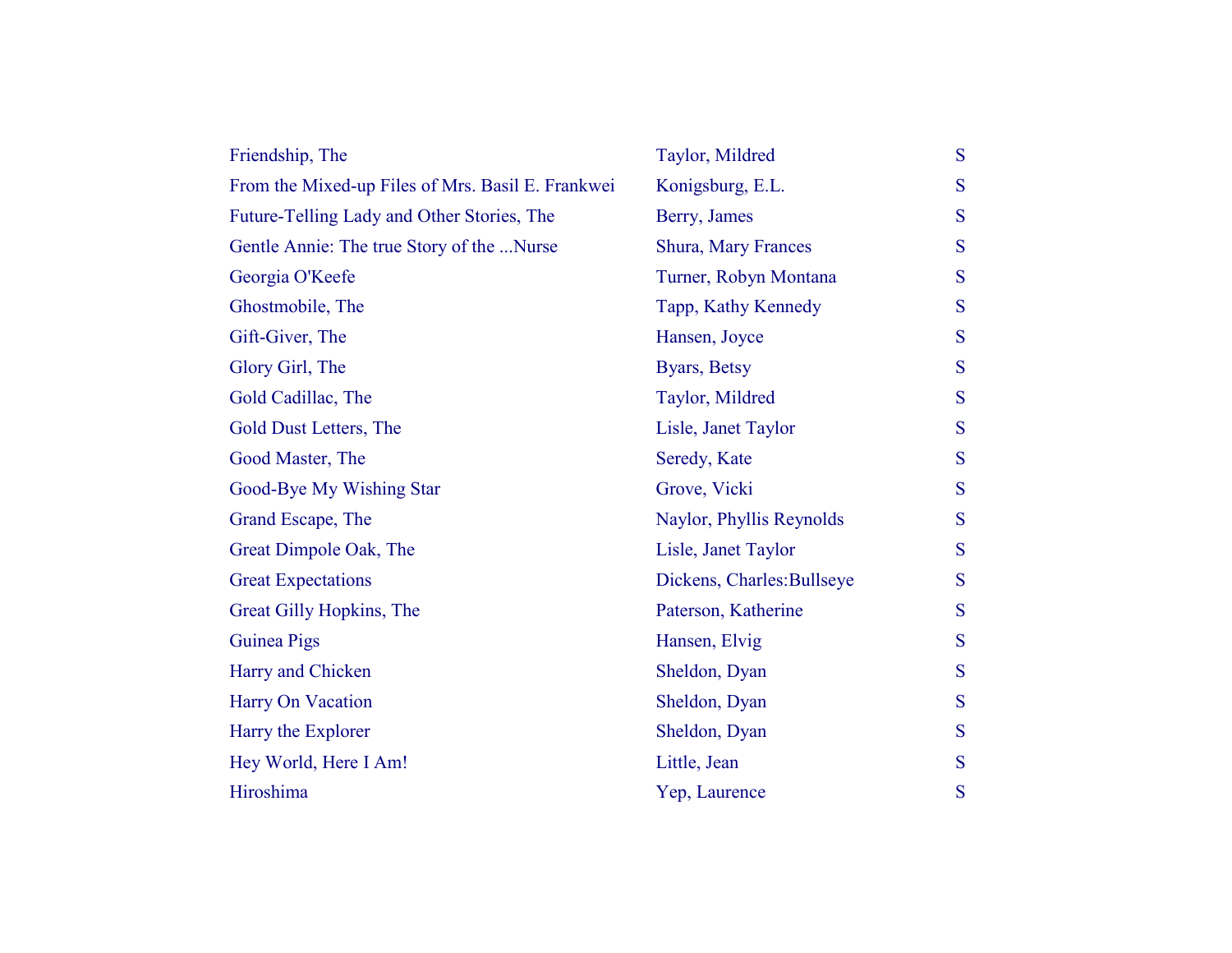| Home for the Howl-idays                           | Regan, Dian Curtis    | S |
|---------------------------------------------------|-----------------------|---|
| House in the Snow, The                            | Engh, M.J.            | S |
| House with a Clock in its Walls, The              | Bellairs, John        | S |
| I Am the Ice Worm                                 | Easley, Mary Ann      | S |
| I Was a Sixth Grade Alien                         | Coville, Bruce        | S |
| In the Year of the Boar and Jackie Robinson       | Lord, Bette Bao       | S |
| <b>Insects Do the Strangest Things</b>            | Hornblow, Leonora     | S |
| It's Not Easy Being George                        | Smith, Janice Lee     | S |
| Jackie Robinson and the Breaking of the Color Bar | Shorto, Russell       | S |
| Journey                                           | MacLachlan, Patricia  | S |
| Journey                                           | MacLachlan, Patricia  | S |
| Journey Home, The                                 | Holland, Isabelle     | S |
| Journey to Jo'burg                                | Naidoo, Beverly       | S |
| <b>Kid Power</b>                                  | Pfeffer, Susan Beth   | S |
| Koko's Kitten                                     | Patterson, Francine   | S |
| Lamp from the Warlock's Tomb, The                 | Bellairs, John        | S |
| Letter, the Witch, and the Ring, The              | Bellairs, John        | S |
| Letters from Rifka                                | Besse, Karen          | S |
| Lewis & Clark: Explorers of the American West     | Kroll, Steven         | S |
| <b>Lily's Crossing</b>                            | Giff Patricia / Dell  | S |
| Little House on the Prairie                       | Wilder, Laura Ingalls | S |
| Little Town on the Prairie                        | Wilder, Laura Ingalls | S |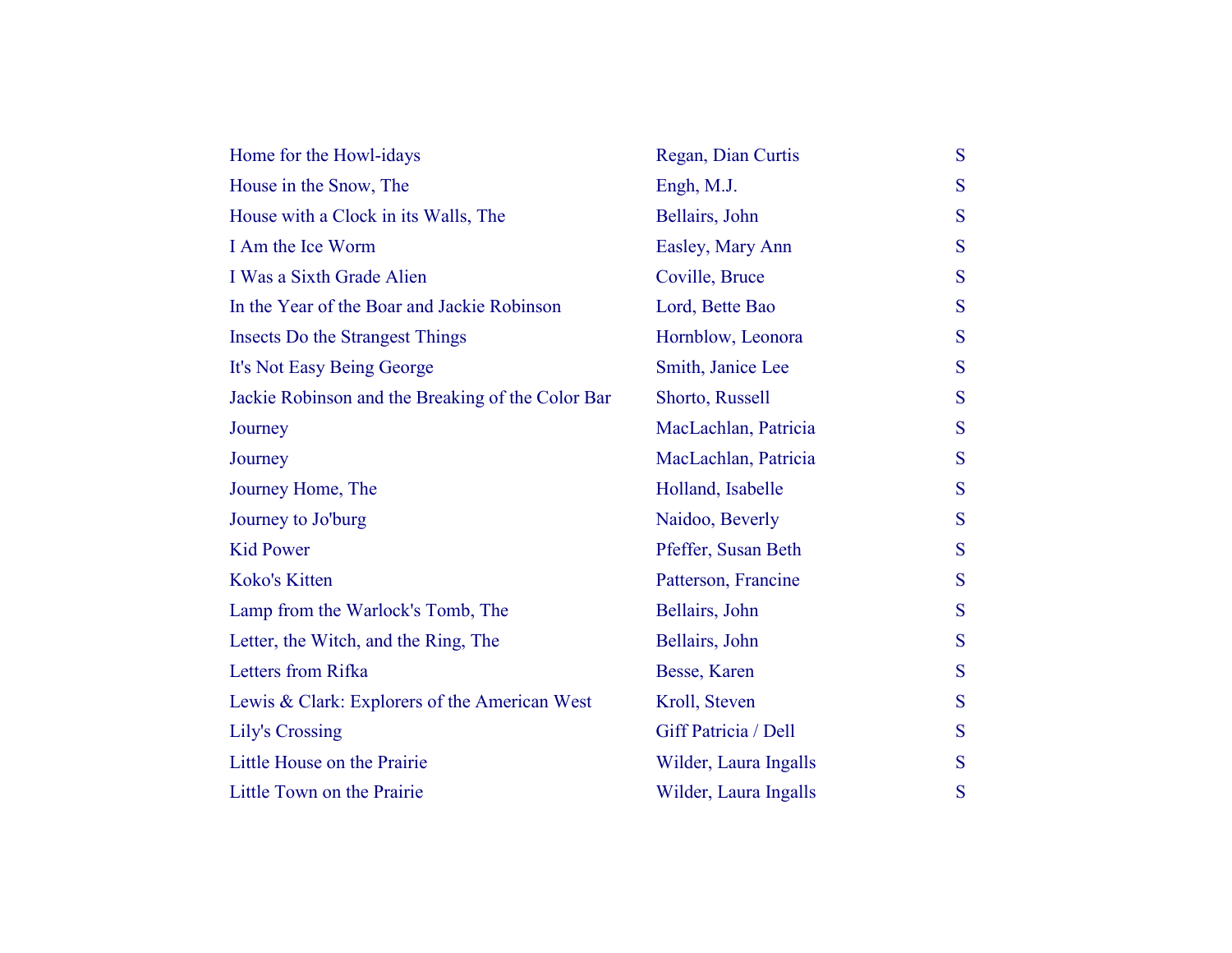| Love Me, Love My Broccoli                        | Peters, Julie Anne      | S |
|--------------------------------------------------|-------------------------|---|
| Man From The Sky                                 | Avi                     | S |
| Man Who Kept His Heart in a Bucket, The          | Levitin, Sonia          | S |
| Mansion in the Mist, The                         | Bellairs, John          | S |
| Martin Luther King Day                           | Lowery, Linda           | S |
| Mary McLeod Bethune-Voice of Black Hope          | Meltzer. Milton         | S |
| Matilda                                          | Dahl, Roald             | S |
| Me, Mop, and the Moondance Kid                   | Myers, Walter Dean      | S |
| Mississippi Bridge                               | Taylor, Mildred         | S |
| Misty of Chincoteague                            | Henry, Marguerite       | S |
| Monster of the Year                              | Coville, Bruce          | S |
| More Perfect Union: The Story of Our Constitutio | Maestro, Betsy & Giulio | S |
| <b>Morning Girl</b>                              | Dorris, Michael         | S |
| Mr. President: A Book of U.S. Presidents         | Sullivan, George        | S |
| My Life in Dog Years                             | Paulsen, Gary           | S |
| <b>My Sister Annie</b>                           | Dodds, Bill             | S |
| My Teacher Flunked the Planet                    | Coville, Bruce          | S |
| My Teacher Fried My Brains                       | Coville, Bruce          | S |
| My Teacher Glows in the Dark                     | Coville, Bruce          | S |
| My Teacher Is an Alien                           | Coville, Bruce          | S |
| Night Swimmers, The                              | Byars, Betsy            | S |
| Night Without Stars, A                           | Howe, James             | S |
|                                                  |                         |   |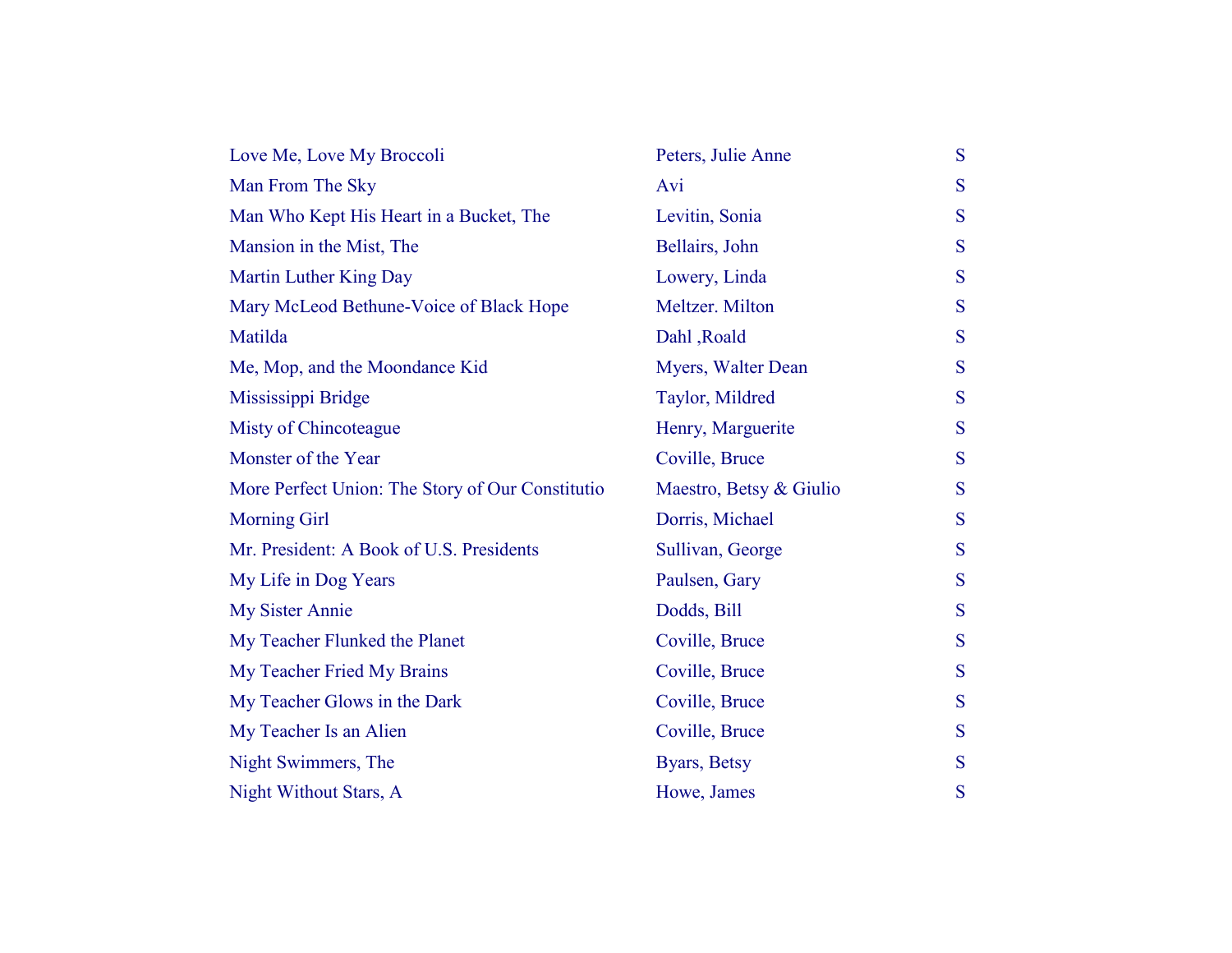| Off and Running                             | Soto, Gary                | S |
|---------------------------------------------|---------------------------|---|
| Old Meadow, The                             | Selden, George            | S |
| On My Honor                                 | <b>Bauer, Marion Dane</b> | S |
| On the Way Home                             | Wilder, Laura Ingalls     | S |
| Once on this Island                         | Whelan, Gloria            | S |
| One Giant Leap                              | Fraser, Mary Ann          | S |
| One-Eyed Cat                                | Fox, Paula                | S |
| Orphan of Ellis Island, The                 | Woodruff, Elvira          | S |
| Out of Darkness: The Story of Louis Braille | Freedman, Russell         | S |
| Owls in the Family                          | Mowat, Farley             | S |
| Phoebe the Spy                              | Griffin, Judith Berry     | S |
| <b>Picture Book of Harriet Tubman</b>       | Adler, David              | S |
| Pinballs. The                               | <b>Byars Betsy</b>        | S |
| Plant That Ate Dirty Socks Goes Up in Space | McArthur, Nancy           | S |
| Poppy                                       | Avi                       | S |
| Poppy and Rye                               | Avi                       | S |
| <b>Pow Wow Summer</b>                       | Rendon, Marcie R.         | S |
| Puppies, Dogs, and Blue Northers            | Paulsen, Gary             | S |
| <b>Rain Forest Secrets</b>                  | Dorros, Arthur            | S |
| Rairarubia                                  | Adams, W. Royce           | S |
| Red Means Good Fortune: San Fran China Town | Goldin, Barbara Diamond   | S |
| Remembering Box, The                        | Clifford, Eth             | S |
|                                             |                           |   |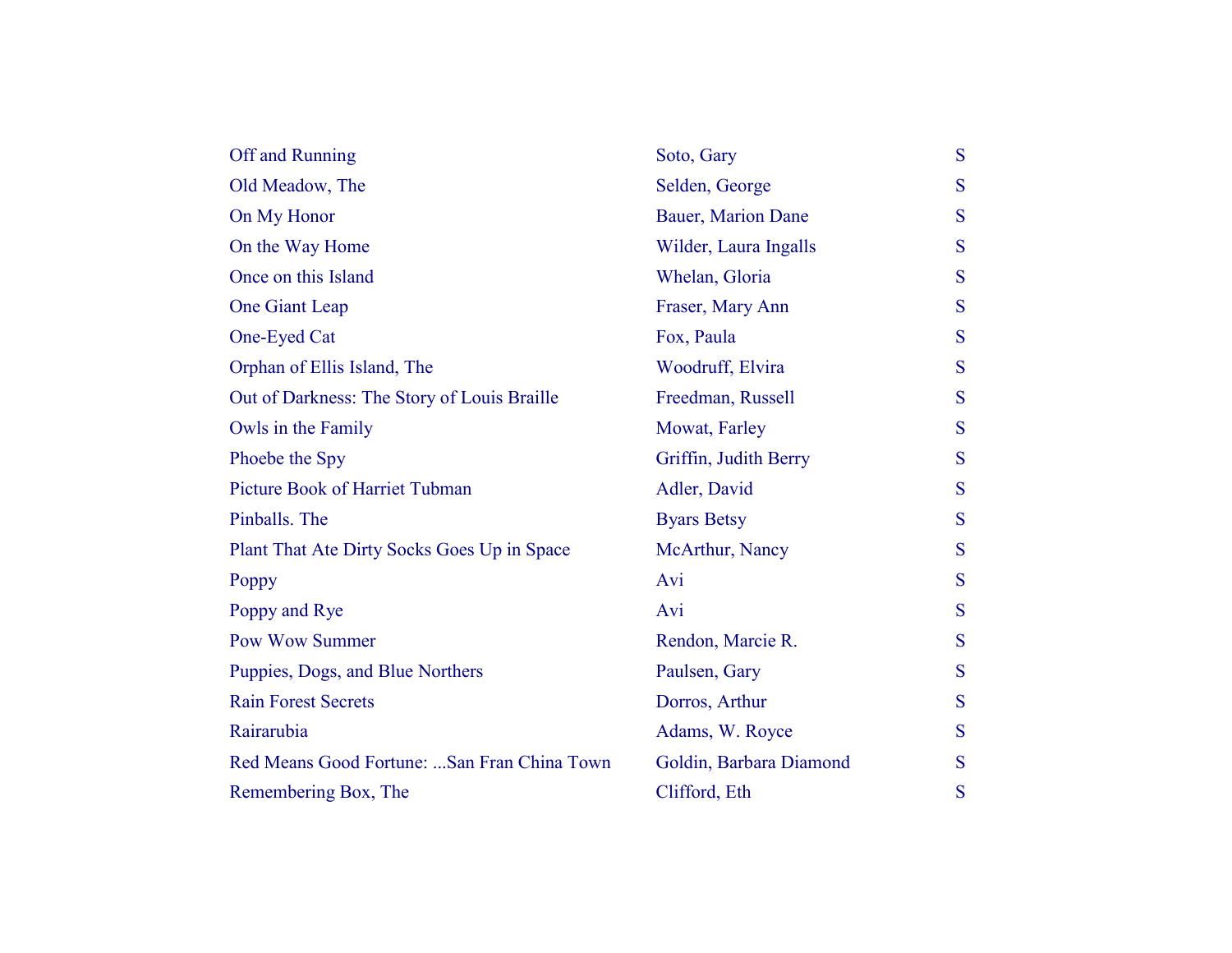| Reptiles Do the Strangest Things               | Hornblow, Leonora  | S |
|------------------------------------------------|--------------------|---|
| Rescuers, The                                  | Sharp, Margery     | S |
| River Ran Wild, A                              | Cherry, Lynne      | S |
| Rough-Faced Girl, The                          | Martin, Rafe       | S |
| <b>Samuel's Choice</b>                         | Berleth, Richard   | S |
| Searching For Laura Ingalls Wilder             | Lasky, Kathryn     | S |
| <b>Seedfalks</b>                               | Fleischman, Paul   | S |
| Seventh Grade Weirdo                           | Wardlaw, Lee       | S |
| Sideways Arithmetic from Wayside School        | Sachar, Louis      | S |
| <b>Sideways Stories from Wayside School</b>    | Sachar, Louis      | S |
| Sister Sister Homegirl on the Range            | Quin-Harkin, Janet | S |
| Sixth Grade Can Really Kill You                | DeClements, Barthe | S |
| <b>Sixth Grade Secrets</b>                     | Sachar, Louis      | S |
| Smartest Man in Ireland, The                   | Hunter, Mollie     | S |
| <b>Smoky the Cow Horse</b>                     | James, Will        | S |
| Song of the Trees                              | Taylor, Mildred    | S |
| <b>Spirit Quest</b>                            | Sharpe, Susan      | S |
| Star Fisher, The                               | Yep, Laurence      | S |
| Story of Harriet Tubman, The: Conductor of the | McMullan, Kate     | S |
| Story of Muhammad Ali: Heavyweight Champion    | Denenberg, Barry   | S |
| Story of the White House, The                  | Waters, Kate       | S |
| <b>Sugaring Season (Making Maple Syrup)</b>    | Burns, Diane       | S |
|                                                |                    |   |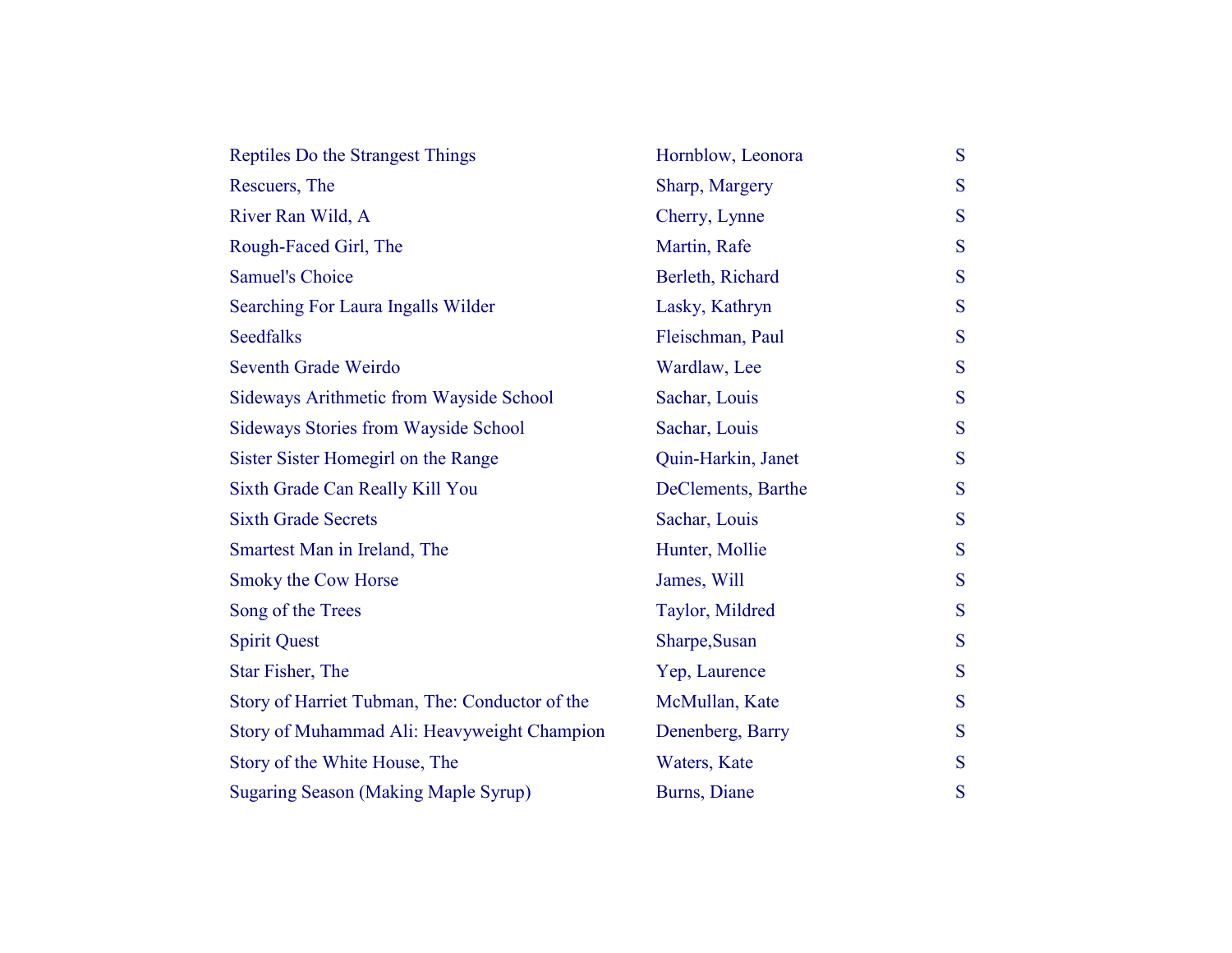| <b>Sugaring Time</b>                            | Lasky, Kathryn                   | S |
|-------------------------------------------------|----------------------------------|---|
| Sweet Clara and the Freedom Quilt               | Hopkinson, Deborah               | S |
| <b>Taking Care of Terrific</b>                  | Lowry, Lois                      | S |
| <b>Taking Sides</b>                             | Soto, Gary                       | S |
| Tales from the Homeplace: Adventures of a Texas | Burandt, H. and Dale, S.         | S |
| <b>Talking to Faith Ringgold</b>                | Ringold, E, Freeman, L.&Roucher, | S |
| This Can't Be Happening at Macdonald Hall       | Korman, Gordon                   | S |
| <b>Thunder At Gettysburg</b>                    | Gauch, Patricia Lee              | S |
| <b>Time Benders</b>                             | Paulsen, Gary                    | S |
| <b>Time for Andrew</b>                          | Hahn, Mary                       | S |
| Too Soon to Say Goodbye                         | Kent, Deborah                    | S |
| <b>Travels with Rainie Marie</b>                | Martin, Patricia                 | S |
| Treasure of Alpheus Winterborn, The             | Bellairs, John                   | S |
| Treasury of Pirate Stories, A                   | Bradman, Tony                    | S |
| <b>Trouble River</b>                            | Byars, Betsy                     | S |
| <b>True Confessions</b>                         | Tashjian, Janet                  | S |
| <b>Tucket's Gold</b>                            | Paulsen, Gary                    | S |
| <b>Tucket's Ride</b>                            | Paulsen, Gary                    | S |
| Twinkie Squad, The                              | Korman, Gordon                   | S |
| Two Tickets to Freedom: The True Story of Ellen | Freedman, Florence               | S |
| <b>US and Uncle Fraud</b>                       | Lowry, Lois                      | S |
| Van Gogh Cafe, The                              | Rylant, Cynthia                  | S |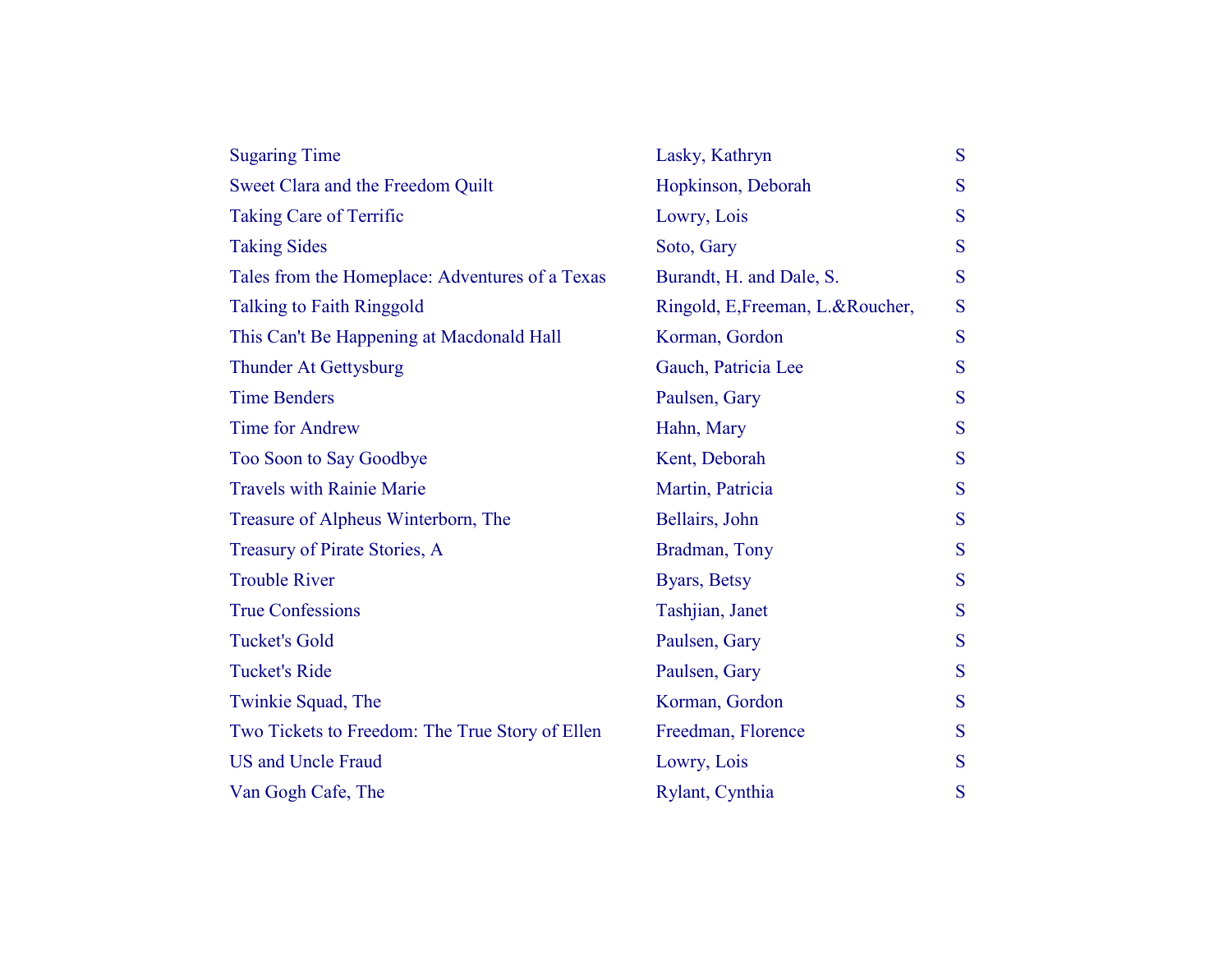| Voyage of the Frog, The                        | Paulsen, Gary                               | S |
|------------------------------------------------|---------------------------------------------|---|
| War Dog Heroes: True Stories of Dog Courage in | Sanderson, Jeannette                        | S |
| War With Grandpa, The                          | Kimmel Smith, Robert                        | S |
| Wayside School is Falling Down                 | Sachar, Louis                               | S |
| Where Do You Think You're Going, Christopher   | Fritz, Jean                                 | S |
| Which Witch?                                   | Ibbotson, Eva                               | S |
| William Problem, The                           | Baker, Barbara                              | S |
| Witch of Fourth Street, The                    | Levoy, Myron                                | S |
| Yeh-Shen                                       | Louie, Ai-Ling                              | S |
| Young Merlin Trilogy: Hobby                    | Yolen, Jane                                 | S |
| Young Merlin Trilogy: Merlin                   | Yolen, Jane                                 | S |
| Young Merlin Trilogy: Passenger                | Yolen, Jane                                 | S |
| Zucchini                                       | Dana, Barbara                               | S |
| 52 Days by Camel: My Sahara Adventure          | Raskin, Lawrence                            | T |
| <b>About The B'nai Bagels</b>                  | Konigsburg, E. L.                           | T |
| Abraham's Battle: A Novel of Gettysburg        | Banks, Sara Harrell                         | T |
| <b>Addie's Dakota Winter</b>                   | Lawlor, Laurie                              | T |
| African-Americans in the Old West              | Cornerstones of<br>Freedom/Children's Press | T |
| Aftican-Americans in the Thirteen Colonies     | Cornerstones of<br>Freedom/Children's Press | T |
| American Revolution, The                       | Bliven, Bruce Jr.                           | T |
| An Early Winter                                | Bauer, Marion Dane                          | T |
|                                                |                                             |   |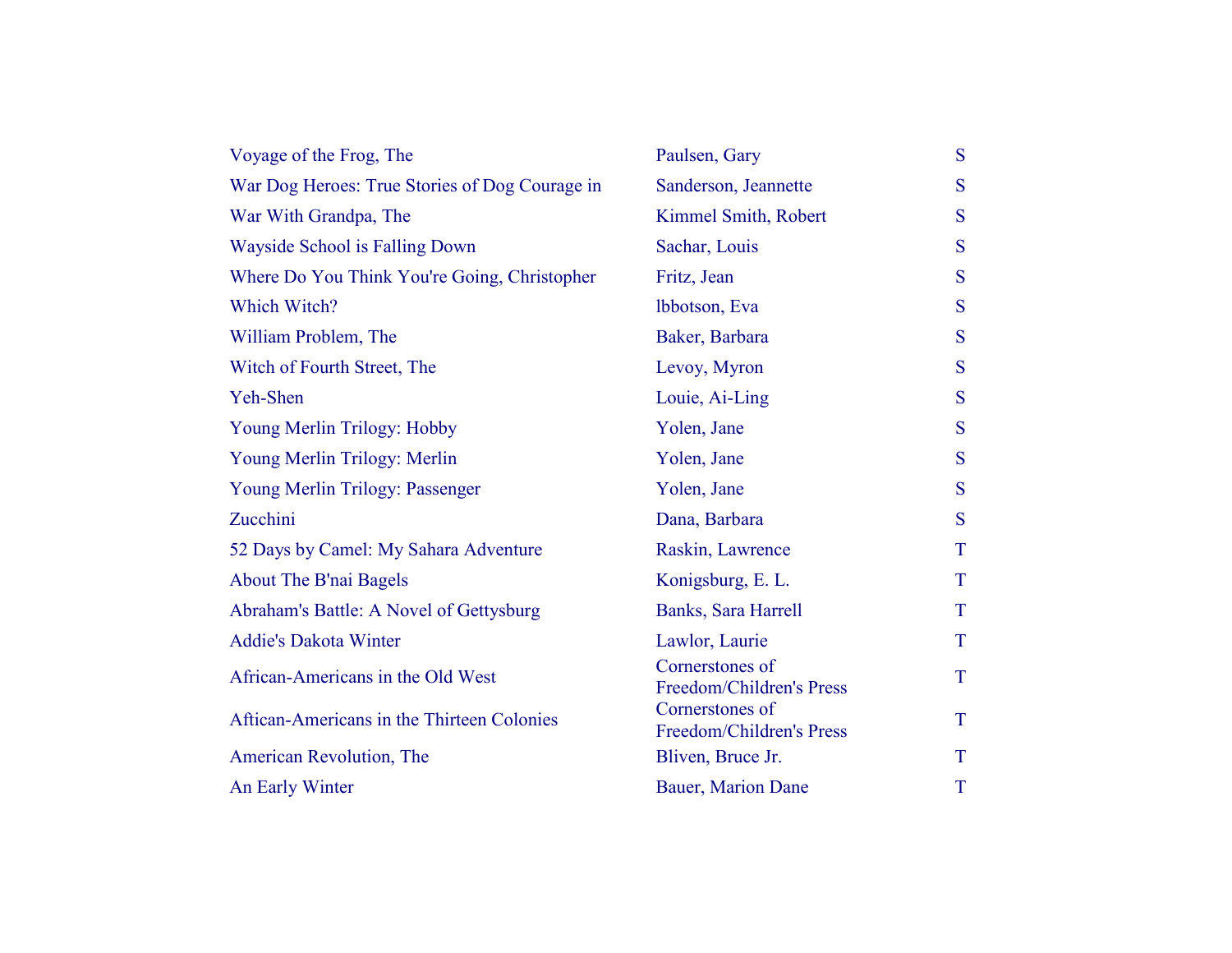| Animorphs #4: The Message             | Applegate, Catherine                        | T           |
|---------------------------------------|---------------------------------------------|-------------|
| Are You There God? It's Me, Margaret. | Blume, Judy                                 | $\mathbf T$ |
| Ashanti to Zulu                       | Musgrove, Margaret                          | T           |
| Assassination of Abraham Lincoln, The | Cornerstones of<br>Freedom/Children's Press | T           |
| Avi                                   | Markham, Lois                               | T           |
| <b>Baby</b>                           | MacLachlan, Patricia                        | T           |
| Ballad of the Civil War, A            | Stolz, Mary                                 | T           |
| <b>Baseball in April</b>              | Soto, Gary                                  | T           |
| Battle for Iwo Jima, The              | Cornerstones of<br>Freedom/Children's Press | T           |
| Battle of Chancellorsville, The       | Cornerstones of<br>Freedom/Children's Press | T           |
| Battle of the Alamo, The              | Cornerstones of<br>Freedom/Children's Press | T           |
| Battle of the Little Bighorn, The     | Cornerstones of<br>Freedom/Children's Press | T           |
| Bear Called Paddington, A             | Bond, Michael                               | T           |
| Bears' House, The                     | Sachs, Marilyn                              | T           |
| <b>Behind Rebel Lines</b>             | Reit, Seymour                               | T           |
| Better Brown Stories, The             | Ahlberg, Allan                              | $\mathbf T$ |
| Big Lie, The: A True Story            | Leitner, Isabella                           | T           |
| Birchbark House, The                  | Erdrich, Louise                             | T           |
| <b>Black Stallion, The</b>            | Farley, Walter                              | T           |
| <b>Blackwater Swamp</b>               | Wallace, Bill                               | T           |
|                                       |                                             |             |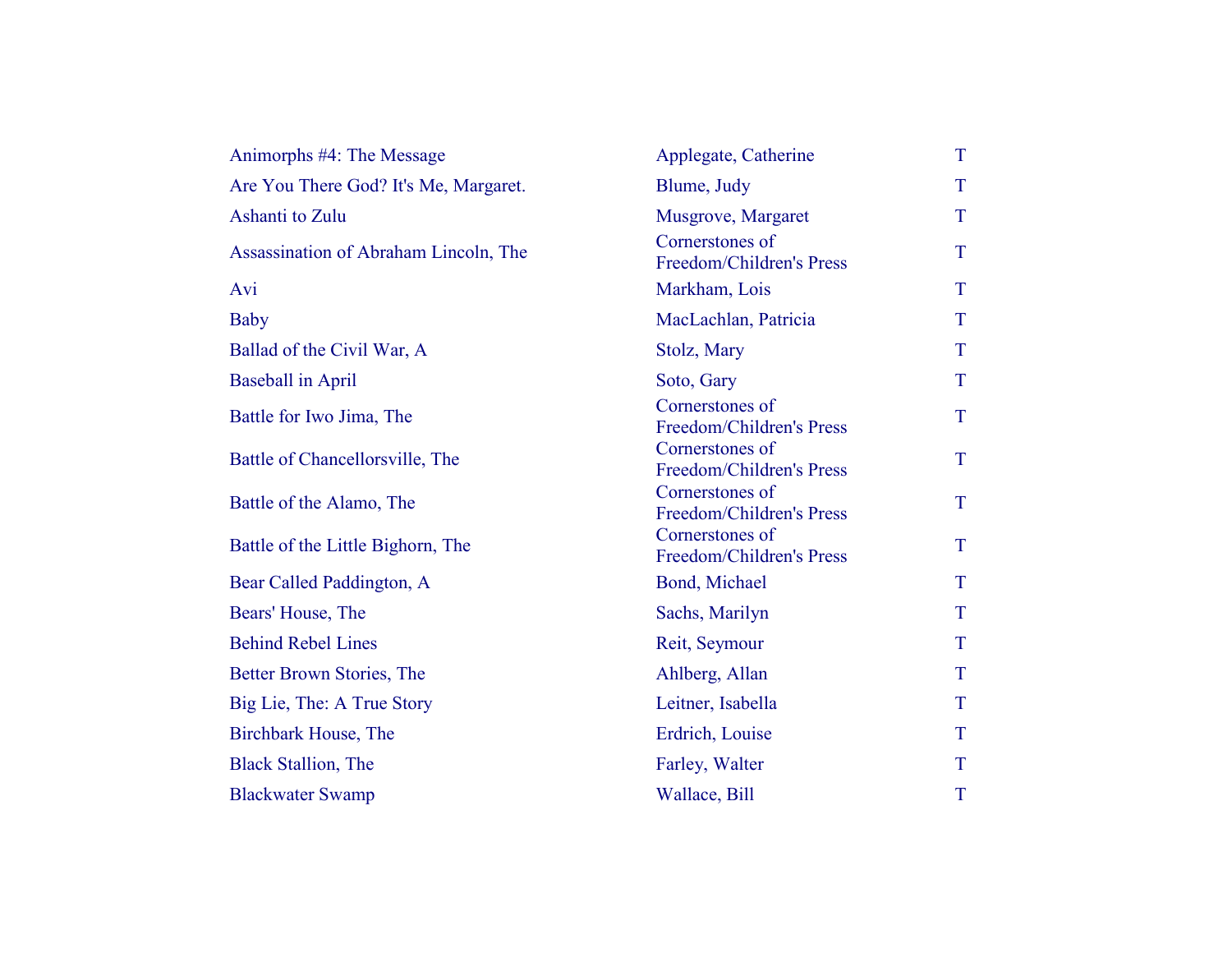| <b>Blubber</b>                                   | Blume, Judy                              | T |
|--------------------------------------------------|------------------------------------------|---|
| <b>Blue Ice</b>                                  | Salata, Estelle                          | T |
| <b>Bonanza Girl</b>                              | Beatty, Patricia                         | T |
| Book of Monsters: Tales to Give You the Creeps   | Coville, Bruce                           | T |
| Book of Spine Tinglers: Tales To Make You Shiver | Coville, Bruce                           | T |
| Boston Tea Party: Rebellion in the Colonies      | Knight/Adventures in Colonial<br>America | T |
| Boy                                              | Dahl, Roald                              | T |
| <b>Bright Shadow</b>                             | Avi                                      | T |
| Broken Blade, The                                | Durbin, William                          | T |
| <b>Buck Stops Here, The</b>                      | Provensen, Alice                         | T |
| <b>Bud, Not Buddy</b>                            | Curtis, Christopher Paul                 | T |
| <b>Burning Questions of Bingo Brown</b>          | Byars, Betsy                             | T |
| California Gold Rush, The                        | McNeer, May                              | T |
| Canada Celebrates Multiculturalism               | Kalman, Bobbie                           | T |
| <b>Canada: The Culture</b>                       | Kalman, Bobbie                           | T |
| Canada: The Land                                 | Kalman, Bobbie                           | T |
| Canada: The People                               | Kalman, Bobbie                           | T |
| Carolina Crow Girl                               | Hobbs, Valerie                           | T |
| <b>Cassie Binegar</b>                            | MacLachlan, Patricia                     | T |
| Children of Green Knowe, The                     | Boston, L.M.                             | T |
| <b>China: The Culture</b>                        | Kalman, Bobbie                           | T |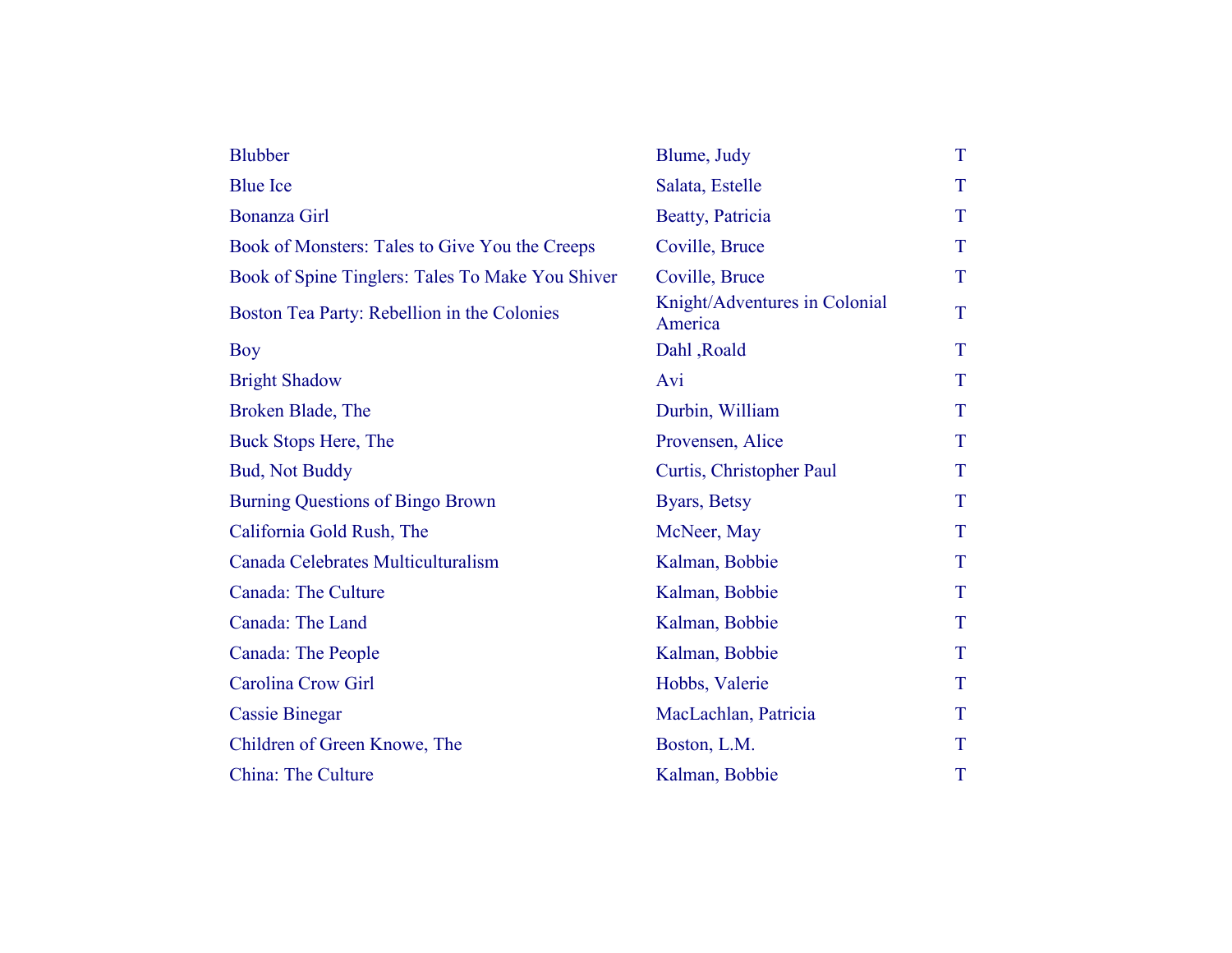| China: The Land                               | Kalman, Bobbie                              | T |
|-----------------------------------------------|---------------------------------------------|---|
| China: The People                             | Kalman, Bobbie                              | T |
| Chisholm Trail, The                           | Cornerstones of<br>Freedom/Children's Press | T |
| Cleopatra                                     | <b>Stanley</b> , Diane                      | T |
| Clothes & Crafts in Ancient Egypt             | Balkwill, Richard                           | T |
| <b>Clothes &amp; Crafts in Ancient Greece</b> | Steele, Philip                              | T |
| Clothes & Crafts in Aztec Times               | Dawson, Imogen                              | T |
| Clothes & Crafts in Roman Times               | Steele, Philip                              | T |
| Clothes & Crafts in the Middle Ages           | Dawson, Imogen                              | T |
| Clothes & Crafts in Victorian Times           | Steele, Philip                              | T |
| Cold As Ice                                   | Keene, Carolyn                              | T |
| Colonial Times from A to Z                    | Kalman, Bobbie                              | T |
| Cousins                                       | Hamilton, Virginia                          | T |
| Cowboys                                       | Sandler, Martin W.                          | T |
| <b>Cracker Jackson</b>                        | Byars, Betsy                                | T |
| <b>Crazy Fish</b>                             | Mazer, Norma Fox                            | T |
| Cut From the Same Cloth: American Women of    | San Souci, Robert D.                        | T |
| Daily Life in a Plains Indian Village: 1868   | Terry, Michael Bad Hand                     | T |
| Danger on Parade                              | Keene, Carolyn                              | T |
| Danny, Champion of the World                  | Dahl, Roald                                 | T |
| Dear Levi: Letters from the Overland Trail    | Woodruff, Elvira                            | T |
|                                               |                                             |   |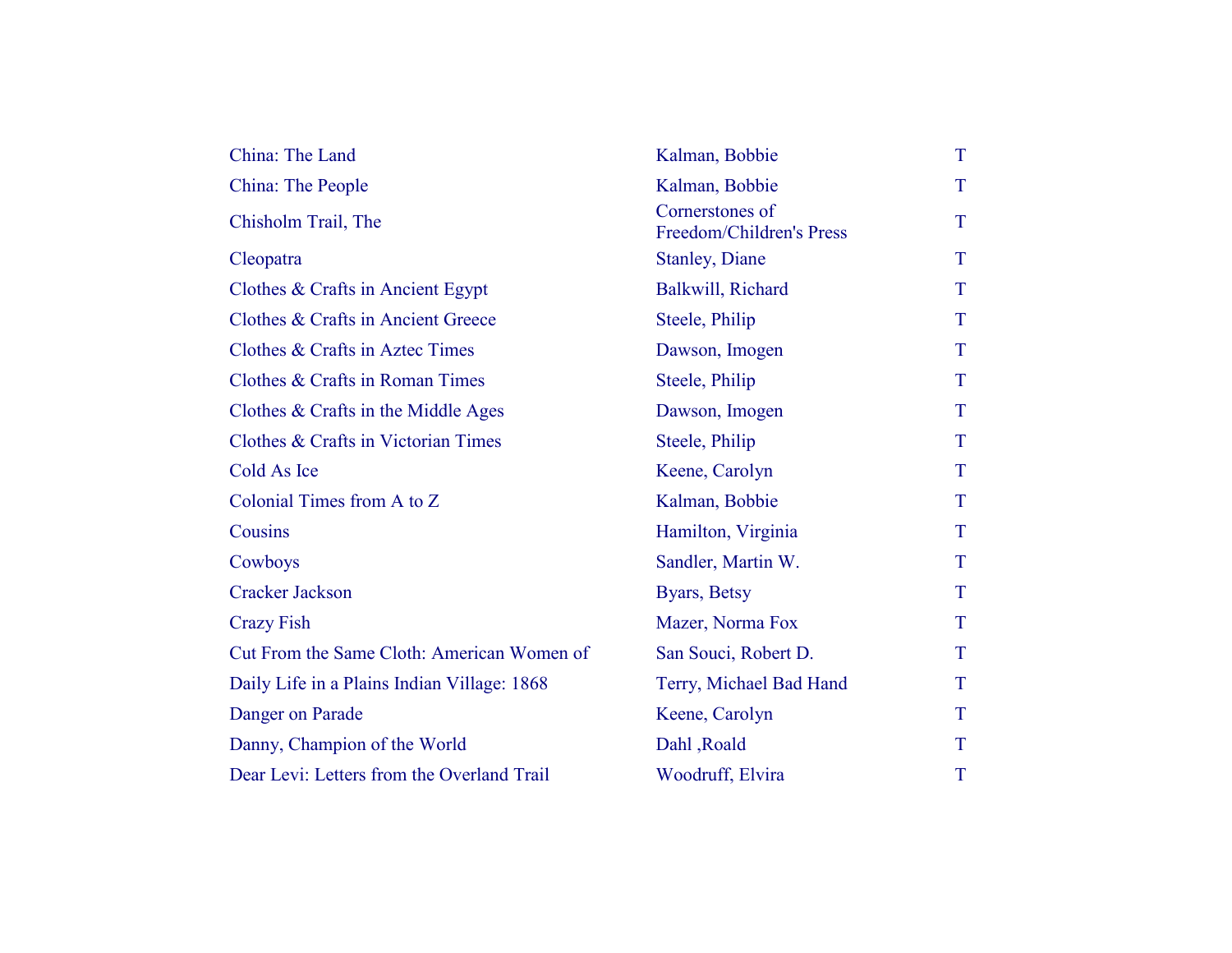| Declaration of Independence, The                   | Cornerstones of<br>Freedom/Children's Press | $\mathbf T$ |
|----------------------------------------------------|---------------------------------------------|-------------|
| Defenders, The                                     | McGovern, Ann                               | T           |
| Devil's Highway, The                               | Applegate, Stan                             | T           |
| Disability Rights Movement, The                    | Cornerstones of<br>Freedom/Children's Press | T           |
| Discovering Jupiter: The Amazing Collision in Spac | Berger, Melvin                              | T           |
| Double Life of Pocahontas, The                     | Fritz, Jean                                 | T           |
| Dove Is a Beau                                     | Yolen, Jane                                 | T           |
| Dr. Quinn Medicine Wornan                          | McKenna, Colleen                            | T           |
| Dred Scott Decision, The                           | Cornerstones of<br>Freedom/Children's Press | T           |
| Earthquakes                                        | Simon, Seymour                              | T           |
| <b>Eclipses: Nature's Blackouts</b>                | Aronson, Billy                              | T           |
| <b>Emancipation Proclamation, The</b>              | Cornerstones of<br>Freedom/Children's Press | T           |
| Everglades                                         | George, Jean Craighead                      | T           |
| <b>Explorers:</b> Women in Profile                 | Hacker, Carolotta                           | T           |
| Family Under the Bridge                            | Carlson, Natalie                            | T           |
| Ferret In The Bedroom, Lizards In The Fridge       | Wallace, Bill                               | T           |
| <b>First Ladies</b>                                | Cornerstones of<br>Freedom/Children's Press | T           |
| <b>Flaming Arrows</b>                              | Steele, William                             | T           |
| Flying Free: America's First Black Aviators        | Hart, Philip S.                             | T           |
| Food & Feasts Between the Two World Wars           | Steele, Philip                              | T           |
|                                                    |                                             |             |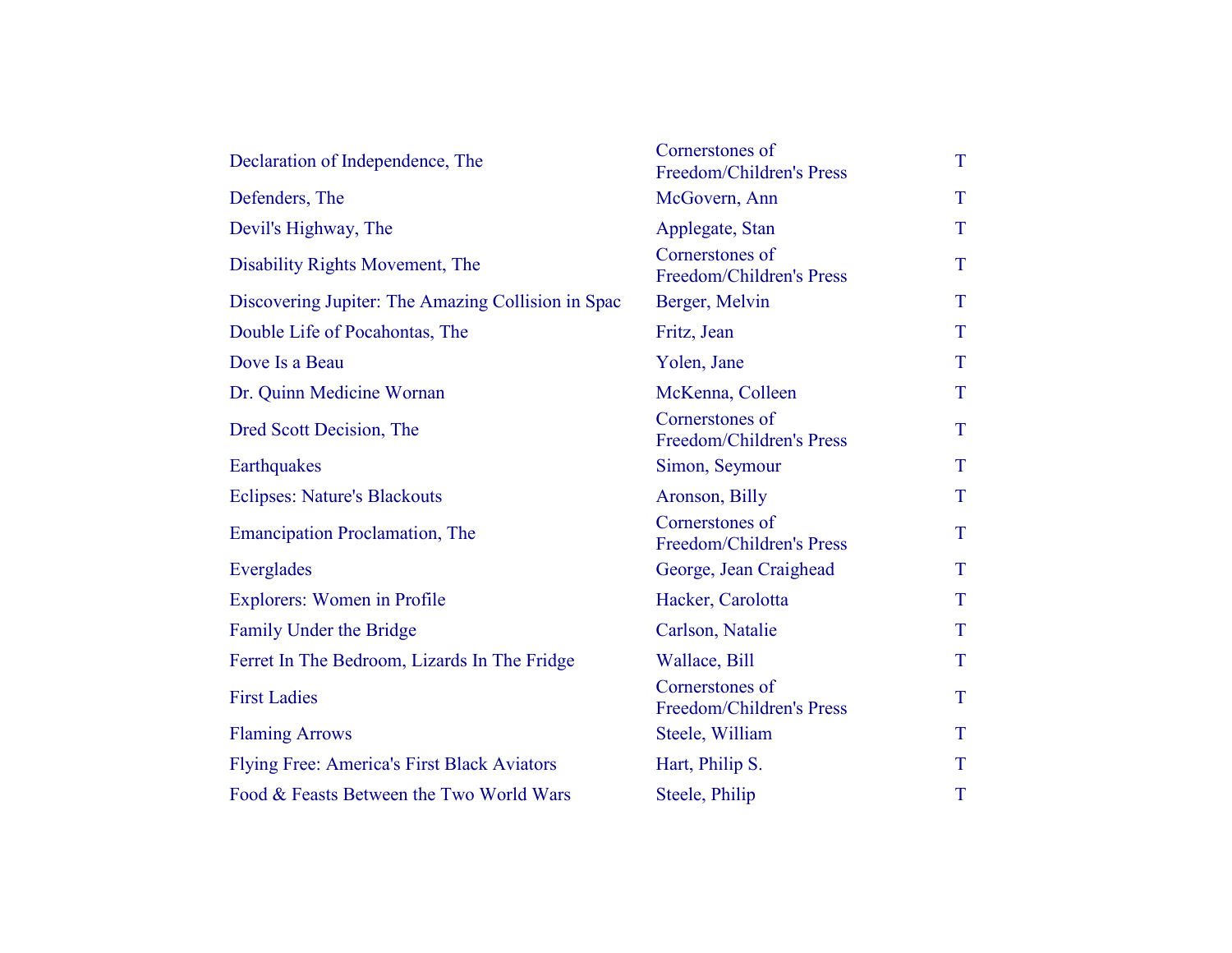| Food & Feasts In Ancient Egypt                 | Balkwill, Richard                           | T |
|------------------------------------------------|---------------------------------------------|---|
| Food & Feasts In Ancient Greece                | Steele, Philip                              | T |
| Food & Feasts In Ancient Rome                  | Steele, Philip                              | T |
| Food & Feasts In the Middle Ages               | Dawson, Imogen                              | T |
| Food & Feasts In Tudor Times                   | Balkwill, Richard                           | T |
| Food & Feasts With the Aztecs                  | Dawson, Imogen                              | T |
| Food & Feasts With the Vikings                 | Marshall, James                             | T |
| Forgotten Door, The                            | Key, Alexander                              | T |
| <b>Fort Sumter</b>                             | Cornerstones of<br>Freedom/Children's Press | T |
| Frederick Douglass: Fights For Freedom         | Davidson, Margaret                          | T |
| <b>Freedom Songs</b>                           | Moore, Yvette                               | T |
| Freshwater Pond, A                             | Small. Worlds                               | T |
| Friends, The                                   | Yumoto, Kazumi                              | T |
| Frozen Man                                     | Getz, David                                 | T |
| Fur, Feathers, and Flippers: How Animals Live  | Lauber, Patricia                            | T |
| Galaxies                                       | Simon, Seymour                              | T |
| Gathering of Days, A                           | Blos, Joan                                  | T |
| Gentle Ben                                     | Morey, Walt                                 | T |
| Gentleman Outlaw and Me - Eli, The: A Story of | Hahn, Mary                                  | T |
| George Washington's Socks                      | Woodruff, Elvira                            | T |
| Gettysburg Address, The                        | Cornerstones of<br>Freedom/Children's Press | T |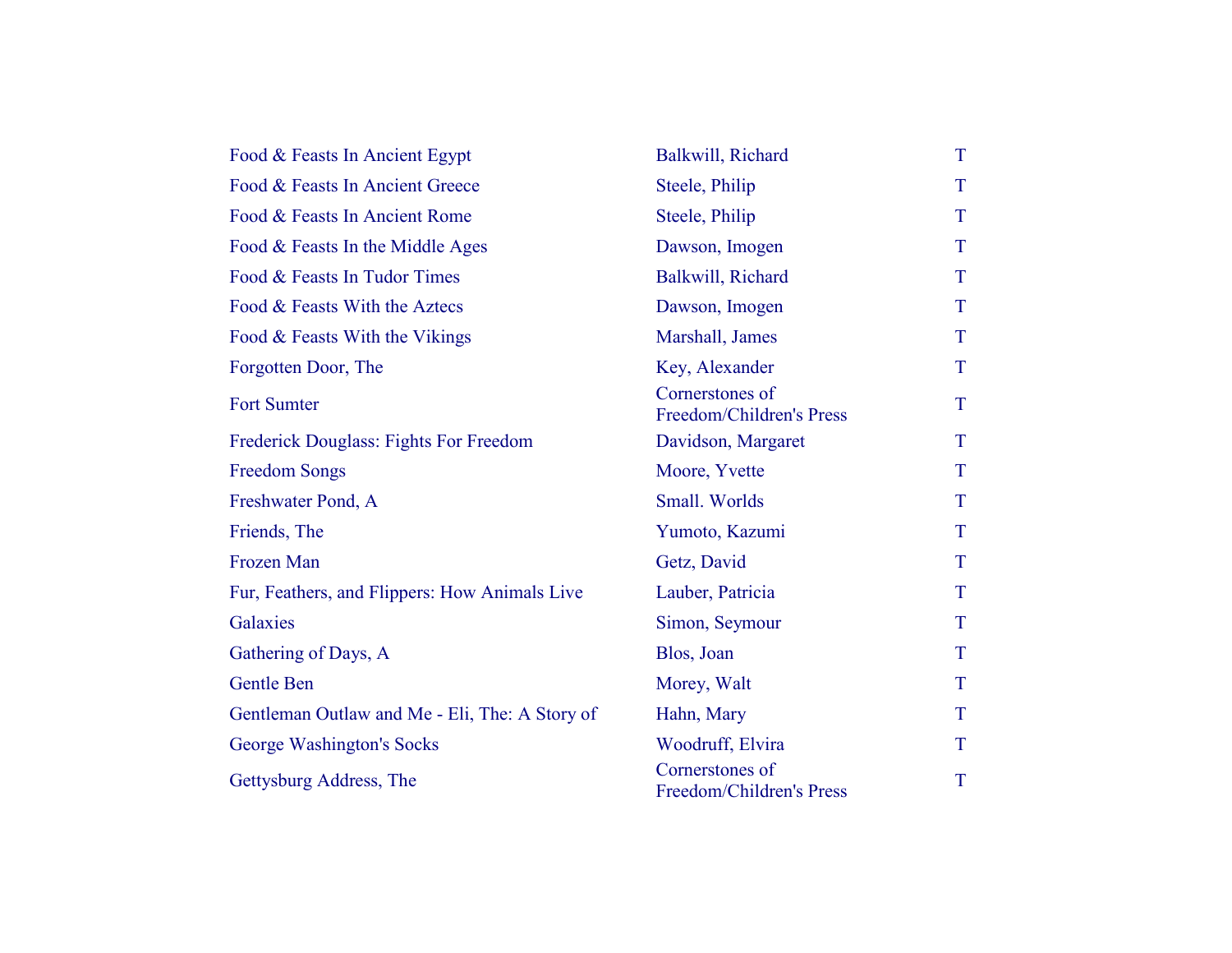| Gettysburg Address, The                          | Lincoln, Abraham              | T |
|--------------------------------------------------|-------------------------------|---|
| <b>Ghost Cadet</b>                               | Alphin, Elaine Marie          | T |
| Girl Who Chased Away Sorrow, The: The Diary of   | Turner, Ann                   | T |
| <b>Glaciers</b>                                  | Gallant, Roy/A First Book     | T |
| <b>Going Home</b>                                | Mohr, Nicholasa               | T |
| <b>Going Solo</b>                                | Dahl, Roald                   | T |
| Good-Bye Marianne                                | Watts, Irene N.               | T |
| Goosebumps: It Came From Beneath the Sink        | Stine, R. L.                  | T |
| Gorillas                                         | Burgel, Paul H. & Hartwig, M. | T |
| <b>Grandma Moses: Painter of Rural America</b>   | O'Neal, Zibby                 | T |
| Grandpa's Mountain                               | Reeder, Carolyn               | T |
| <b>Gratefully Yours</b>                          | Buchanan, Jane                | T |
| Gravity: Simple Experiments for Young Scientists | White, Larry                  | T |
| <b>Great African Americans in Business</b>       | Rediger, Pat                  | T |
| <b>Great African Americans in Civil Rights</b>   | Rediger, Pat                  | T |
| <b>Great African Americans in Entertainment</b>  | Rediger, Pat                  | T |
| <b>Great African Americans in Film</b>           | Parker, Janice                | T |
| <b>Great African Americans in Government</b>     | Dudley, Karen                 | T |
| <b>Great African Americans in History</b>        | Hacker, Carlotta              | T |
| Great African Americans in jazz                  | Hacker, Carlotta              | T |
| <b>Great African Americans in Literature</b>     | Rediger, Pat                  | T |
| Great African Americans in Music                 | Rediger, Pat                  | T |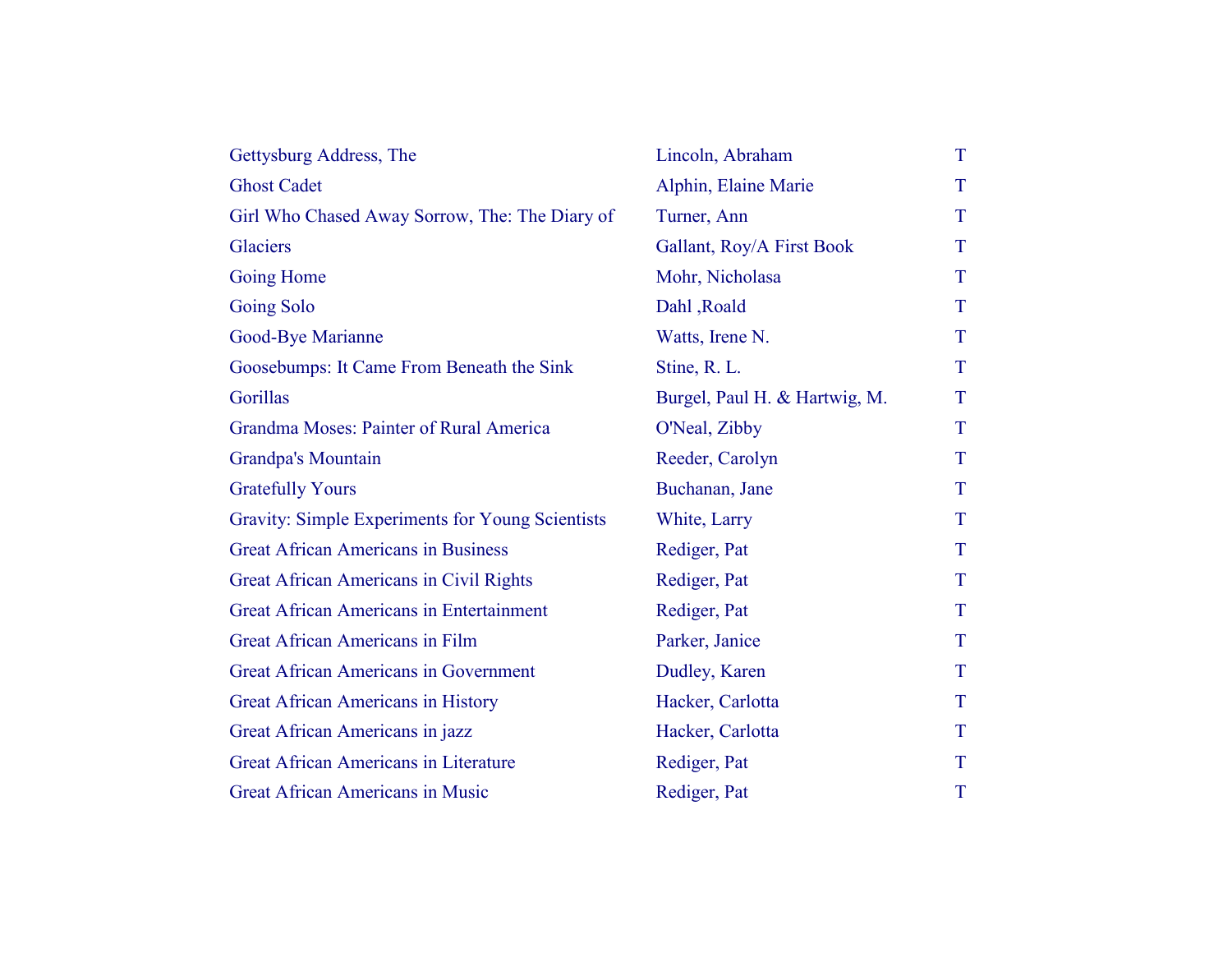| <b>Great African Americans in Sports</b> | Rediger, Pat          | T |
|------------------------------------------|-----------------------|---|
| Great African Americans in the Arts      | Hacker, Carlotta      | T |
| Great African Americans in the Olympics  | Hunter, Shaun         | T |
| Great Brain at the Academy, The          | Fitzgerald, John D.   | T |
| Great Brain Does It Again, The           | Fitzgerald, John D.   | T |
| <b>Growing Up Stories</b>                | Byars, Betsy          | T |
| <b>Guests</b>                            | Dorris, Michael       | T |
| Hannibal                                 | Green, Robert         | T |
| Harriet the Spy                          | Fitzhugh, Louise      | T |
| Haymeadow, The                           | Paulsen, Gary         | T |
| Henri Rousseau                           | Rabott, Ernest        | T |
| Henry                                    | Bawden, Nina          | T |
| Here's to You, Rachel Robinson           | Blume, Judy           | T |
| Horse and His Boy, The                   | Lewis, C. S.          | T |
| <b>Island Keeper</b>                     | Mazer, Harry          | T |
| Islander, The                            | Rylant, Cynthia       | T |
| It's Not the End of the World            | Blume, Judy           | T |
| Jason's Gold                             | Hobbs, Will           | T |
| Jericho                                  | Hickman, Janet        | T |
| Joey Pigza Swallowed the Key             | Gantos, Jack          | T |
| Journey to Nowhere                       | Auch, Mary Jane       | T |
| Jump!: The Adventures of Brer Rabbit     | Harris, Joel Chandler | T |
|                                          |                       |   |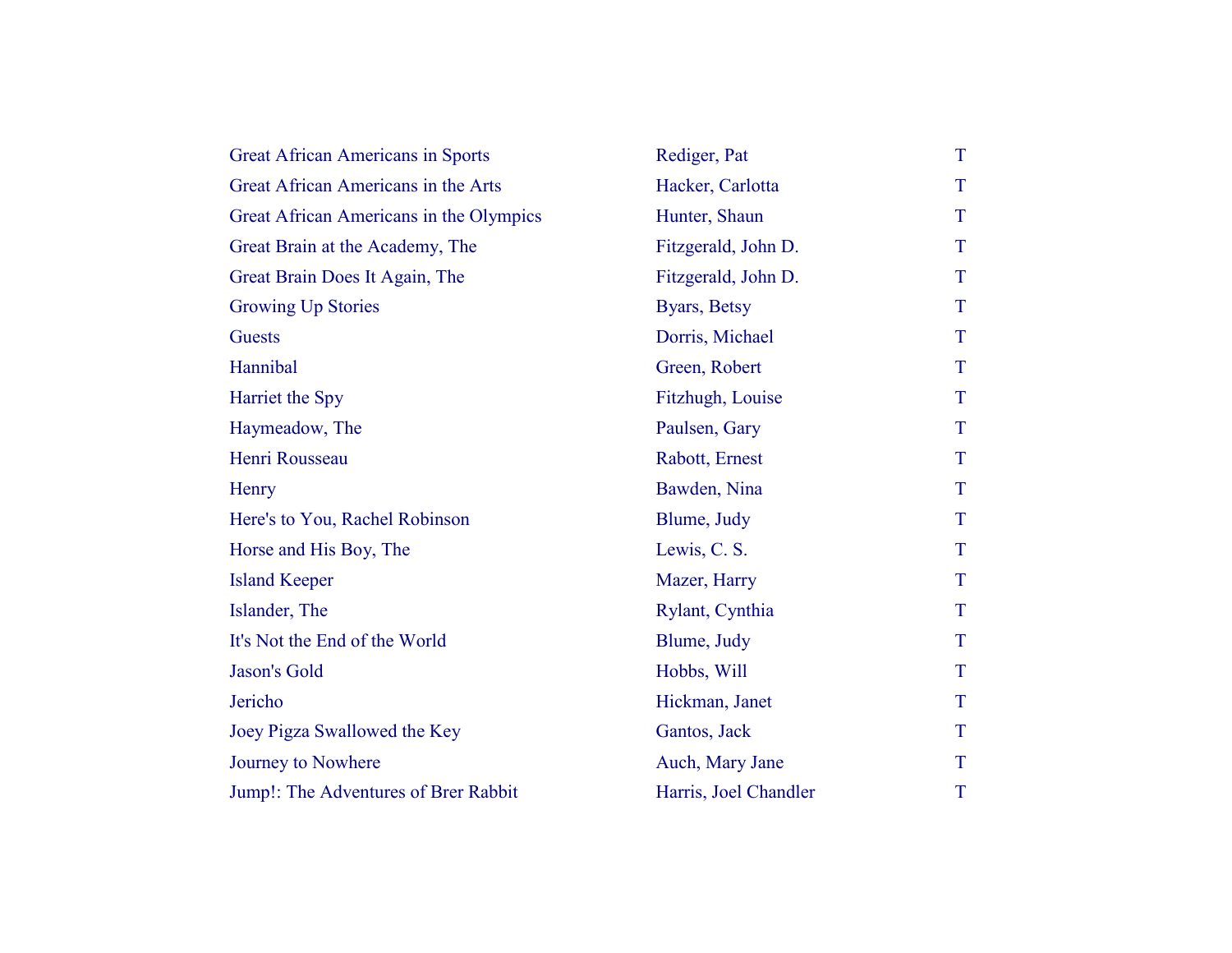| Just As Long As We're Together                   | Blume, Judy                      | T |
|--------------------------------------------------|----------------------------------|---|
| Ken Griffey Jr. & Ken Griffey Sr.                | <b>Star Families</b>             | T |
| Kid Who Ran For President, The                   | Gutman, Dan                      | T |
| Kids at Work: Lewis Hine and the Crusade Against | Freedman, Russell                | T |
| Leon's Story                                     | Tillage, Leon Walter             | T |
| Life in the Oceans: Animals, People, Plants      | Baker, Lucy                      | T |
| Life in the Rainforests: Animals, People, Plants | Baker, Lucy                      | T |
| Light in the Storm, A                            | Hesse, Karen                     | T |
| Lightning                                        | Kramer, Stephen                  | T |
| <b>Lizard Music</b>                              | Pinkwater, Daniel                | T |
| Lois Lowry                                       | Markham, Lois                    | T |
| Loosing Joe's Place                              | Korman, Gordon                   | T |
| Lost Star: The Story of Amelia Earhart           | Lauber, Patricia                 | T |
| Magician's Nephew, The                           | Lewis, C. S.                     | T |
| Magnet Book, The                                 | Levine, Shar & Johnstone, Leslie | T |
| Man Who Was Poe, The                             | Avi                              | T |
| <b>Marrying Malcolm Murgatroyd</b>               | Farrell, Marne                   | T |
| <b>Martin Luther King</b>                        | Bray, Rosemary L.                | T |
| Mathew Brady: Civil War Photographer             | Van Steenwyk, Elizabeth          | T |
| Max and Me and the Time Machine                  | Greer, Gery and Ruddick, Bob     | T |
| Me and My Little Brain                           | Fitzgerald, John D.              | T |
| <b>Meteors: The Truth Behind Shooting Stars</b>  | Aronson, Billy                   | T |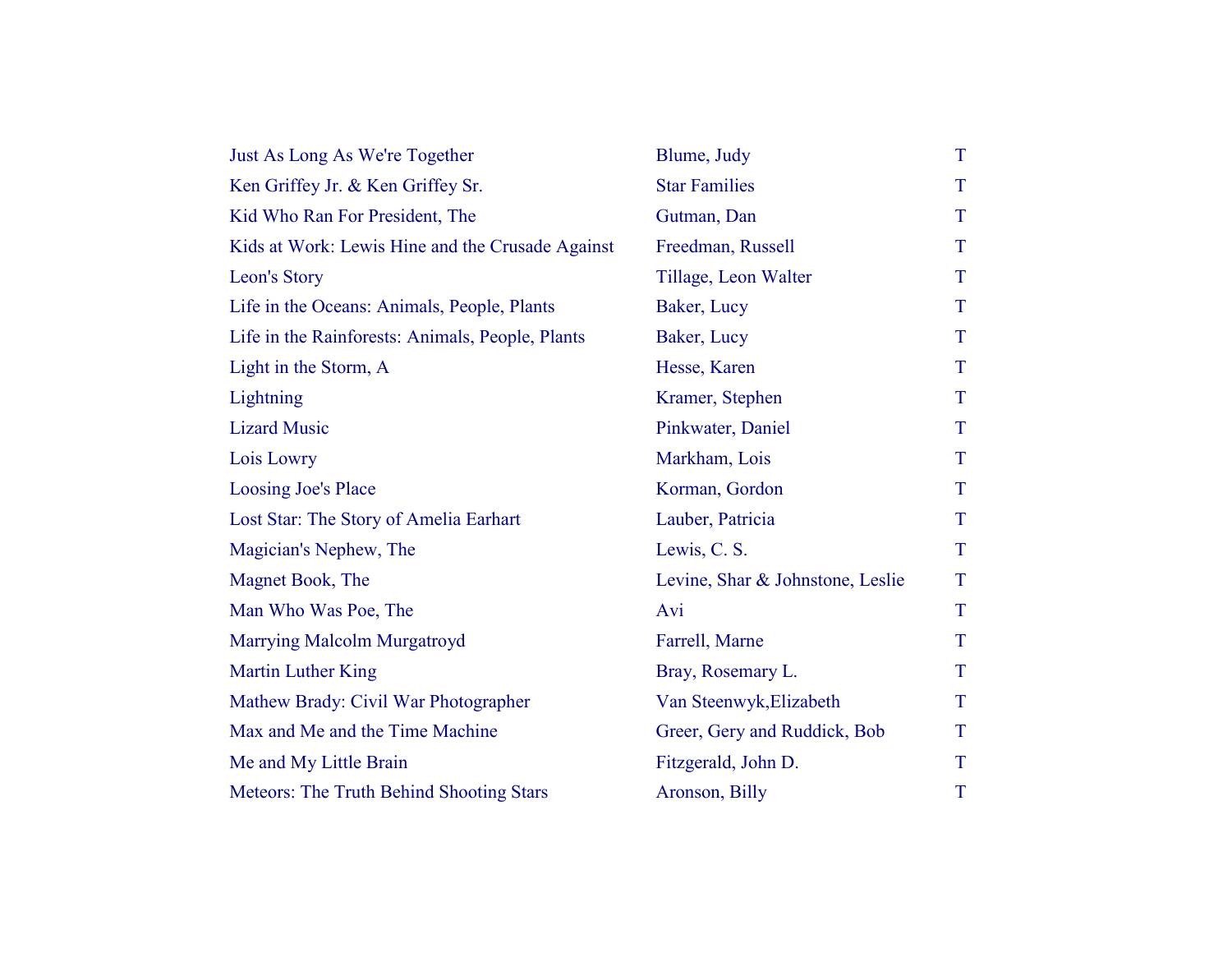| Middle Moffat, The                             | Estes, Eleanor          | T |
|------------------------------------------------|-------------------------|---|
| Middle Moffat, The                             | Estes, Eleanor          | T |
| Mississippi Bridge                             | Taylor, Mildred         | T |
| More Adventures of the Great Brain             | Fitzgerald, John D.     | T |
| Mr. Tucket                                     | Paulsen, Gary           | T |
| Mummies and Their Mysteries                    | Wilcox, Charlotte       | T |
| <b>Muscles: Our Muscular System</b>            | Simon, Seymour          | T |
| My Brother Louis Measures Worms and Other Loui | Robinson, Barbara       | T |
| My Daniel                                      | Conrad, Pam             | T |
| My Hiroshima                                   | Morimoto, Junko         | T |
| My Life as a Fifth-Grade Comedian              | Levy, Eizabeth          | T |
| Natchez Under the Hill                         | Applegate, Stan         | T |
| Navajo's Long Walk                             | Bruchac, Joseph         | T |
| Never Say Quit                                 | Wallace, Bill           | T |
| New York City                                  | Kent, Deborah           | T |
| Night Journey, The                             | Lasky, Kathryn          | T |
| <b>Nobel Prize Winners</b>                     | Hacker, Carlotta        | T |
| Norman Rockwell                                | Cohen, Joel H.          | T |
| <b>North Carolina</b>                          | Fradin, Dennis Brindell | T |
| Obee & Mungedeech                              | Martin, Trude           | T |
| Ola Shakes It Up                               | Hyppolite, Joanne       | T |
| On Board The Titanic                           | Tanaka, Shelley         | T |
|                                                |                         |   |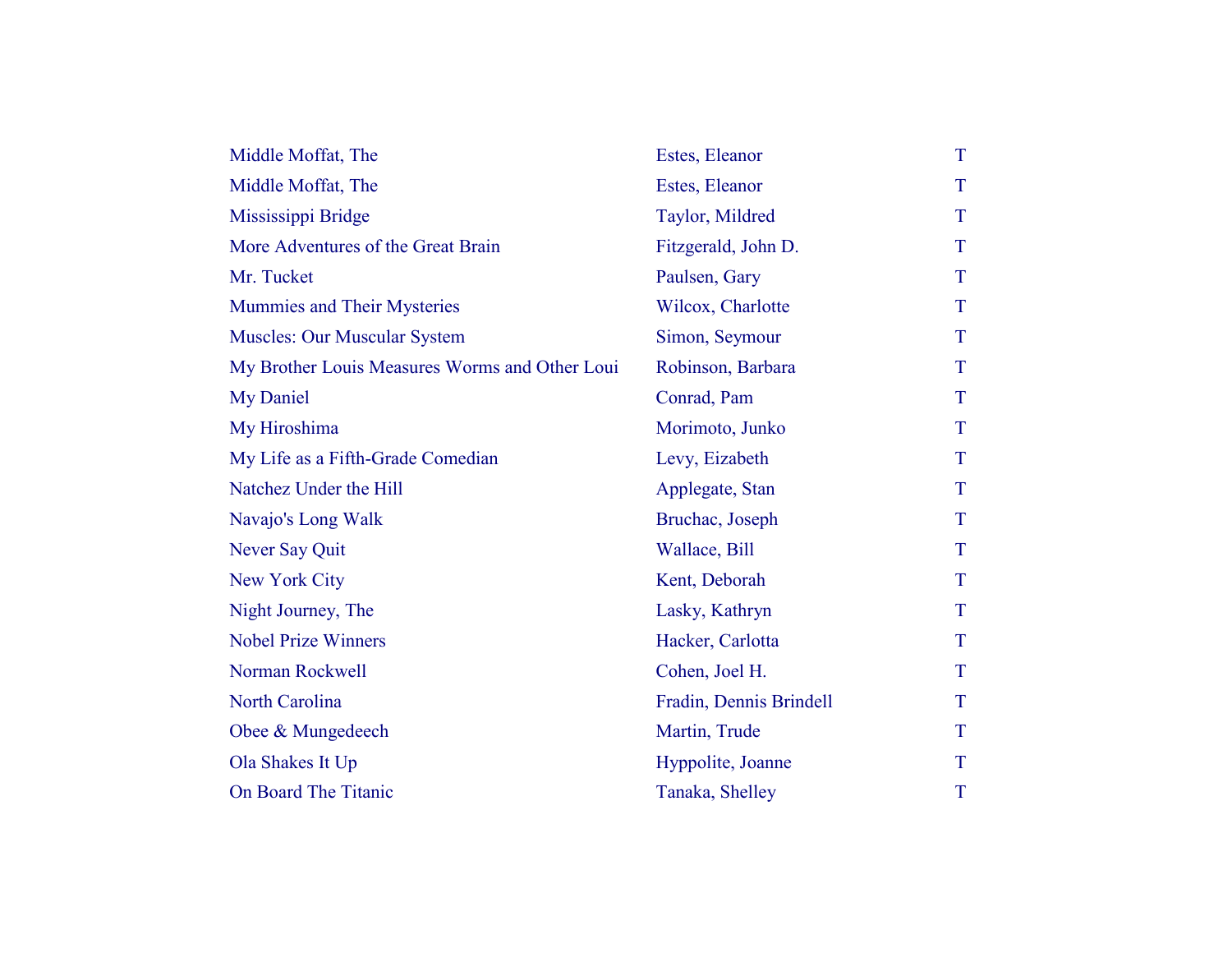| <b>Our Teacher Is Missing</b>                  | <b>Mary Shura</b>                        | T |
|------------------------------------------------|------------------------------------------|---|
| Paddle to the Sea                              | Holling, Clancy                          | T |
| Picture of Freedom, A                          | McKissack, Patricia                      | T |
| Pilgrims of Plimouth, The                      | Sewall, Marcia                           | T |
| Pioneers                                       | Sandler, Martin W.                       | T |
| Poor Girl, Rich Girl                           | Wilson, Johnniece Marshall               | T |
| Preacher's Boy                                 | Paterson, Katherine                      | T |
| Quake!                                         | Cottonwood, Joe                          | T |
| Queen Eleanor                                  | <b>Brooks, Polly Schoyer</b>             | T |
| <b>Rabble Starkey</b>                          | Lowry, Lois                              | T |
| Rat's Tale, A                                  | Seidler, Tor                             | T |
| Return of the Great Brain, The                 | Fitzgerald, John D.                      | T |
| Rifle, The                                     | Paulsen, Gary                            | T |
| Runaway to Freedom: A Story of the Underground | Smucker, Barbara                         | T |
| S.O.S. Titanic                                 | Bunting, Eve                             | T |
| Salem Days: Life in a Colonial Seaport         | Knight/Adventures in Colonial<br>America | T |
| Schernoff Discoveries, The                     | Paulsen, Gary                            | T |
| Second Mrs. Giaconda, The                      | Konigsburg, E. L.                        | T |
| <b>Sees Behind Trees</b>                       | Dorris, Michael                          | T |
| <b>Sharks</b>                                  | Simon, Seymour                           | T |
| Shh! We're Writing the Constitution            | Fritz, Jean                              | T |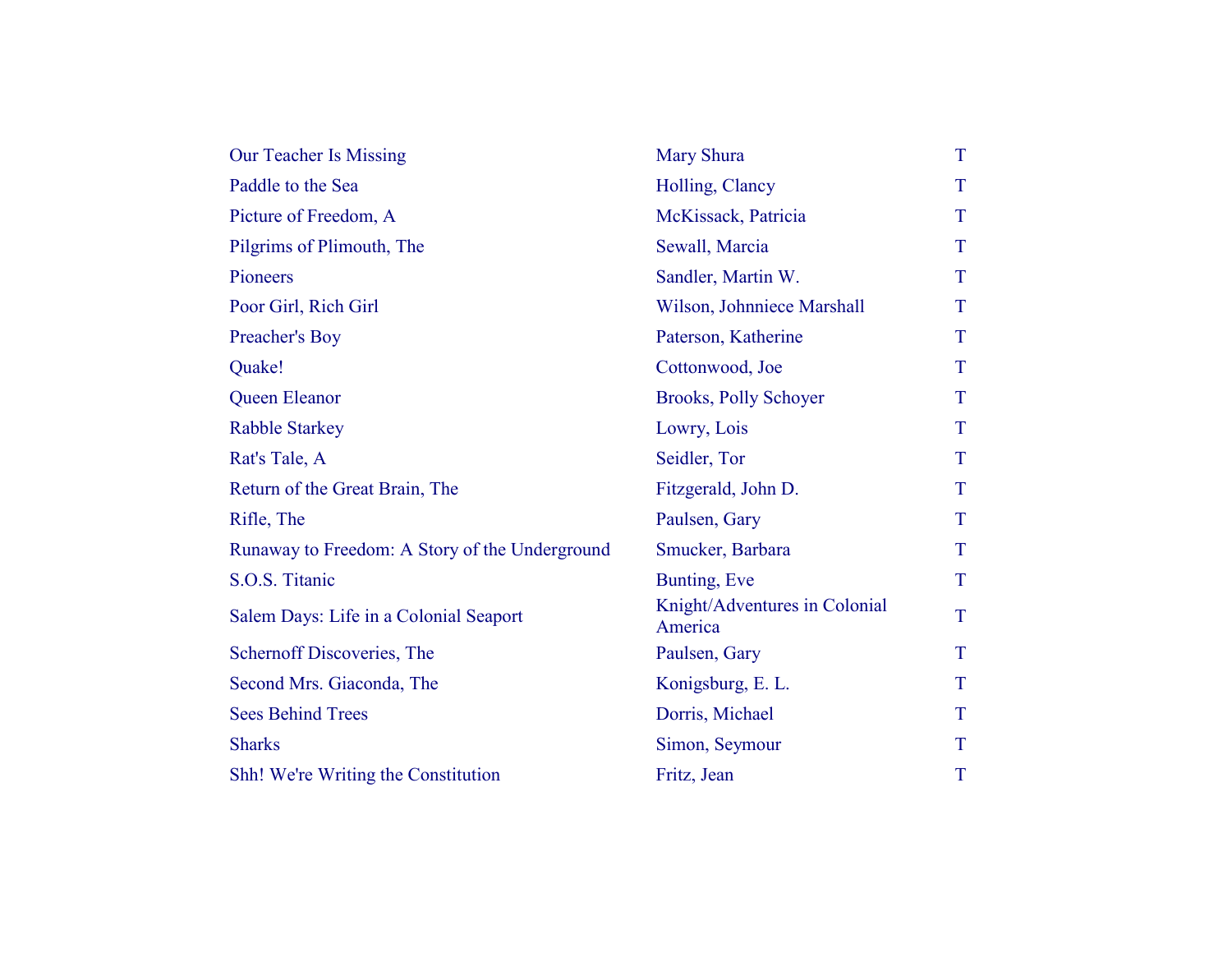| Sign of the Beaver                             | Speare, Elizabeth George | T |
|------------------------------------------------|--------------------------|---|
| Sing Down the Moon                             | Dell, Scott              | T |
| Sleepers, Wake                                 | Jacobs, Paul Samuel      | T |
| <b>Soldier Boy</b>                             | Burks, Brian             | T |
| Someone to Count On                            | Hermes, Patricia         | T |
| <b>Something Upstairs</b>                      | Avi                      | T |
| Sounder                                        | Armstrong, William       | T |
| <b>Spring Fever!</b>                           | Lerangis, Peter          | T |
| Standing in the Light                          | Osborne, Mary Pope       | T |
| <b>Steal Away</b>                              | Armstrong, Jennifer      | T |
| Summer to Die, A                               | Lowry, Lois              | T |
| Susanna of the Alamo                           | Jakes, John              | T |
| Then Again, Maybe I Won't                      | Blume, Judy              | T |
| These Lands Are Ours: Tecumseh's Fight For the | Connell, Kate            | T |
| <b>Throwing Shadows</b>                        | Konigsburg, E. L.        | T |
| Time Apart, A                                  | <b>Stanley, Diane</b>    | T |
| Titanic Sinks!, The                            | Conklin, Thomas          | T |
| <b>Toliver's Secret</b>                        | Brady, Esther Wood       | T |
| Tom, Babette, & Simon                          | Avi                      | T |
| Toothpaste Millionaire, The                    | Merrill, Jean            | T |
| <b>Tracker</b>                                 | Paulsen, Gary            | T |
| <b>Trout Summer</b>                            | Conly, Jane Leslie       | T |
|                                                |                          |   |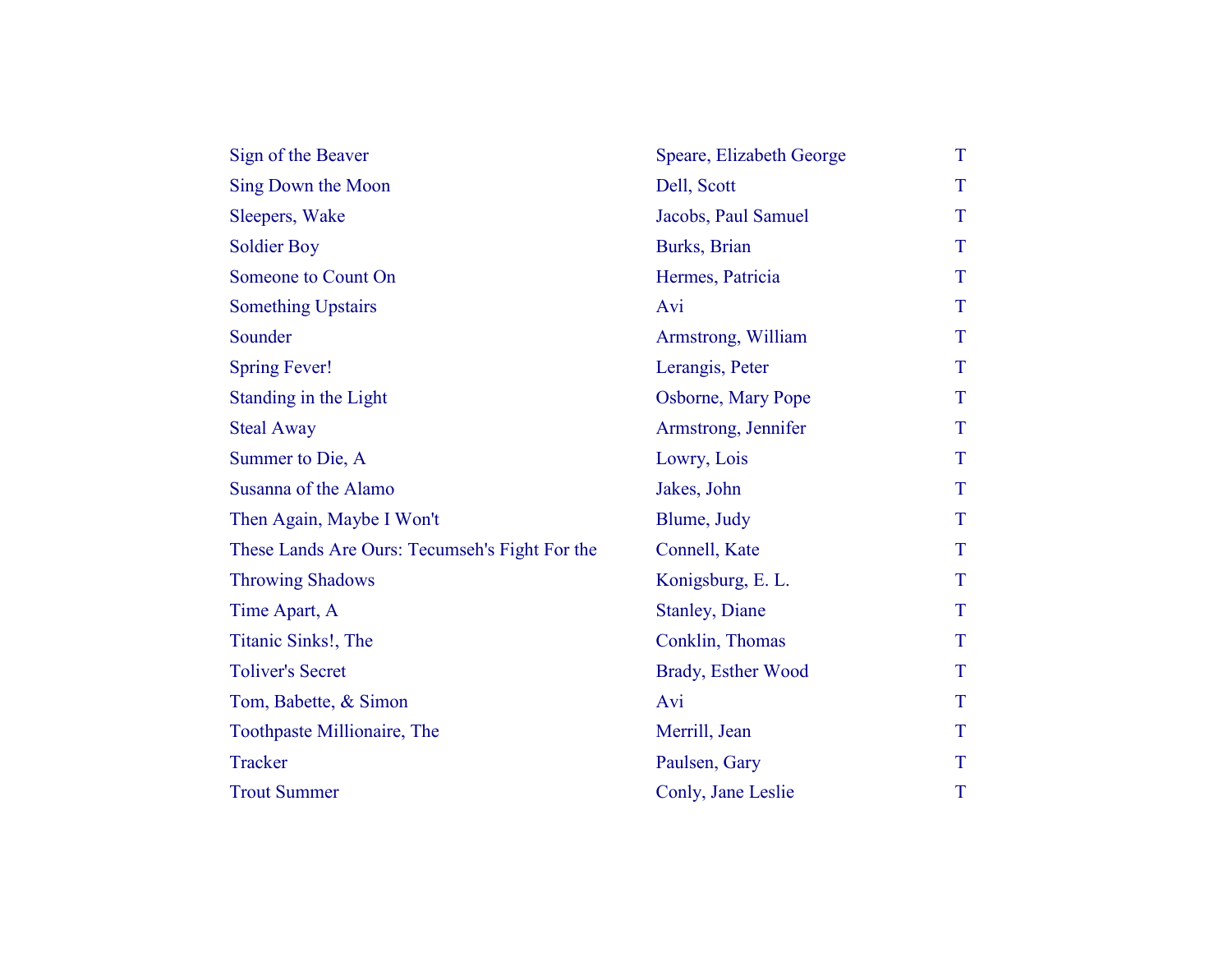| Turn Homeward, Hannalee                   | Beatty, Patricia         | T |
|-------------------------------------------|--------------------------|---|
| Two Under Par                             | Henkes, Kevin            | T |
| <b>Volcanoes and Earthquakes</b>          | Lauber, Patricia         | T |
| <b>Vulpes The Red Fox</b>                 | George, Jean Craighead   | T |
| Wainscott Weasel, The                     | Seidler, Tor             | T |
| <b>Wanted: Mud Blossom</b>                | Byars, Betsy             | T |
| Watsons Go to Birmingham, the             | Curtis, Christopher Paul | T |
| Well, The                                 | Taylor, Mildred          | T |
| Werewolf Chronicles, The                  | Philbrick, W. R.         | T |
| <b>What Jamie Saw</b>                     | Coman, Carolyn           | T |
| Who Was that Masked Man, Anyway?          | Avi                      | T |
| Wind in the Willows                       | Grahame, Kenneth/Bantam  | T |
| Wish Giver, The                           | Brittain, Bill           | T |
| Wish on a Unicorn                         | Hesse, Karen             | T |
| Woodsong                                  | Paulsen, Gary            | T |
| You Shouldn't Have to Say Good-bye        | Hermes, Patricia         | T |
| Zlata's Diary: A Child's Life in SArajevo | Filipovic, Zlata         | T |
| 13th Floor, The: A                        | Fleischman, Sid          | U |
| Alexander Graham Bell: An Inventive Life  | MacLeod, Elizabeth       | U |
| <b>All But Alice</b>                      | Naylor, Phyllis Reynolds | U |
| <b>Amazing Lizards</b>                    | Smith, Trevor            | U |
| An Indian Winter                          | Freedman, Russell        | U |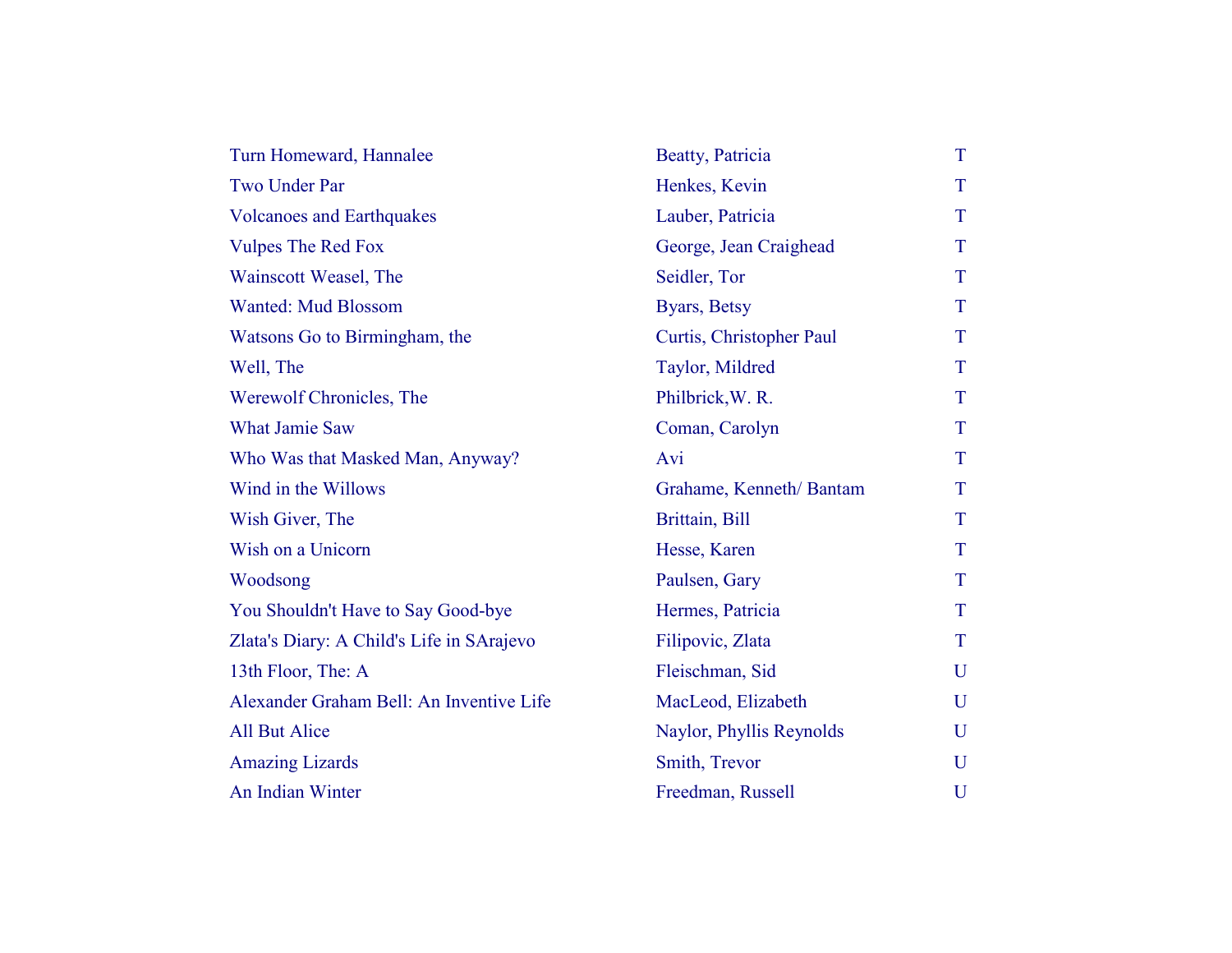| Apprenticeship of Lucas Whitaker, The    | DeFelice, Cynthia        | U |
|------------------------------------------|--------------------------|---|
| <b>Bad Girls</b>                         | Voigt, Cynthia           | U |
| Bad, Badder, Baddest                     | Voigt, Cynthia           | U |
| Baseball in April and Other Stories      | Soto, Gary               | U |
| Being Danny's Dog                        | Naylor, Phyllis Reynolds | U |
| Ben Franklin of Old Phiadelphia          | Cousins, Margaret        | U |
| Benjamin Franklin                        | Kent, Deborah            | U |
| Best Bad Thing, The                      | Uchida, Yoshiko          | U |
| <b>Beyond the Burning Lands</b>          | Christopher, John        | U |
| BFG, The                                 | Dahl, Roald              | U |
| Birds of Prey: A Look at Daytime Raptors | Collard, Sneed B. III    | U |
| <b>Black Hearts in Battersea</b>         | Aiken, Joan              | U |
| Boggart and the Monster, The             | Cooper, Susan            | U |
| Boggart, The                             | Cooper, Susan            | U |
| Book of Three, The                       | Alexander, Lloyd         | U |
| Boy Who Owned the School, The            | Paulsen, Gary            | U |
| Bronze Bow, The                          | Speare, Elizabeth George | U |
| <b>Buffalo Gal</b>                       | Wallace, Bill            | U |
| <b>Buffalo Hunt</b>                      | Freedman                 | U |
| Bye, Bye, Bali Kai                       | Luger, Harriett          | U |
| <b>Captain Grey</b>                      | Avi                      | U |
| Case of the Lion Dance                   | Yep, Laurence            | U |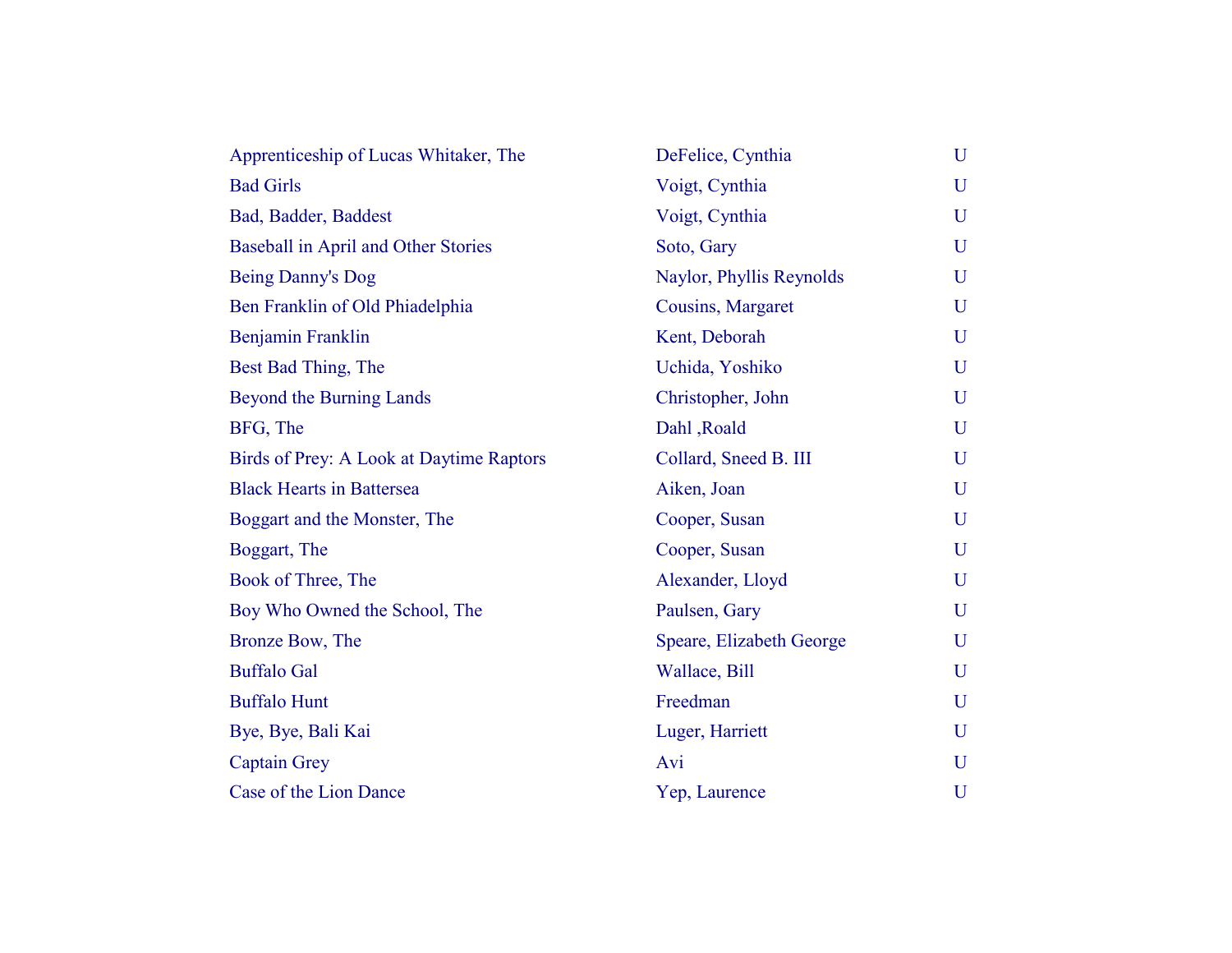| Cat Ate My Gymsuit, The              | Danziger, Paula             | U           |
|--------------------------------------|-----------------------------|-------------|
| <b>Cat Running</b>                   | Snyder, Zilpha Keatley      | U           |
| Catherine, Called Birdy              | Cushman, Karen              | $\mathbf U$ |
| Ceiling of Stars, A                  | Creel, Ann Howard           | $\mathbf U$ |
| <b>Charley Skedaddle</b>             | Beatty, Patricia            | U           |
| Child of the Wolves                  | Hall, Elizabeth             | $\mathbf U$ |
| City Through the Ages                | Steele, Philip              | $\mathbf U$ |
| Cousins in the Castle                | Wallace, Barbara Brooks     | U           |
| Crash                                | Spinelli, Jerry             | U           |
| Crocodilians                         | Short, Joan & Bird, Bettina | $\mathbf U$ |
| Crowfoot                             | Hacker, Carlotta            | U           |
| Dancing Carl                         | Paulsen, Gary               | $\mathbf U$ |
| Dangerous Wishes                     | Sleator, William            | $\mathbf U$ |
| Different Beat, A                    | Boyd, Candy Dawson          | $\mathbf U$ |
| Do The Funky Pickle                  | Spinelli, Jerry             | U           |
| Door in the Wall, The                | De Angeli, Marguerite       | U           |
| Dreadful Future of Blossom Culp, The | Peck, Richard               | U           |
| Drew and the Homeboy Question        | Armstrong, Robb             | U           |
| Earth to Matthew                     | Danziger, Paula             | $\mathbf U$ |
| Egypt Game, The                      | Snyder, Zilpha Keatley      | $\mathbf U$ |
| <b>Egypt: The Culture</b>            | Kalman, Bobbie              | U           |
| Egypt: The Land                      | Kalman, Bobbie              | U           |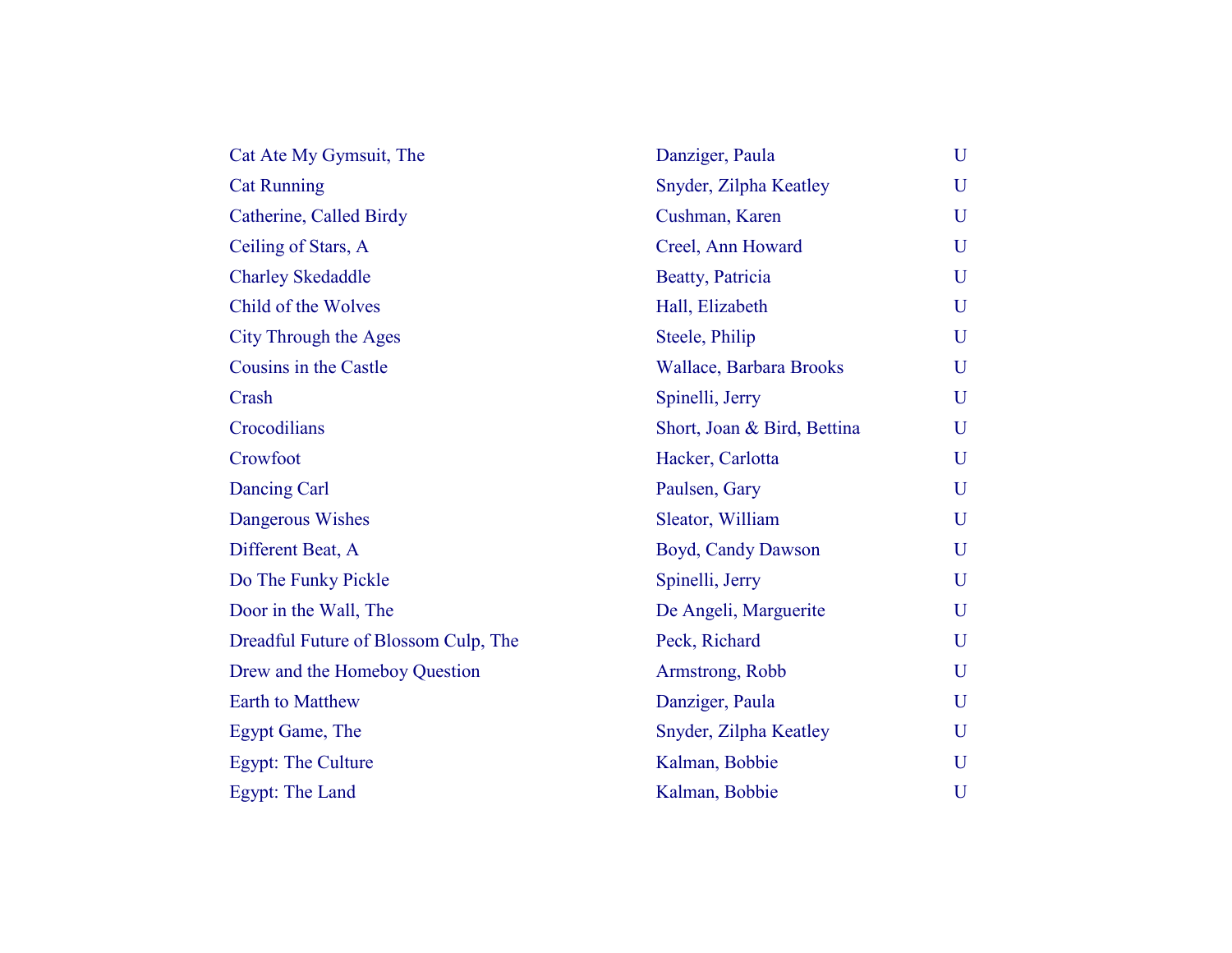| <b>Egypt: The People</b>                         | Kalman, Bobbie                   | U            |
|--------------------------------------------------|----------------------------------|--------------|
| <b>Egyptian Town</b>                             | Steedman, Scott                  | U            |
| <b>Ella</b> Enchanted                            | Carson Levine, Gail              | U            |
| <b>Everyone Else's Parents Said Yes</b>          | Danziger, Paula                  | $\mathbf{U}$ |
| <b>Factory Through the Ages</b>                  | Steele, Philip                   | U            |
| Facts and Fictions of Minna Pratt, The           | MacLachlan, Patricia             | U            |
| Farm Through the Ages                            | Steele, Philip                   | U            |
| Fastest Friend in the West, The                  | Grove, Vicki                     | U            |
| Fire in the Wind                                 | Levin, Betty                     | U            |
| First Ladies of the White House                  | Skarmeas, Nancy                  | U            |
| First Ladies: Women Who Called the White         | Gormley, Beatrice                | $\mathbf{U}$ |
| Fledgling, The                                   | Langton, Jane                    | U            |
| Flying With the Eagle, Racing the Great Bear:    | Bruchac, Joseph                  | U            |
| Frances Hodgson Burnett: Beyond the Secret Gard  | Carpenter, A. S. & Shirley, Jean | U            |
| <b>Frightful's Mountain</b>                      | George, Jean Craighead           | U            |
| Gathering of Days, A: A New England Girl's Journ | Blos, Joan                       | U            |
| Georgia O'Keeffe                                 | LaDoux, Rita C.                  | U            |
| Geysers: When Earth Roars                        | Gallant, Roy/A First Book        | $\mathbf{U}$ |
| Ghost in the Tokaido Inn, The                    | Hoobler, Dorothy & Thomas        | U            |
| Gift of the Girl Who Couldn't Hear, The          | Shreve, Susan                    | U            |
| <b>Ginger Pye</b>                                | Estes, Eleanor                   | U            |
| Girl Called Boy, A                               | Hurmence, Belinda                | U            |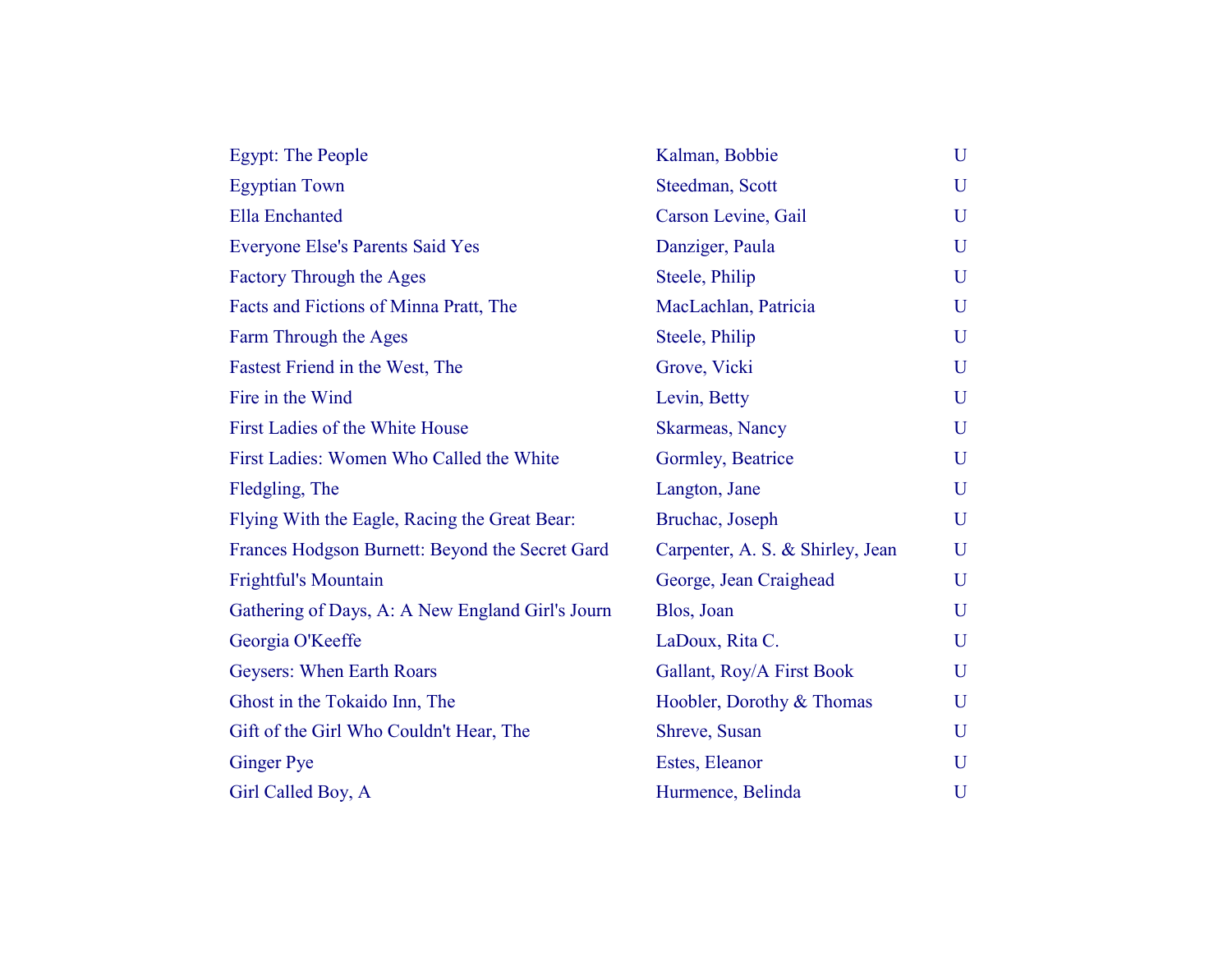| Girl In the Window, The                         | Yeo, Wilma            | U |
|-------------------------------------------------|-----------------------|---|
| Girl Who Married the Moon, The: Tales from      | Bruchac, Joseph       | U |
| Girl With the Silver Eyes, The                  | Roberts, Willo Davis  | U |
| Grace                                           | Walsh, Jill Paton     | U |
| Grams, Her Boyfriend, My Family, and Me         | Derby, Pat            | U |
| Graven Images: Three Stories by Paul Fleischman | Fleischman, Paul      | U |
| Great Wheel, The                                | Lawson, Robert        | U |
| <b>Greece: The Culture</b>                      | Kalman, Bobbie        | U |
| Greece: The Land                                | Kalman, Bobbie        | U |
| Greece: The People                              | Kalman, Bobbie        | U |
| Gypsy Game, The                                 | Snyder, Zilpha Keatly | U |
| Handful of Time, A                              | Pearson, Kit          | U |
| Heat Is On, The                                 | Tanaka, Shelley       | U |
| Hitty: Her First Hundred Years                  | Field, Rachel         | U |
| House Through the Ages                          | Steele, Philip        | U |
| I Am Regina                                     | Keehn, Sally          | U |
| If You Were There in 1492: Everyday Life in the | Brenner, Barbara      | U |
| <b>Incognito Mosquito Makes History</b>         | Hass, E.A.            | U |
| Jacob Have I Loved                              | Paterson, Katherine   | U |
| <b>Jaguars</b>                                  | Green, Michael        | U |
| Jericho's Journey                               | Wisler, G. Clifton    | U |
| <b>Journey Into Terror</b>                      | Wallace, Bill         | U |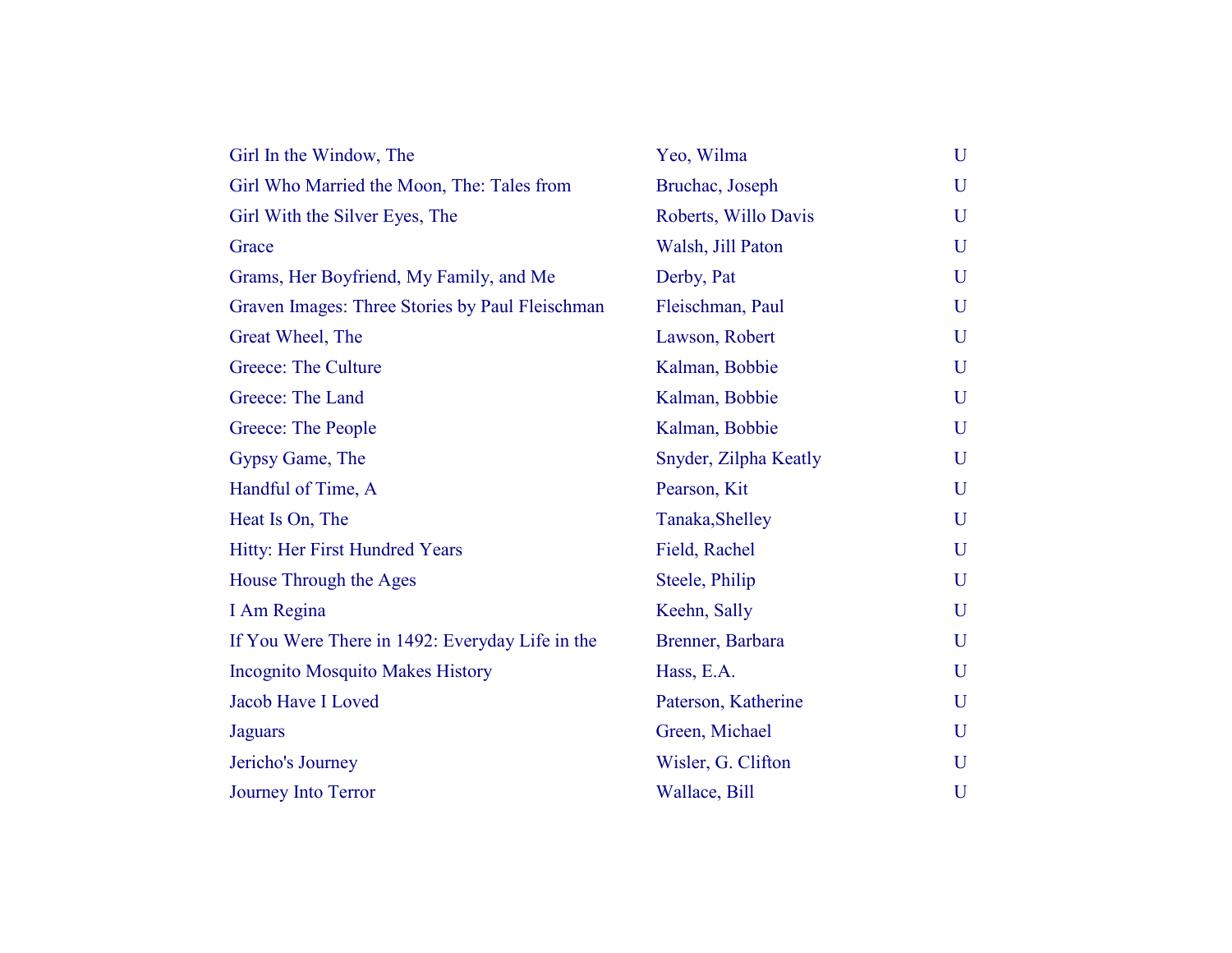| Journey to America                               | Levitin, Sonia                 | U           |
|--------------------------------------------------|--------------------------------|-------------|
| Journey to Topaz                                 | Uchida, Yoshiko                | U           |
| Julie                                            | George, Jean Craighead         | U           |
| Julie of the Wolves                              | George, Jean Craighead         | U           |
| <b>Julie's Wolf Pack</b>                         | George, Jean Craighead         | U           |
| Jump Ship to Freedom                             | Collier, James and Christopher | U           |
| Jungle Book, The                                 | Kipling, Rudyard               | U           |
| Justin Morgan Had a Horse                        | Henry, Marguerite              | U           |
| Kind of Thief, A                                 | Alcock, Vivien                 | U           |
| King of the Wind                                 | Henry, Marguerite              | U           |
| <b>Kneeknock Rise</b>                            | Babbitt, Natalie               | $\mathbf U$ |
| Knots in My Yo-yo String: The Autobiography of a | Spinelli, Jerry                | U           |
| Lampfish of Twill, The                           | Lisle, Janet Taylor            | U           |
| Lyddie                                           | Paterson, Katherine            | U           |
| Make Like a Tree and Leave                       | Danziger, Paula                | U           |
| May Chinn: The Best Medicine                     | Butts, Ellen & Schwartz, Joyce | U           |
| Merlin and the Dragons                           | Yolen, Jane                    | U           |
| <b>Midnight Magic</b>                            | Avi                            | U           |
| Miranda and the Movies                           | Kendall, Jane                  | U           |
| Mr. Revere and I                                 | Lawson, Robert                 | U           |
| <b>Mustangs</b>                                  | Gillespie, Lorrine             | U           |
| My Side of the Mountain                          | George, Jean Craighead         | U           |
|                                                  |                                |             |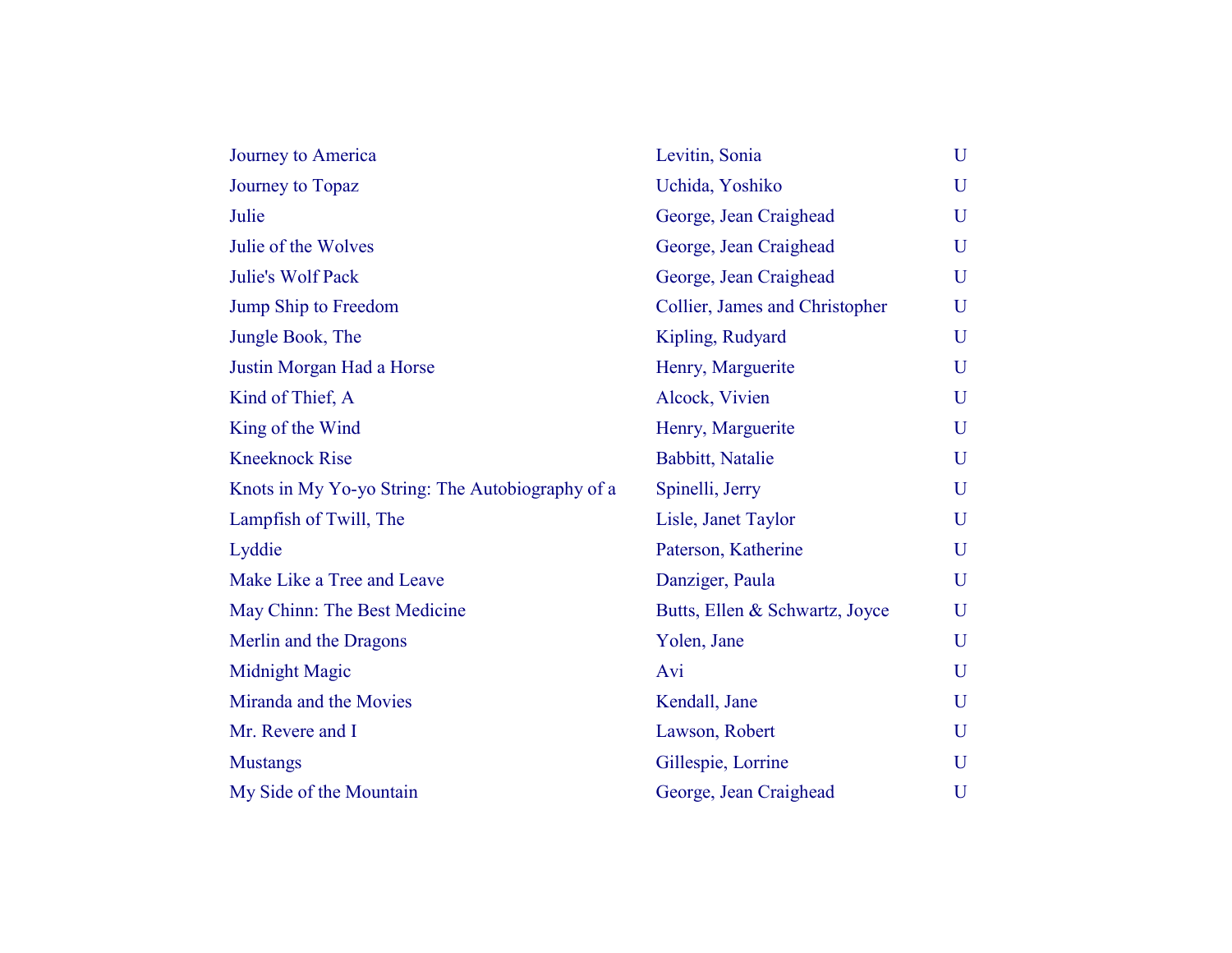| <b>Night Journeys</b>                         | Avi                      | U |
|-----------------------------------------------|--------------------------|---|
| Night of the Twisters                         | Ruckman, Ivy             | U |
| Nobody's Family Is Going to Change            | Fitzhugh, Louise         | U |
| North Star To Freedom                         | Gorrell, Gena K.         | U |
| Nothing But The Truth                         | Avi                      | U |
| Number the Stars                              | Lowry, Lois              | U |
| Of Nightingales That Weep                     | Paterson, Katherine      | U |
| Off the Map, The Journals of Lewis and Clark  | Roop, Peter and Connie   | U |
| Once Upon a Time in Junior High               | Norment, Lisa            | U |
| Onion John                                    | Krumgold, Joseph         | U |
| Oprah Winfrey, A Voice for the People         | <b>Brooks</b> , Philip   | U |
| Ordinary Genius, The Story of Albert Einstein | McPherson, Stephanie S.  | U |
| <b>Outrageously Alice</b>                     | Naylor, Phyllis Reynolds | U |
| P.S. Longer Letter Later                      | Danziger, Paula          | U |
| Park's Quest                                  | Paterson, Katherine      | U |
| Peril in the Bessledorf Parachute Factory     | Naylor, Phyllis Reynolds | U |
| Perilous Road, The                            | Steele, William          | U |
| Place in the Sun, A                           | Rubalcaba, Jill          | U |
| Ragweed                                       | Avi                      | U |
| Real Thief, The                               | Steig, William           | U |
| <b>Red Dog</b>                                | Wallace, Bill            | U |
| Remember the Ladies: The First Women's Rights | Johnston, Norma          | U |
|                                               |                          |   |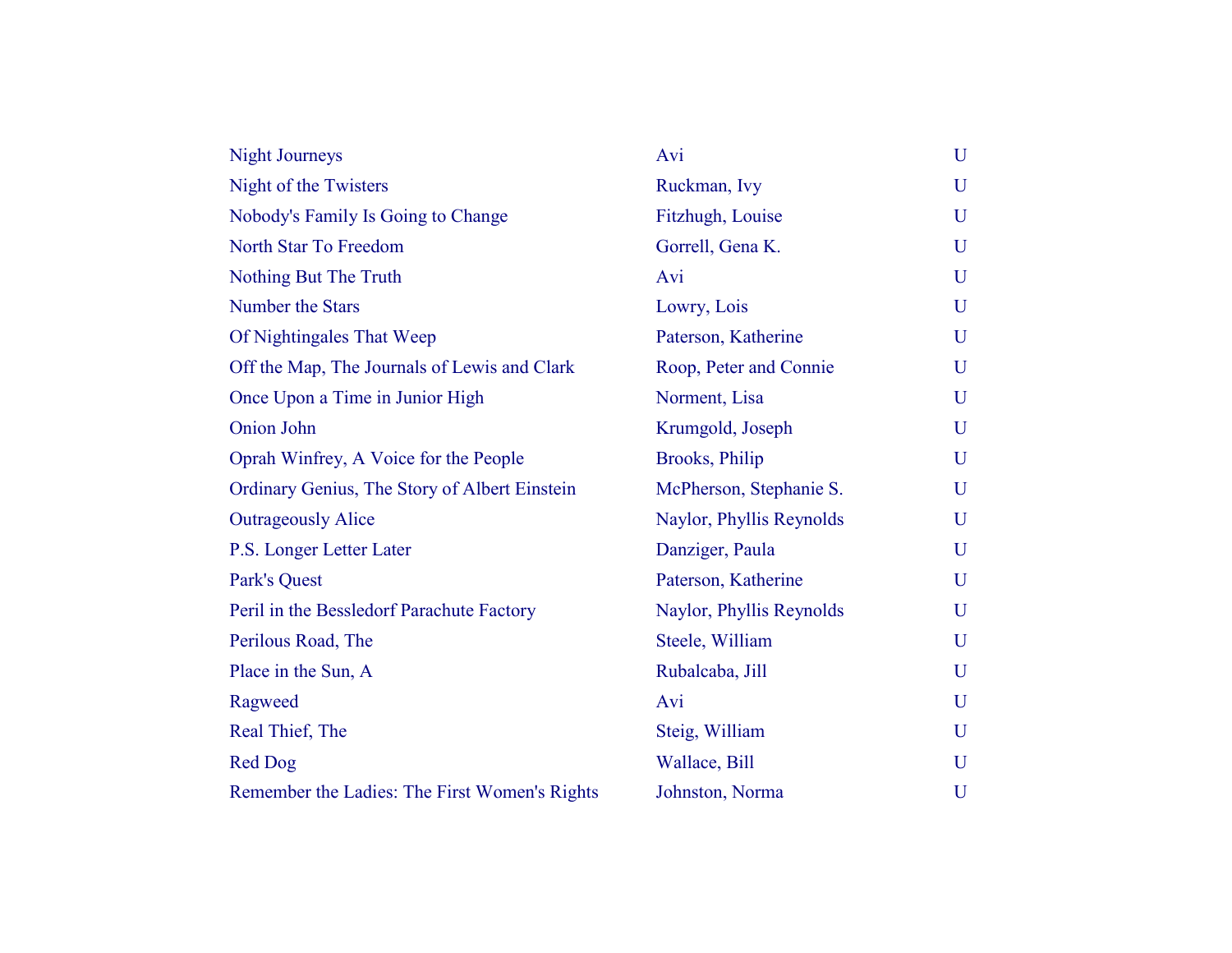| Report To the Principal's Office                | Spinelli, Jerry                | U |
|-------------------------------------------------|--------------------------------|---|
| Righteous Revenge of Artemis Bonner, The        | Myers, Walter Dean             | U |
| River Apart, A                                  | Sutherland, Robert             | U |
| <b>River Through the Ages</b>                   | Steele, Philip                 | U |
| Road Through the Ages                           | Steele, Philip                 | U |
| Romeo and Juliet: Together at Last              | Avi                            | U |
| Rosa Parks: My Story                            | Parks, Rosa                    | U |
| Search for Delicious, The                       | Babbitt, Natalie               | U |
| Secret Garden, The                              | Burnett, Frances H.            | U |
| Shadow of a Bull                                | Wojciechowska, Maia            | U |
| Sign of the Chrysanthemum, The                  | Paterson, Katherine            | U |
| Silk Route, The                                 | Major, John S.                 | U |
| Silverwing: How One Small Bat Became a Noble He | Oppel, Kenneth                 | U |
| <b>Sky Dogs</b>                                 | Yolen, Jane                    | U |
| Some of the Kinder Planets                      | Wynne-Jones, Tim               | U |
| <b>Stay! Keeper's Story</b>                     | Lowry, Lois                    | U |
| <b>Stealing Freedom</b>                         | Carbone, Lisa                  | U |
| Stories From the Days of Christopher Columbus   | Young, R. A. & Dockrey, J.     | U |
| Stories Huey Tells, The                         | Young, R. A. & Dockrey, J.     | U |
| Stories in Stone: The World of Animal Fossils   | Kittinger, Jo.S./ A First Book | U |
| Story of Harriet Tubman: Freedom, The           | Sterling, Dorothy              | U |
| Stranger at the Window                          | Alcock, Vivien                 | U |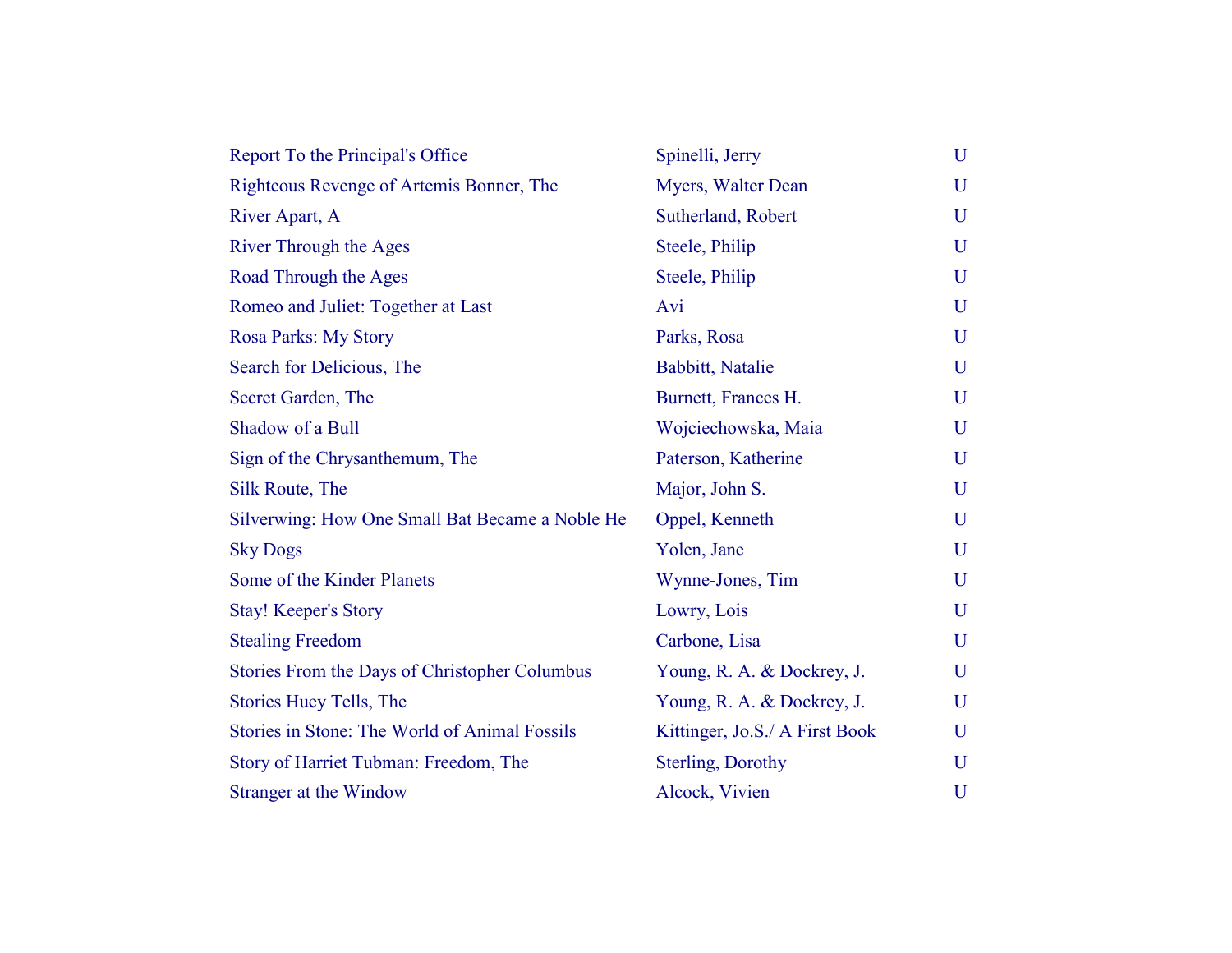| <b>Stranger Came Ashore, A</b>                | Hunter, Mollie                 | U |
|-----------------------------------------------|--------------------------------|---|
| Summer of the Swans, The                      | Byars, Betsy                   | U |
| Talking Earth, The                            | George, Jean Craighead         | U |
| Tangerine                                     | Bloor, Edward                  | U |
| Tarantula in My Purse, The                    | George, Jean Craighead         | U |
| <b>That Wild Berries Should Grow</b>          | Whelan, Gloria                 | U |
| Thomas Jefferson: Man with a Vision           | Crisman, Ruth                  | U |
| Thunder Rolling in the Mountains              | O'Dell, Scott                  | U |
| <b>Tiltawhirl John</b>                        | Paulsen, Gary                  | U |
| <b>Treasures in the Dust</b>                  | Porter, Tracey                 | U |
| <b>Tuck Everlasting</b>                       | Babbitt, Natalie               | U |
| <b>Tucket's Ride</b>                          | Paulsen, Gary                  | U |
| <b>Twenty and Ten</b>                         | Bishop, Claire                 | U |
| Undying Glory: The Story of the Massachusetts | Cox, Clinton                   | U |
| View from Saturday, The                       | Konigsburg, E. L.              | U |
| Voyages of Dr. Doolittle, The                 | Lofting, Hugh                  | U |
| Wait Till Helen Comes                         | Downing Hahn, Mary             | U |
| War Comes to Willy Freeman                    | Collier, James and Christopher | U |
| Who Put That Hair in My Toothbrush?           | Spinelli, Jerry                | U |
| Who Really Killed Cock Robin?                 | George, Jean Craighead         | U |
| Winged Cat, The: A Tale of Ancient Egypt      | Lattimore, Deborah Nourse      | U |
| Winter Room, The                              | Paulsen, Gary                  | U |
|                                               |                                |   |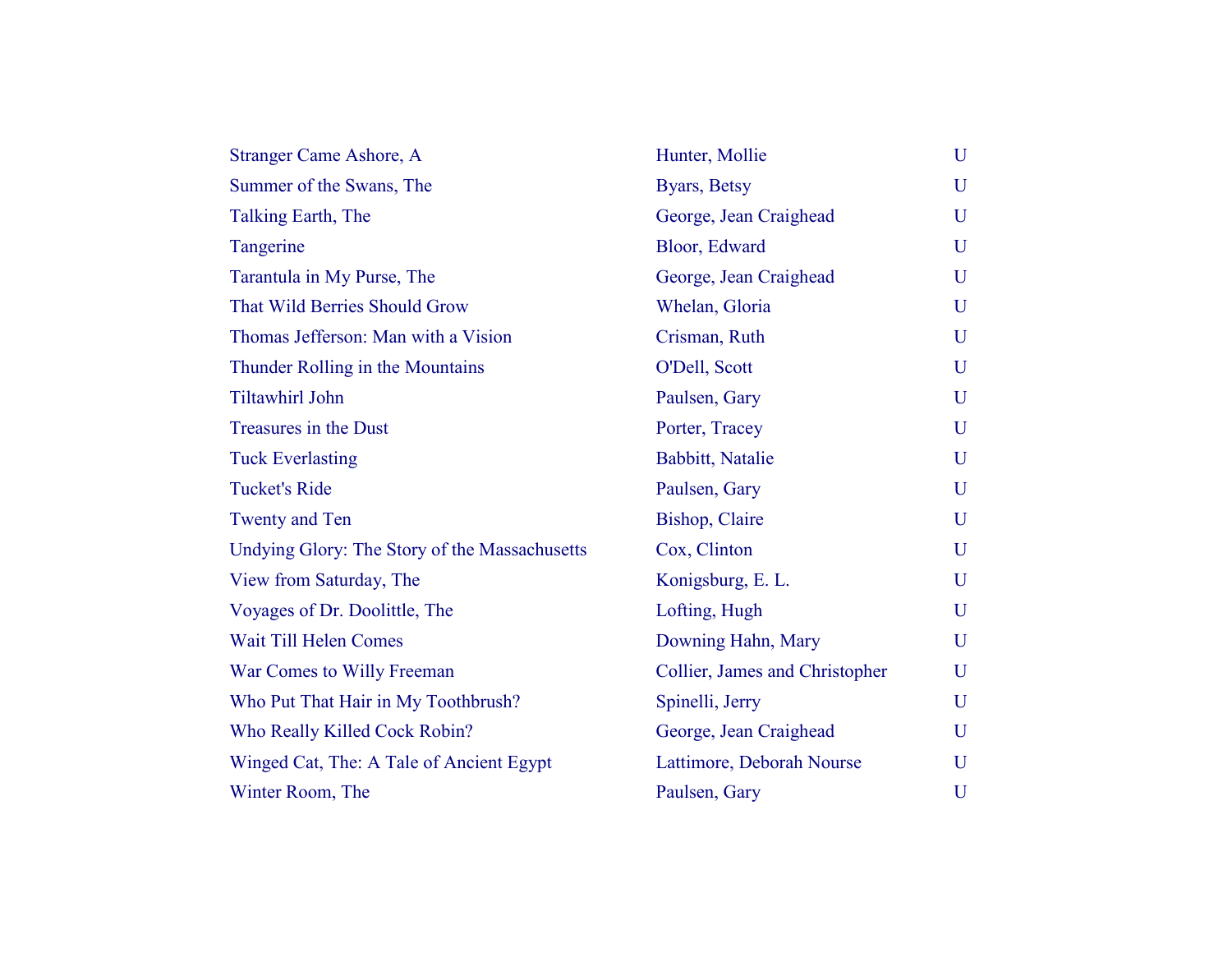| U                       |
|-------------------------|
| U                       |
| $\mathbf U$             |
| U                       |
| U                       |
| $\bf V$                 |
| V                       |
| $\overline{\mathbf{V}}$ |
| $\bf V$                 |
| $\bf V$                 |
| $\bf V$                 |
| $\bf V$                 |
| $\bf V$                 |
| $\bf V$                 |
| $\bf V$                 |
| V                       |
| $\bf V$                 |
| $\bf V$                 |
| V                       |
| $\bf V$                 |
| V                       |
| $\overline{\mathsf{V}}$ |
|                         |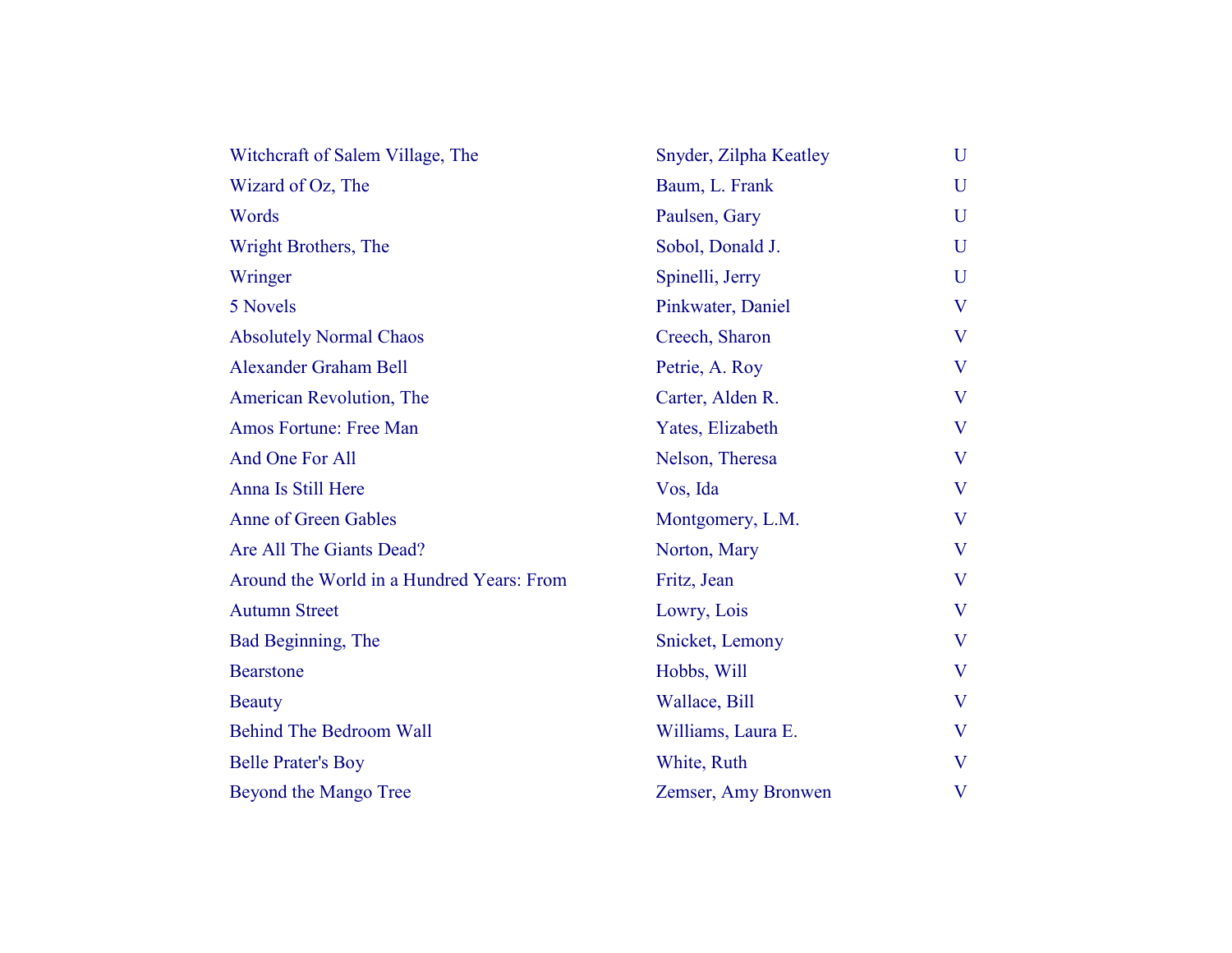| Biggest Klutz in Fifth Grade, The | Wallace, Bill            | $\bf V$                 |
|-----------------------------------|--------------------------|-------------------------|
| Birthday Room, The                | Henkes, Kevin            | $\overline{\mathsf{V}}$ |
| <b>Black Star, Bright Dawn</b>    | O'Dell, Scott            | V                       |
| Bloomability                      | Creech, Sharon           | V                       |
| <b>Blue Willow</b>                | Gates, Doris             | $\overline{\mathsf{V}}$ |
| <b>Brady</b>                      | Fritz, Jean              | $\bf V$                 |
| <b>Brain</b>                      | You And Your Body        | $\overline{\mathsf{V}}$ |
| But I'll Be Back Again            | Rylant, Cynthia          | $\bf V$                 |
| By the Great Horn Spoon!          | Fleischman, Sid          | $\overline{\mathsf{V}}$ |
| <b>Calico Bush</b>                | Field, Rachel            | V                       |
| Canyons                           | Paulsen, Gary            | V                       |
| Cay, The                          | Taylor, Theodore         | $\overline{\mathsf{V}}$ |
| CD and the Giant Cat              | Odgers, Darrel and Sally | $\bf V$                 |
| <b>Chasing Redbird</b>            | Creech, Sharon           | $\overline{\mathsf{V}}$ |
| <b>Choosing Up Sides</b>          | Ritter, John H.          | V                       |
| Circle Unbroken, A                | Hotze, Sollace           | V                       |
| City of Gold & Lead, The          | Christopher, John        | $\overline{\mathsf{V}}$ |
| Clay Marble, The                  | Ho, Minfong              | V                       |
| <b>Cold Shoulder Road</b>         | Aiken, Joan              | $\bf V$                 |
| <b>Come Morning</b>               | Guccione, Leslil Davis   | $\bf V$                 |
| Come Sing, Jimmy Jo               | Patterson, Katherine     | V                       |
| <b>Dark Stairs</b>                | Byars, Betsy             | $\bf V$                 |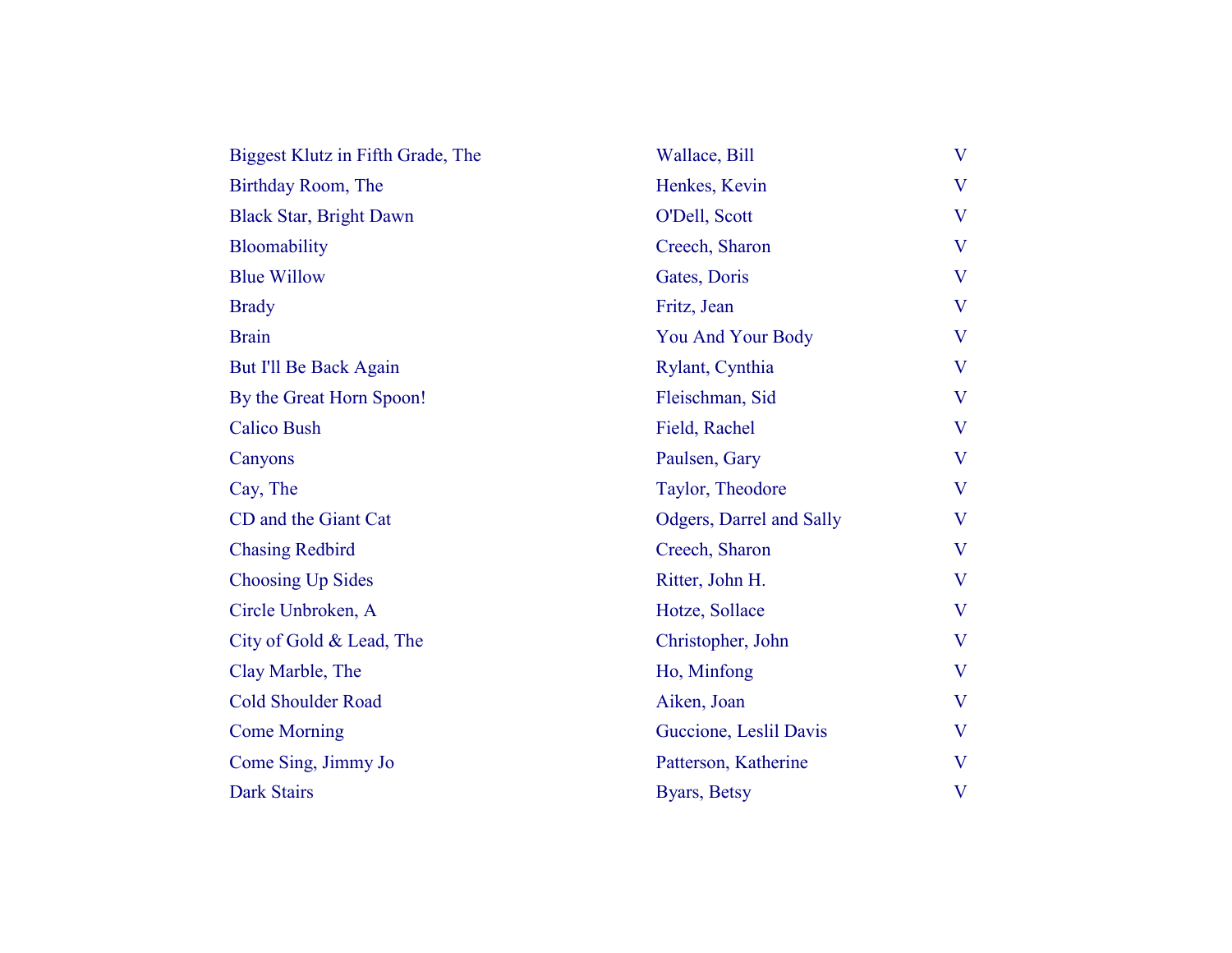| Daughter of the Mountains                    | Rankin, Louise         | V |
|----------------------------------------------|------------------------|---|
| <b>Death's Door</b>                          | Byars, Betsy           | V |
| Dogsong                                      | Paulsen, Gary          | V |
| Dragon Chronicles, The: Dragon's Milk        | Fletcher, Susan        | V |
| Dragonsong                                   | McCaffrey, Anne        | V |
| <b>Drylongso</b>                             | Hamilton, Virginia     | V |
| Dustland                                     | Hamilton, Virginia     | V |
| Eyes of the Amaryllis, The                   | Babbitt, Natalie       | V |
| Father Water, Mother Woods                   | Paulsen, Gary          | V |
| <b>Favorite Greek Myths</b>                  | Konigsburg, E. L.      | V |
| Fighting Ground, The                         | Avi                    | V |
| Final Freedom, The                           | Wallace, Bill          | V |
| Foster's War                                 | Reeder, Carolyn        | V |
| <b>Franklin Delano Roosevelt</b>             | Freedman, Russell      | V |
| Gathering of Flowers, A                      | Thomas, Joyce Carol    | V |
| Gathering, The                               | Hamilton, Virginia     | V |
| Get on Board: The Story of. Underground R.R. | Haskins, Jim           | V |
| <b>Getting Lincoln's Goat</b>                | Goldman, E. M.         | V |
| Ghost Belonged to Me, The                    | Peck, Richard          | V |
| <b>Gib Rides Home</b>                        | Snyder, Zilpha Keatley | V |
| Gone-Away Lake                               | Enright, Elizabeth     | V |
| Good-Bye, Billy Radish                       | Skurzynski, Gloria     | V |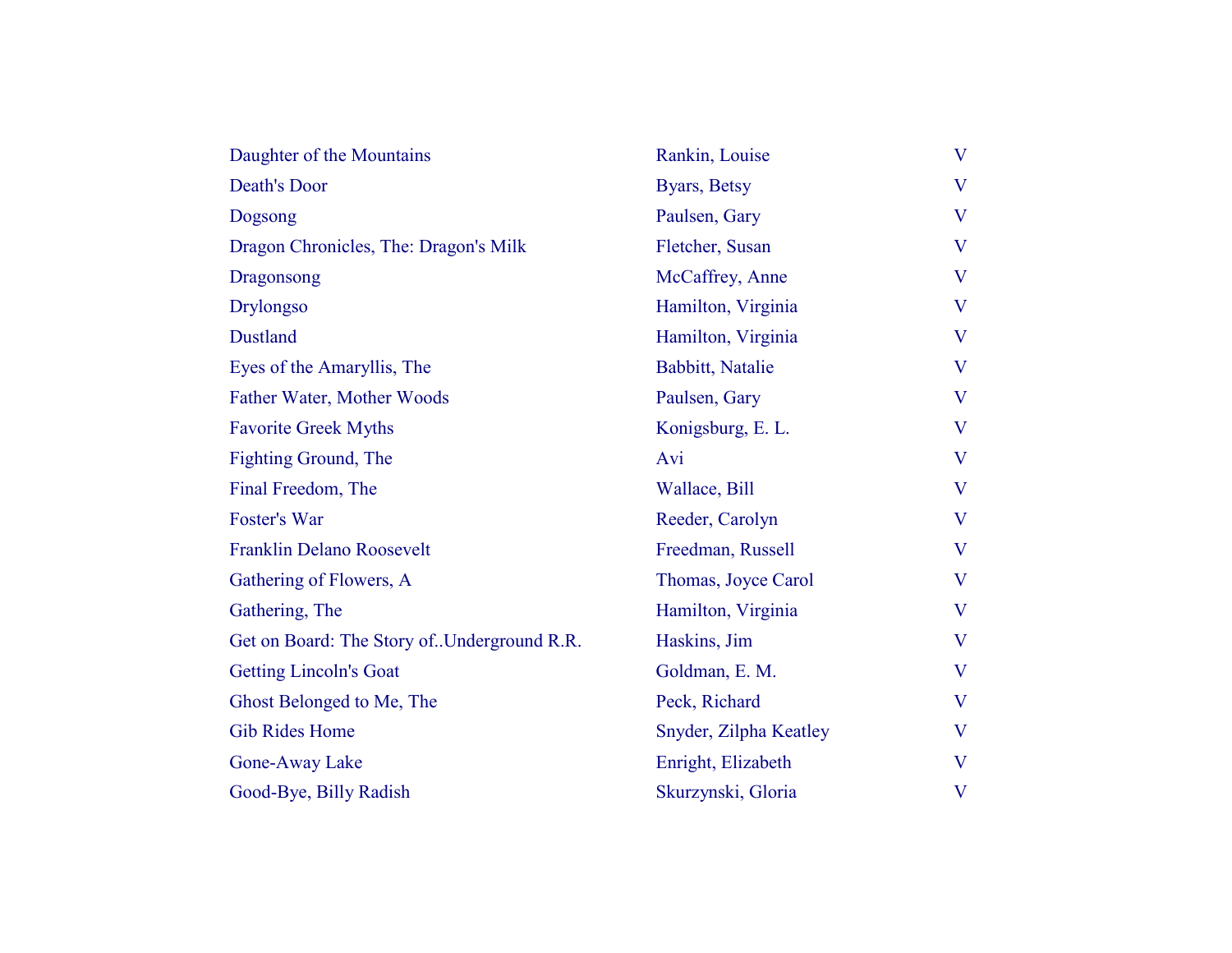| Goodbye, Vietnam                         | Whelan, Gloria                         | V                       |
|------------------------------------------|----------------------------------------|-------------------------|
| <b>Goody Hall</b>                        | Babbitt, Natalie                       | V                       |
| <b>Grab Hands and Run</b>                | Temple, Frances                        | $\overline{\mathsf{V}}$ |
| Green Book, The                          | Walsh, Jill Paton                      | V                       |
| Habibi                                   | Nye, Naomi Shihab                      | V                       |
| Harris and Me                            | Paulsen, Gary                          | V                       |
| Harry Potter and the Chamber of Secrets  | Rowling, J. K.                         | V                       |
| Harry Potter and the Goblet of Fire      | Rowling, J. K.                         | $\overline{\mathsf{V}}$ |
| Harry Potter and the Prisoner of Azkaban | Rowling, J. K.                         | V                       |
| Harry Potter and the Sorcerer's Stone    | Rowling, J. K.                         | V                       |
| Hobby, Find Your Fate                    | Yolen, Jane                            | V                       |
| Holes                                    | Sachar, Louis                          | V                       |
| <b>House of Dies Drear</b>               | Hamilton, Virginia                     | $\overline{\mathsf{V}}$ |
| I Rode a Horse of Milk White Jade        | Wilson, Diane Lee                      | V                       |
| If I Forget, You Remember                | Williams, Carol Lynch                  | $\overline{\mathbf{V}}$ |
| Incident at Hawk's Hill                  | Eckert, Allen W.                       | $\bf V$                 |
| Incredible Journey The                   | Burnford, Sheila                       | V                       |
| Island of the Blue Dolphins              | O'Dell, Scott                          | V                       |
| Jingo Django                             | Fleischman, Sid                        | $\bf V$                 |
| <b>Jip His Story</b>                     | Paterson, Katherine                    | $\overline{\mathbf{V}}$ |
| John F. Kennedy                          | <b>World Leaders: Past and Present</b> | V                       |
| John James Audubon: Wildlife Artist      | Anderson, Peter/A First Book           | $\bf V$                 |
|                                          |                                        |                         |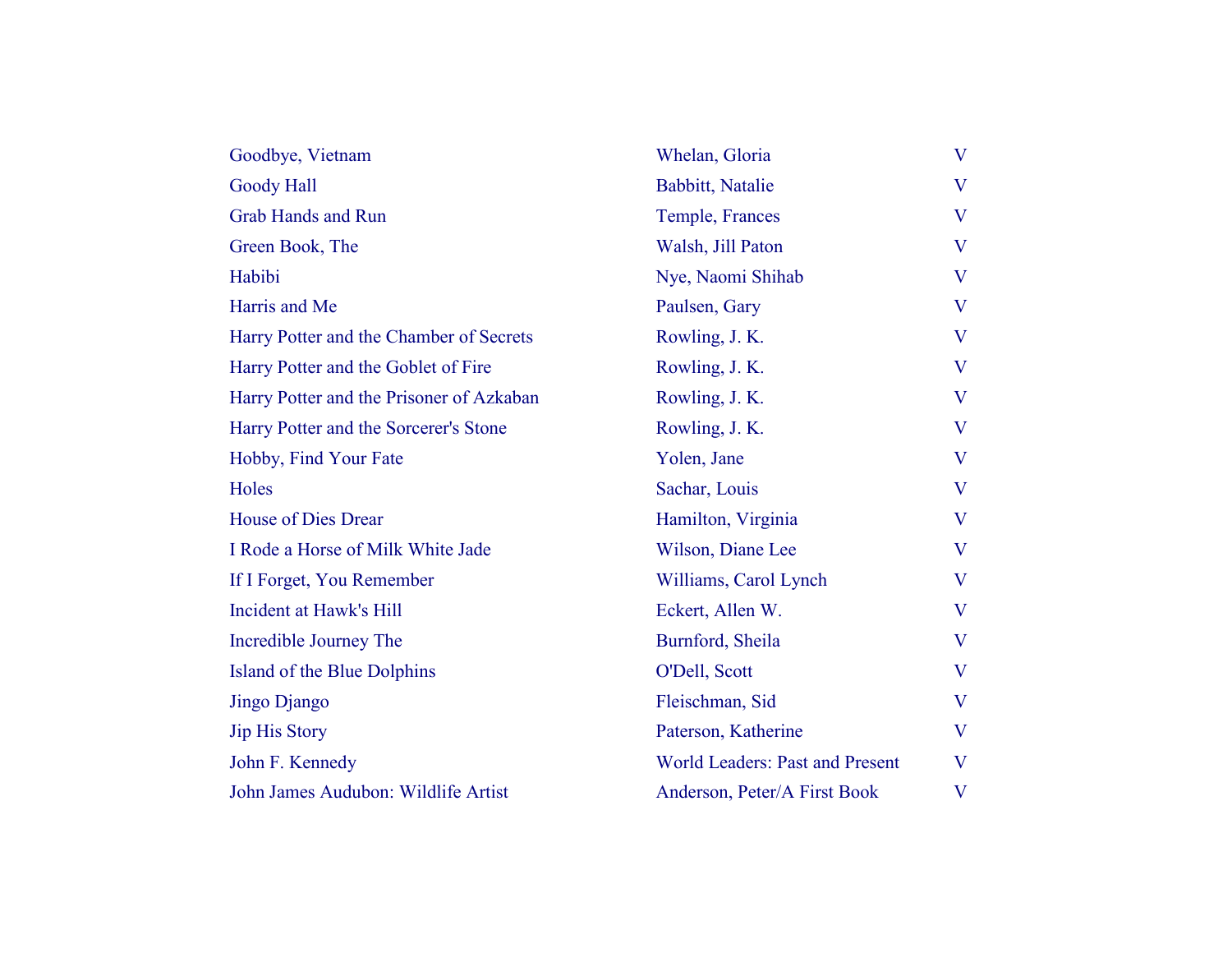| Joseph: 1861 - A Rumble of War   | Pryor, Bonnie                | V |
|----------------------------------|------------------------------|---|
| <b>Journey Home</b>              | Uchida, Yoshika              | V |
| journey Outside                  | Steele, Mary Q.              | V |
| Journey to an 800 Number         | Konigsburg, E. L.            | V |
| <b>Keep Smiling Through</b>      | Rinaldi, Ann                 | V |
| Keeping Room, The                | Myers, Anna                  | V |
| Letters from Camp A Mystery      | Klise, Kate                  | V |
| Lincoln: A Photobiography        | Freedman, Russell            | V |
| Long Way from Chicago, A         | Peck, Richard                | V |
| Manatee, The                     | Silverstein, A. and Nunn, L. | V |
| <b>Maniac Magee</b>              | Spinelli, Jerry              | V |
| <b>Many Waters</b>               | L'Engle, Madeleine           | V |
| Marian Anderson: Singer          | Tedards, Anne                | V |
| Maze, The                        | Hobbs, Will                  | V |
| Merlin, A Wizard is Born         | Yolen, Jane                  | V |
| Midnight Horse, The              | Fleischman, Sid              | V |
| <b>Monkey Island</b>             | Fox, Paula                   | V |
| Mrs. Frisby and the Rats of NIMH | O'Brien, Robert C.           | V |
| Music of Dolphins, The           | Hesse, Karen                 | V |
| My Brother, My Sister, and I     | Watkins, Yoko Kawashima      | V |
| My Name is Not Angelica          | Dell, Scott                  | V |
| <b>My Wartime Summers</b>        | Cutler, Jane                 | V |
|                                  |                              |   |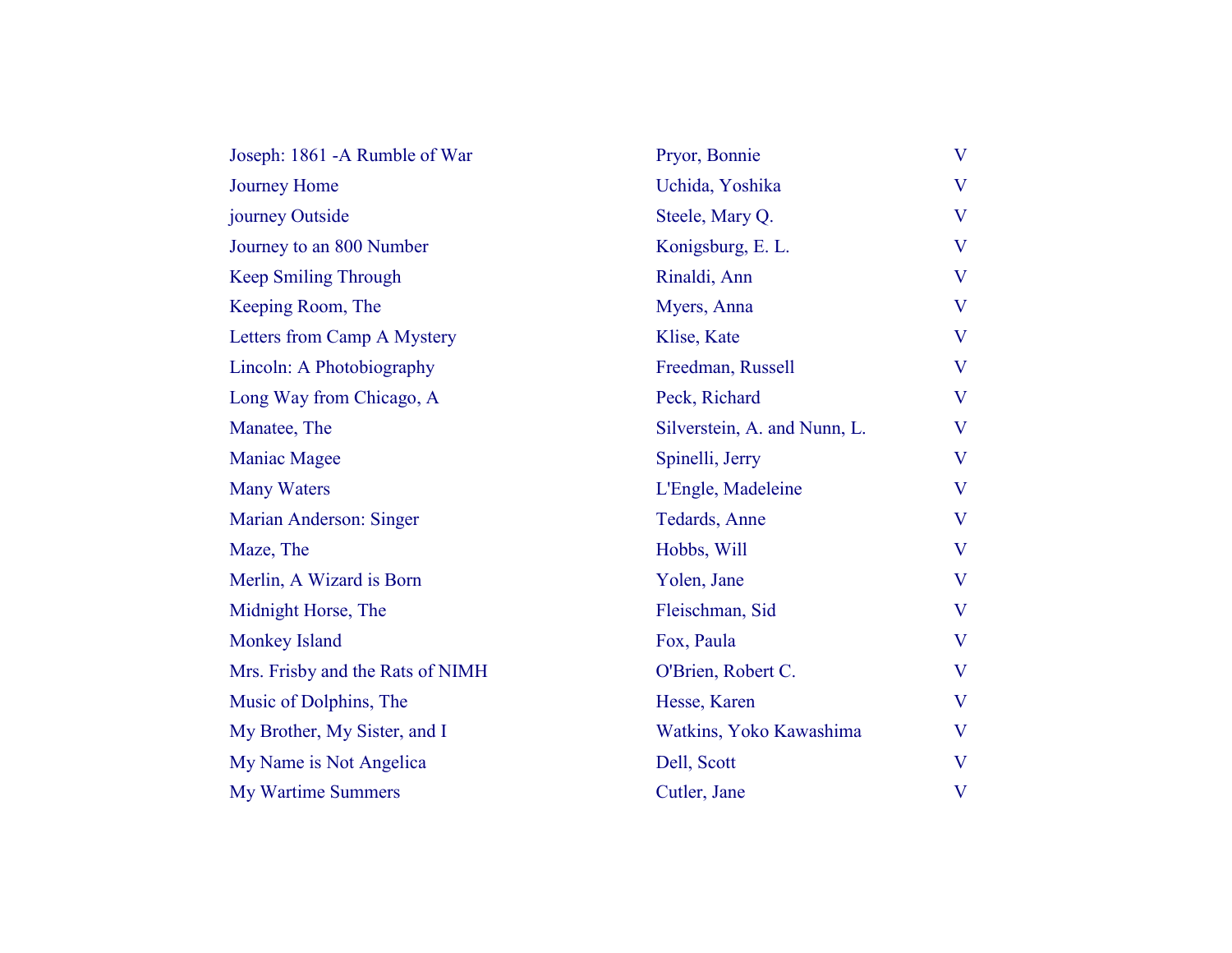| <b>Night Birds on Nantucket</b>       | Aiken, Joan                         | $\overline{\mathbf{V}}$ |
|---------------------------------------|-------------------------------------|-------------------------|
| Not That I Care                       | Vail, Rachel                        | $\overline{\mathbf{V}}$ |
| Old Yeller                            | Gipson, Fred                        | $\overline{\mathbf{V}}$ |
| On The Far Side Of The Mountain       | George, Jean Craighead              | V                       |
| One More River                        | Banks, Lynne Reid                   | $\overline{\mathbf{V}}$ |
| Pleasing the Ghost                    | Creech, Sharon                      | $\overline{\mathbf{V}}$ |
| Pocket Full of Seeds, A               | Sachs, Marilyn                      | $\overline{\mathbf{V}}$ |
| Pool of Fire, The                     | Christopher, John                   | $\overline{\mathbf{V}}$ |
| Promise Me the Moon                   | <b>Barnes, Joyce Annette Barnes</b> | $\overline{\mathsf{V}}$ |
| Rainbow People, The                   | Yep, Laurence                       | V                       |
| Rascal                                | North, Sterling                     | $\overline{\mathbf{V}}$ |
| Remarkable Journey of Prince Jen, The | Alexander, Lloyd                    | V                       |
| Riddle of the Rosetta Stone, The      | Giblin, James Cross                 | $\overline{\mathbf{V}}$ |
| Root Cellar, The                      | Lunn, Janet                         | $\overline{\mathbf{V}}$ |
| <b>Scared Stiff</b>                   | Malcolm, Jahnna N.                  | $\overline{\mathbf{V}}$ |
| Secret of Nimh, The                   | Brien, Robert C.                    | $\overline{\mathbf{V}}$ |
| Silent to the Bone                    | Konigsburg, E. L.                   | V                       |
| <b>Skateway to Freedom</b>            | Alma, Ann                           | $\overline{\mathbf{V}}$ |
| So Far From the Bamboo Grove          | Watkins, Yoko Kawashima             | V                       |
| Sojourner Truth: Ain't I a Woman?     | McKissack, Patricia                 | $\bf V$                 |
| <b>Soldier's Heart</b>                | Paulsen, Gary                       | $\overline{\mathbf{V}}$ |
| <b>SOS Titanic</b>                    | Bunting, Eve                        | V                       |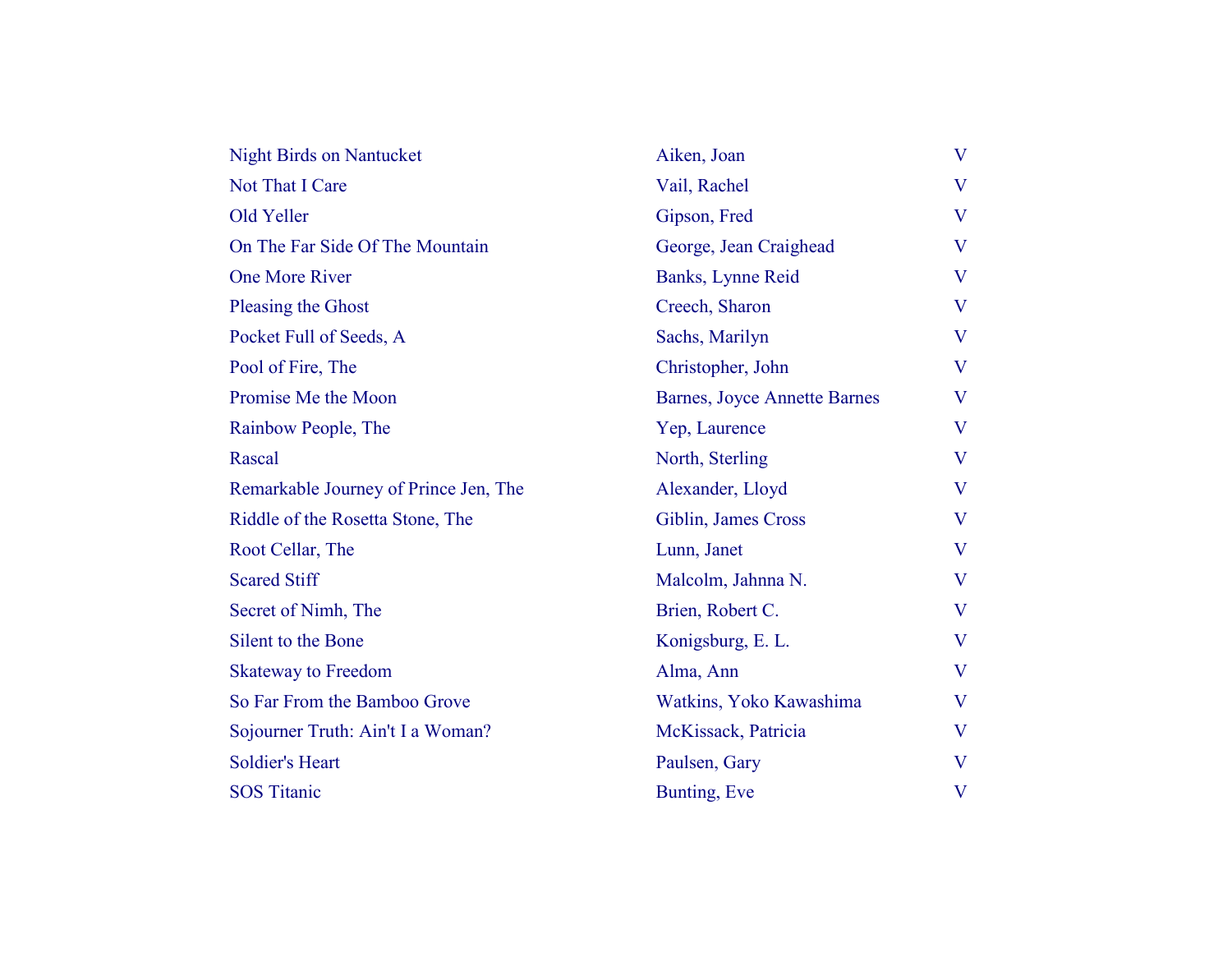| Stealing Home: The Story of Jackie Robinson | Denenberg, Barry   | $\bf V$ |
|---------------------------------------------|--------------------|---------|
| Tent, The                                   | Paulsen, Gary      | $\bf V$ |
| Thief in the Village, A                     | Berry, James       | V       |
| Thief of Hearts                             | Yep, Laurence      | V       |
| <b>Tom's Midnight Garden</b>                | Pearce, Philippa   | V       |
| Tree by Leaf                                | Voigt, Cynthia     | V       |
| <b>Troubling a Star</b>                     | L'Engle, Madeleine | $\bf V$ |
| True Confessions of Charlotte Doyle, The    | Avi                | V       |
| Twenty-One Balloons, The                    | DuBois, William    | V       |
| Underground Railroad, The                   | Bial, Raymond      | $\bf V$ |
| <b>Walk Two Moons</b>                       | Creech, Sharon     | $\bf V$ |
| Wanderer, The                               | Creech, Sharon     | $\bf V$ |
| <b>Watchers: Island</b>                     | Lerangis, Peter    | $\bf V$ |
| Watchers: J.D.                              | Lerangis, Peter    | V       |
| Watchers: Lab 6                             | Lerangis, Peter    | V       |
| <b>Watchers: Last Stop</b>                  | Lerangis, Peter    | $\bf V$ |
| <b>Watchers: Rewind</b>                     | Lerangis, Peter    | V       |
| <b>Watchers: War</b>                        | Lerangis, Peter    | $\bf V$ |
| <b>Westing Game, The</b>                    | Raskin, Ellen      | V       |
| Wflliwaw!                                   | Bodoff, Tom        | $\bf V$ |
| When the Tripods Came                       | Christopher, John  | $\bf V$ |
| White Mountain, The                         | Christopher, John  | $\bf V$ |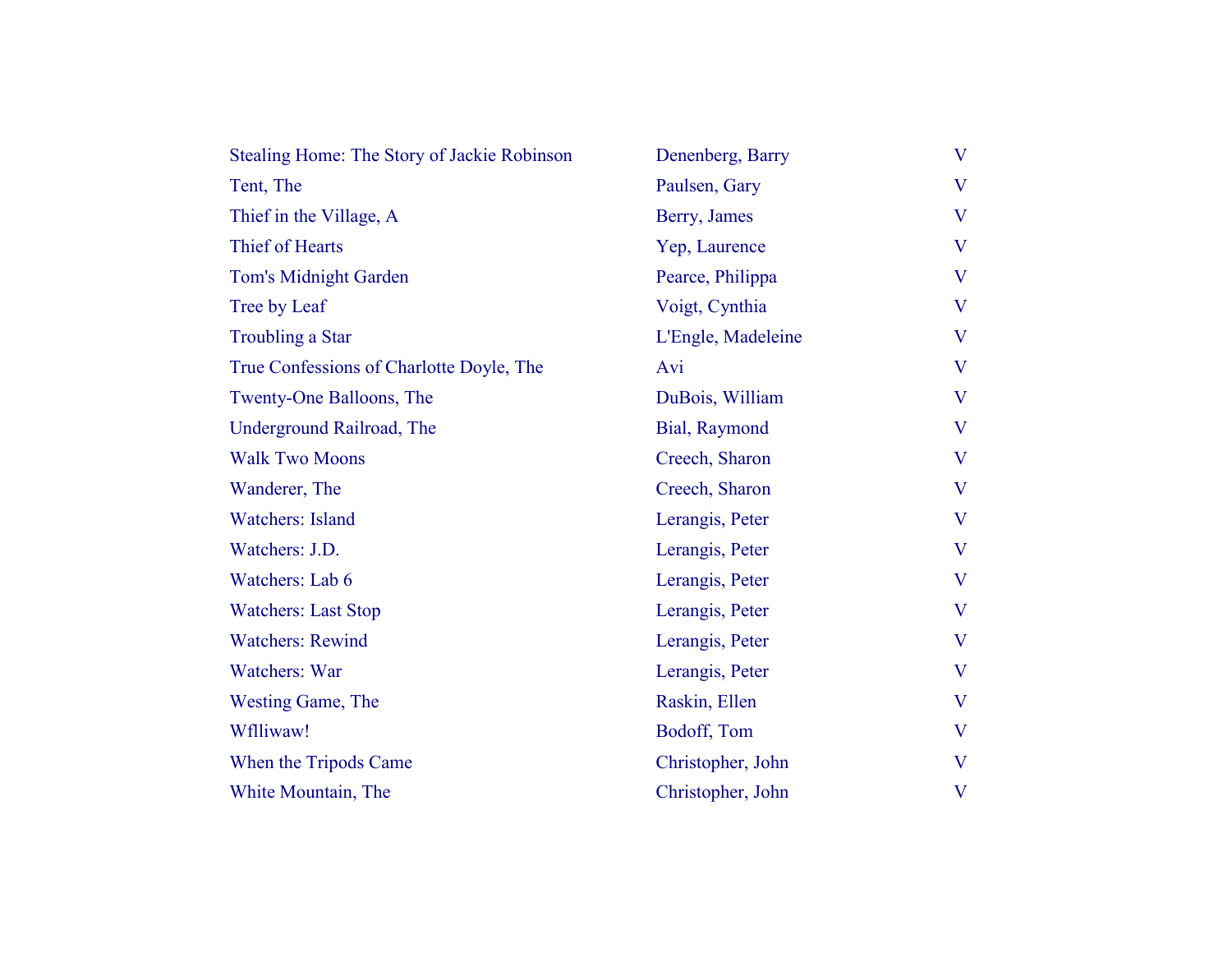| Wind in the Door, A                 | L'Engle, Madeleine      | V                       |
|-------------------------------------|-------------------------|-------------------------|
| Window, The                         | Ingold, Jeanette        | $\overline{\mathsf{V}}$ |
| Witches of Worm, The                | Jackson, Shirley        | V                       |
| Wolves of Willoughby Chase, The     | Aiken, Joan             | V                       |
| <b>Words of Stone</b>               | Henkes, Kevin           | $\overline{\mathsf{V}}$ |
| Wrinkle in Time, A                  | L'Engle, Madeleine      | $\overline{\mathsf{V}}$ |
| <b>Yolonda's Genius</b>             | Fenner, Carol           | V                       |
| <b>Across the Lines</b>             | Reeder, Carolyn         | W                       |
| After the Dancing Days              | Rostkowski, Margaret I  | W                       |
| After the War                       | Matas, Carol            | W                       |
| An Island Far from Home             | Donahue, John           | W                       |
| Anne Frank: Life in Hiding          | Hurwitz, Johanna        | W                       |
| Arkadians, The                      | Alexander, Lloyd        | W                       |
| Banished, The                       | Levin, Betty            | W                       |
| Between the Dragon and the Eagle    | Schneider, Mical        | W                       |
| <b>Black Pearl, The</b>             | O'Dell, Scott           | W                       |
| <b>Blue Heron</b>                   | Avi                     | W                       |
| Blue-Eyed Daisy, A                  | Rylant, Cynthia         | W                       |
| <b>Call Me Francis Tucker</b>       | Paulsen, Gary           | W                       |
| Castle of Llyr, The                 | Alexander, Lloyd        | W                       |
| Child of the Owl                    | Yep, Laurence           | W                       |
| Christa McAuliffe: Teacher in Space | Naden, Corinne J. & Blu | W                       |
|                                     |                         |                         |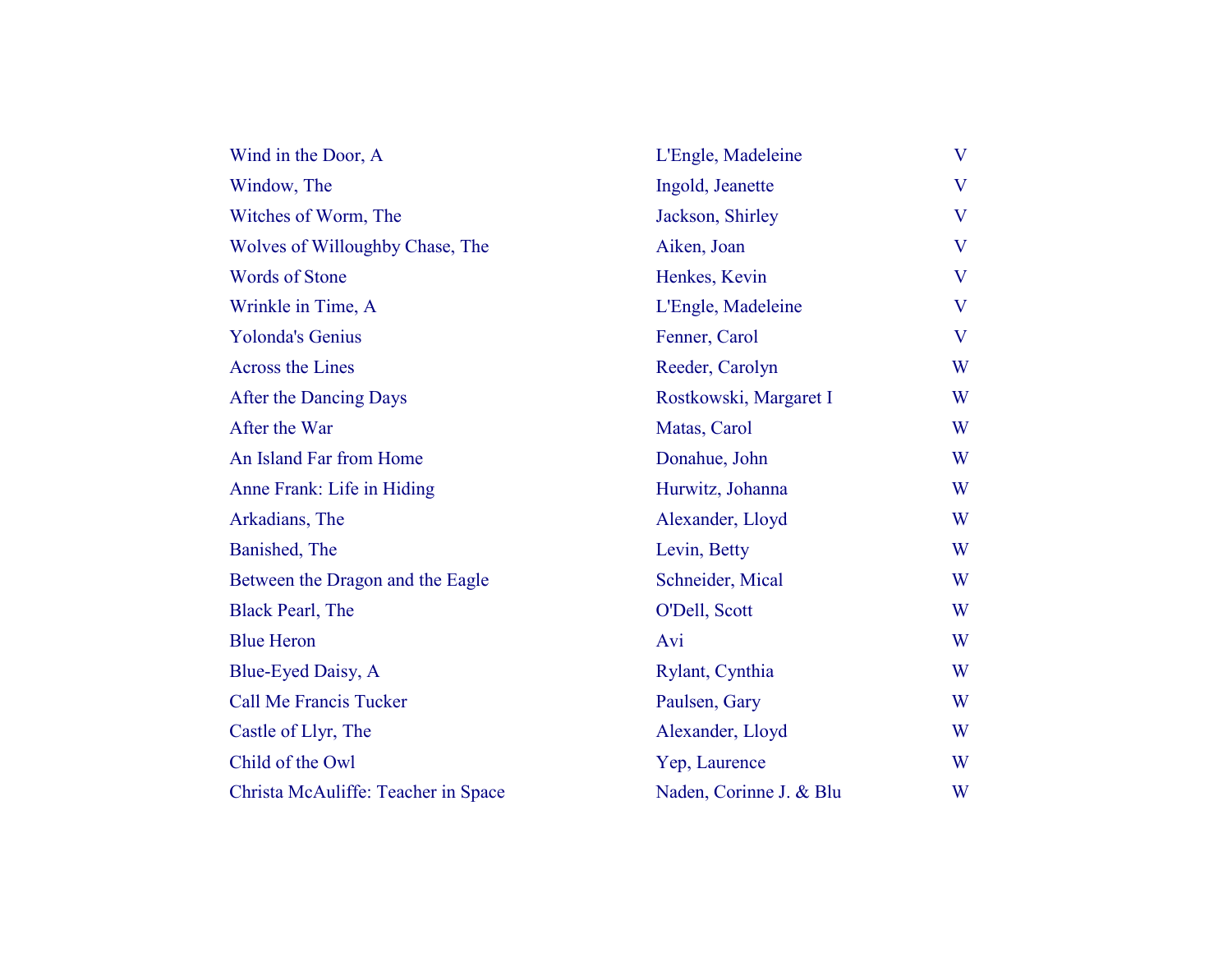| Danger In Quicksand Swamp                              | Wallace, Bill                 | W |
|--------------------------------------------------------|-------------------------------|---|
| Dicey's Song                                           | Voigt, Cynthia                | W |
| Dog in The Freezer, The                                | Mazer, Harry                  | W |
| <b>Dragon Cauldron</b>                                 | Yep, Laurence                 | W |
| Dragon of the Lost Sea                                 | Yep, Laurence                 | W |
| <b>Dragon Steel</b>                                    | Yep, Laurence                 | W |
| Dragon War                                             | Yep, Laurence                 | W |
| <b>Dragon Wings</b>                                    | Yep, Laurence                 | W |
| <b>Dragon's Gate</b>                                   | Yep, Laurence                 | W |
| <b>Dragonwings</b>                                     | Yep, Laurence                 | W |
| Easter Island: Giant Stone Statues Tell of a Rich      | <b>Arnold Caroline</b>        | W |
| Eleanor Roosevelt, A Life of Discovery                 | Freedman, Russell             | W |
| <b>Exploring an Ocean Tide Pool</b>                    | Bendick, Jeanne               | W |
| <b>Extraordinary American Indians</b>                  | Avery, Susan & Skinner, Linda | W |
| <b>Extraordinary Black Americans: From Colonial to</b> | Altman, Susan                 | W |
| <b>Extraordinary Jewish Americans</b>                  | Brooks, Philip                | W |
| <b>Extraordinary People with Disabilities</b>          | Kent, D. & Quinlan, K. A.     | W |
| <b>Extraordinary Women in Politics</b>                 | Gutatta, Charles              | W |
| <b>Extraordinary Women Journalists</b>                 | Price-Groff, Claire           | W |
| <b>Extraordinary Women of Medicine</b>                 | Stille, Darlene R.            | W |
| Extraordinary Women of the American West               | Alter, Judy                   | W |
| <b>Extraordinary Women Scientists</b>                  | Stille, Darlene R,            | W |
|                                                        |                               |   |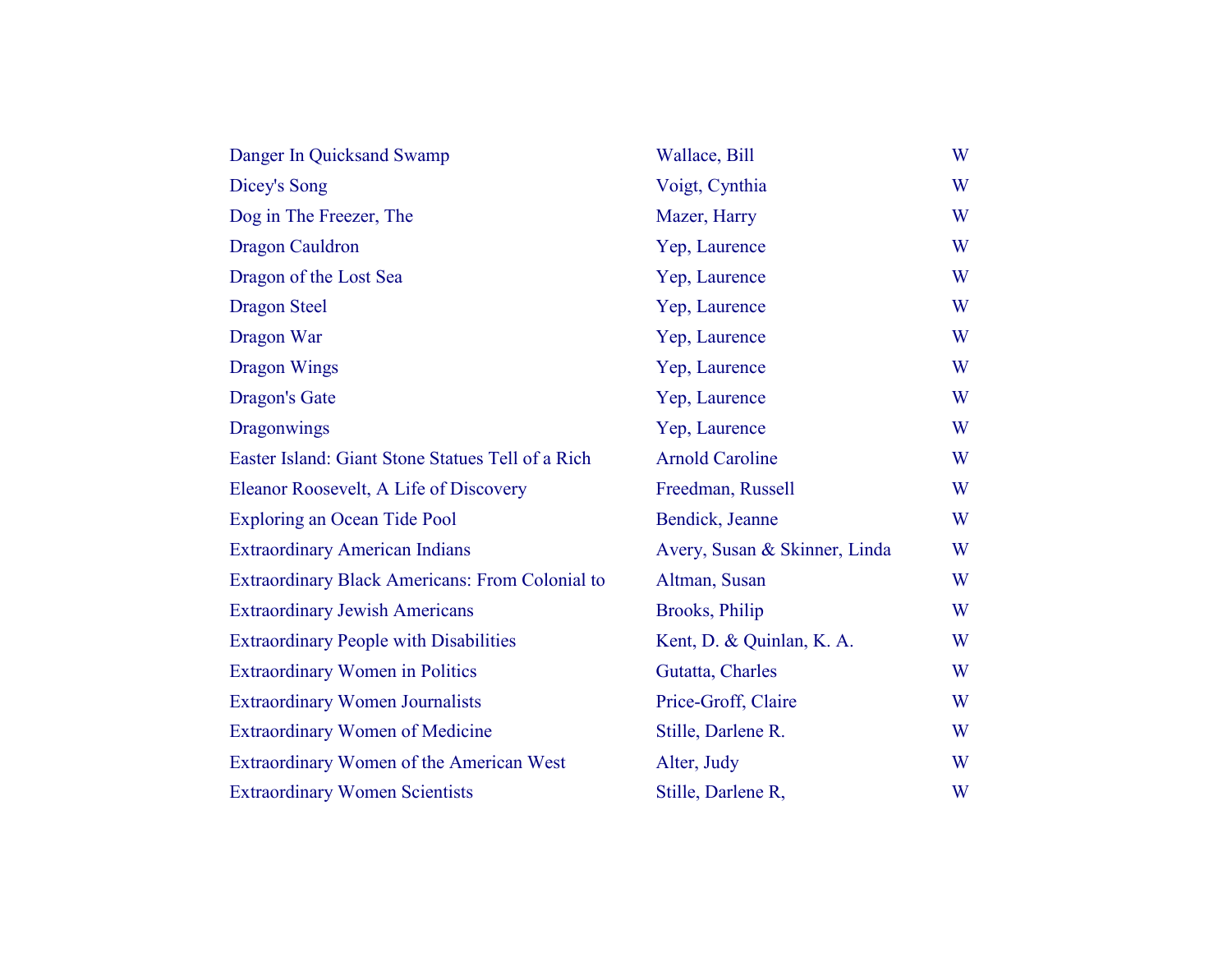| <b>Extraordinary Young People</b>               | Brill, Marlene Targ          | W |
|-------------------------------------------------|------------------------------|---|
| Eye, the Ear, and the Arm, The                  | Farmer, Nancy                | W |
| Face to Face                                    | <b>Bauer, Marion Dane</b>    | W |
| Garden of Eden Motel, The                       | Hamilton, Morse              | W |
| Girt From Yamhill, A                            | Cleary, Beverly              | W |
| Gone from Home                                  | Johnson, Angela              | W |
| Grand Canyon Journey, A: Tracing Time in Stone  | Anderson, Peter/A First Book | W |
| <b>Great Whales: The Gentle Giants</b>          | Lauber, Patricia             | W |
| Guardian of the Dark                            | Spencer, Bev                 | W |
| Honorable Prison, The                           | Becerra de Jenkins, Lyll     | W |
| Hope Was Here                                   | Bauer, Joan                  | W |
| House on Mango Street, The                      | Cisneros, Sandra             | W |
| I Am A Star: Child of the Holocaust             | Auerbacher, Inge             | W |
| In Search of the Grand Canyon                   | Fraser, Mary Ann             | W |
| Iron Ring, The                                  | Alexander, Lloyd             | W |
| Jack's New Power: Stories From a Caribbean Year | Gantos, Jack                 | W |
| John A Macdonald                                | Waite, Peter B.              | W |
| <b>Kiss the Dust</b>                            | Laird, Elizabeth             | W |
| Letters to Julia                                | Holmes, Barbara Ware         | W |
| Life and Words of Martin Luther King, Jr., The  | Peck, Ira                    | W |
| Lion, the Witch and the Wardrobe                | Lewis, C. S.                 | W |
| <b>Local News</b>                               | Soto, Gary                   | W |
|                                                 |                              |   |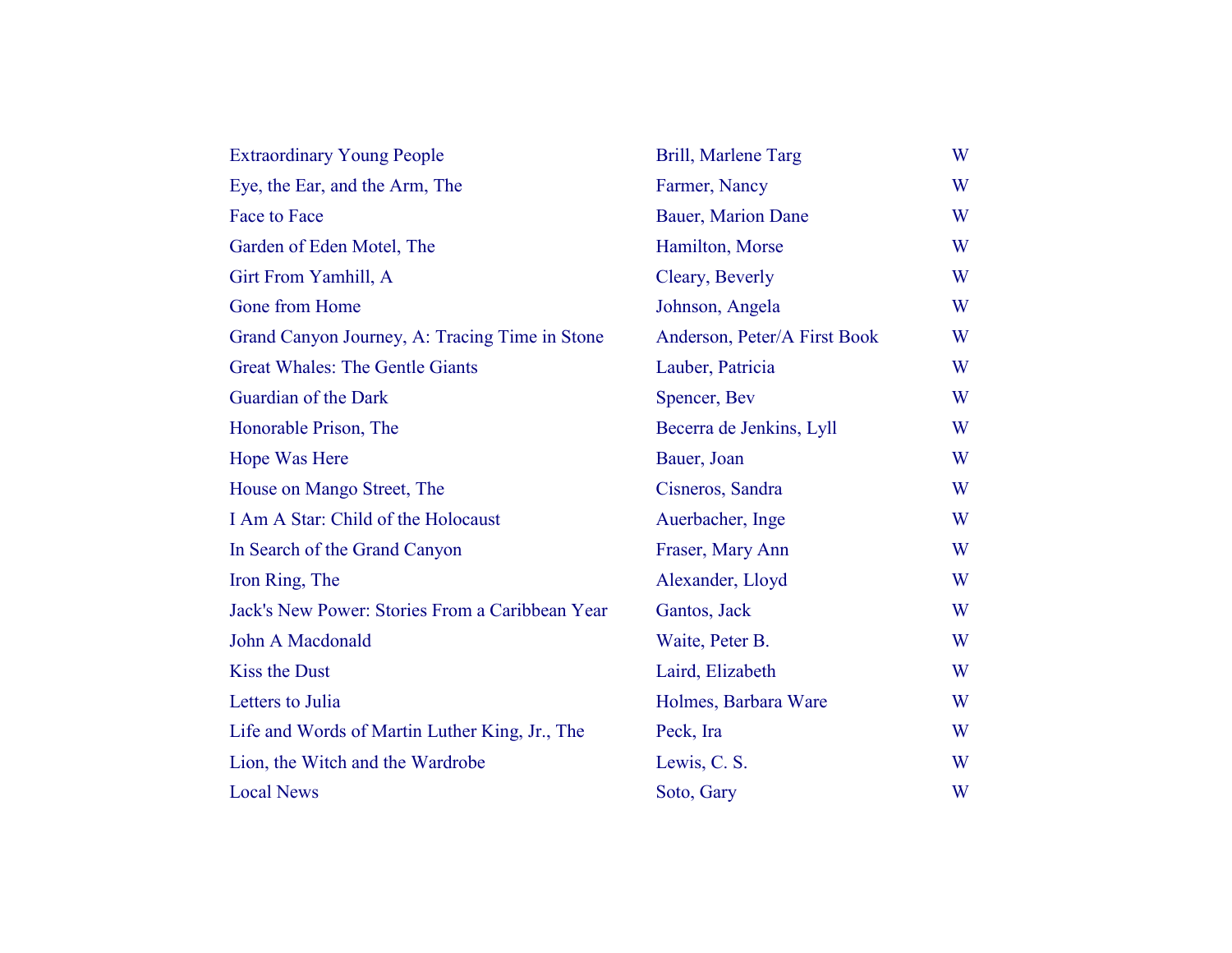| Lost Garden, The                               | Yep, Laurence            | W |
|------------------------------------------------|--------------------------|---|
| <b>Louis Riell</b>                             | Neering, Rosemary        | W |
| Magical Adventures of Pretty Pearl, The        | Hamilton, Virginia       | W |
| Mama, Let's Dance                              | Hermes, Patricia         | W |
| <b>Mark Twain</b>                              | Cox, Clinton             | W |
| Maya Angelou: Greeting the Morning             | King, Sarah E.           | W |
| Meteorite!: The Last Days of the Dinosaurs     | Norris, Richard          | W |
| <b>Missing May</b>                             | Rylant, Cynthia          | W |
| <b>Moccasin Trail</b>                          | McGraw, Eloise           | W |
| Moon Bridge, The                               | Savin, Marcia            | W |
| Moon Over Tennessee: A Boy's Civil War Journal | Crist-Evans, Craig       | W |
| Mouse Rap, The                                 | Myers, Walter Dean       | W |
| Mr. Lincoln's Drummer                          | Wisler, G. Clifton       | W |
| My Own Two Feet                                | Cleary, Beverly          | W |
| <b>Nellie McClung</b>                          | Benham, Mary Lile        | W |
| Newbery Halloween, A: A Dozen Scary Stories    | Greenberg, Martin H. &   | W |
| Night Flyers, The                              | Jones, Elizabeth McDavid | W |
| Nightjohn                                      | Paulsen, Gary            | W |
| <b>Orphan Train Adventures:</b>                | Nixon, Joan Lowery       | W |
| Orphan Train Adventures: Caught in the Act     | Nixon, Joan Lowery       | W |
| Orphan Train Adventures: Dangerous Promise, A  | Nixon, Joan Lowery       | W |
| Orphan Train Adventures: In the Face of Danger | Nixon, Joan Lowery       | W |
|                                                |                          |   |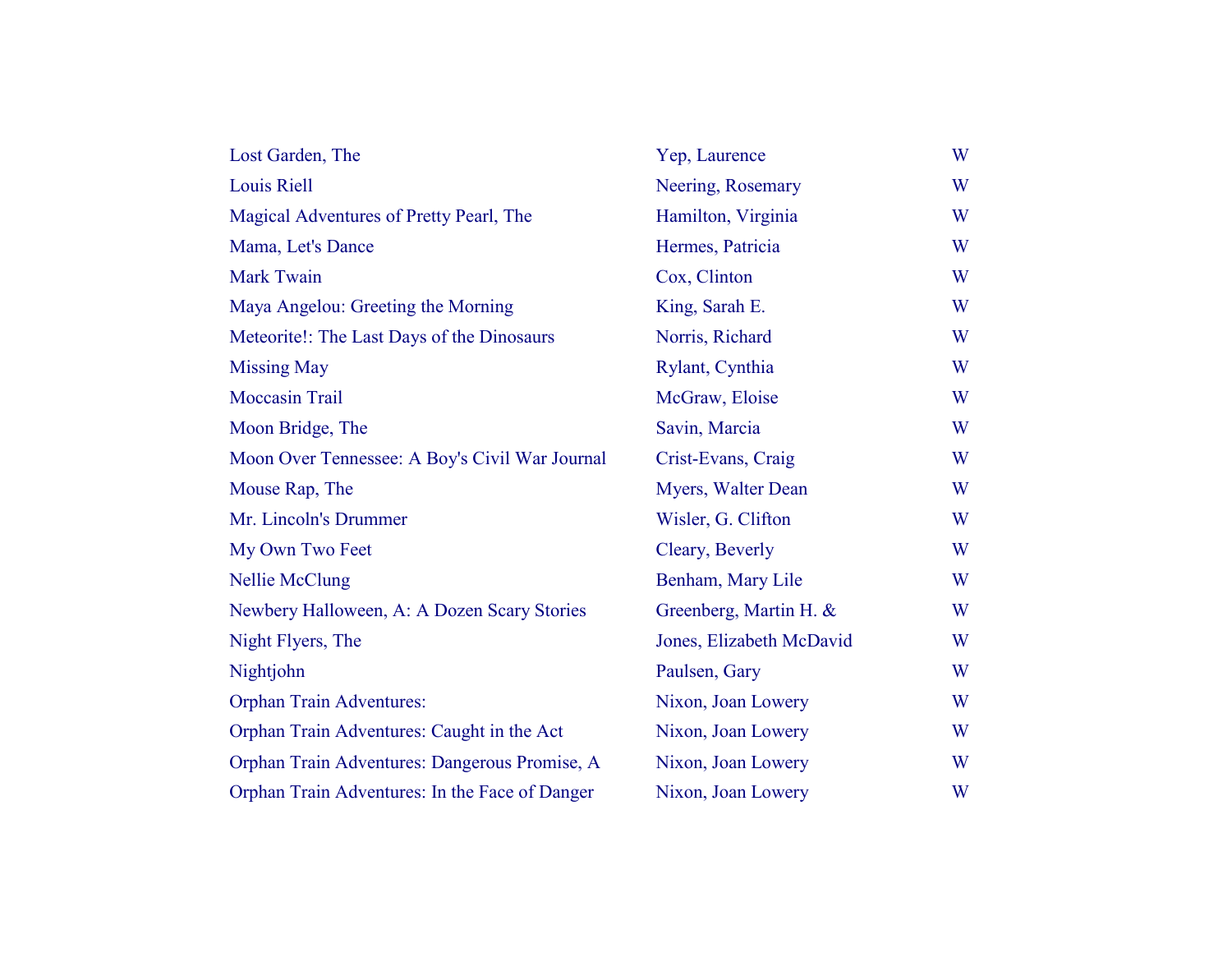| Orphan Train Adventures: Keeping Secrets          | Nixon, Joan Lowery         | W |
|---------------------------------------------------|----------------------------|---|
| Orphan Train Adventures: Place to Belong, A       | Nixon, Joan Lowery         | W |
| <b>Our Endangered Planet (Oceans)</b>             | Hoff, M. and Rodgers, M.   | W |
| People Could Fly, American Black Folktales        | Hamilton, Virginia         | W |
| Phantom Tollbooth, The                            | Juster, Norton             | W |
| <b>Phoenix Rising</b>                             | Hesse, Karen               | W |
| Pine Hollow: Changing Leads                       | Bryant, Bonnie             | W |
| <b>Pine Hollow: Conformation Faults</b>           | Bryant, Bonnie             | W |
| Pine Hollow: Reining In                           | Bryant, Bonnie             | W |
| Pine Hollow: The Long Ride                        | Bryant, Bonnie             | W |
| Pine Hollow: The Trail Home                       | Bryant, Bonnie             | W |
| Pride of Puerto Rico: The Life of Roberto Clement | Walker, Robert Paul        | W |
| <b>Proud Taste For Scarlet And Miniver</b>        | Konigsburg, E. L.          | W |
| Red Cap                                           | Wisler, G. Clifton         | W |
| Ring of Endless Light, A                          | L'Engle, Madeleine         | W |
| Roll of Thunder, Hear My Cry                      | Taylor, Mildred            | W |
| Sarny: A Life Remembered                          | Paulsen, Gary              | W |
| Saturnalia                                        | Flack, Marjorie            | W |
| Sea Otter Rescue: The Aftermath of an Oil Spill   | Smith, Roland              | W |
| Selchie's Seed, The                               | Levey Oppenheim, Shulamith | W |
| Serpent's Children, The                           | Yep, Laurence              | W |
| Seventh Tower, The: The Fall                      | Nix, Garth                 | W |
|                                                   |                            |   |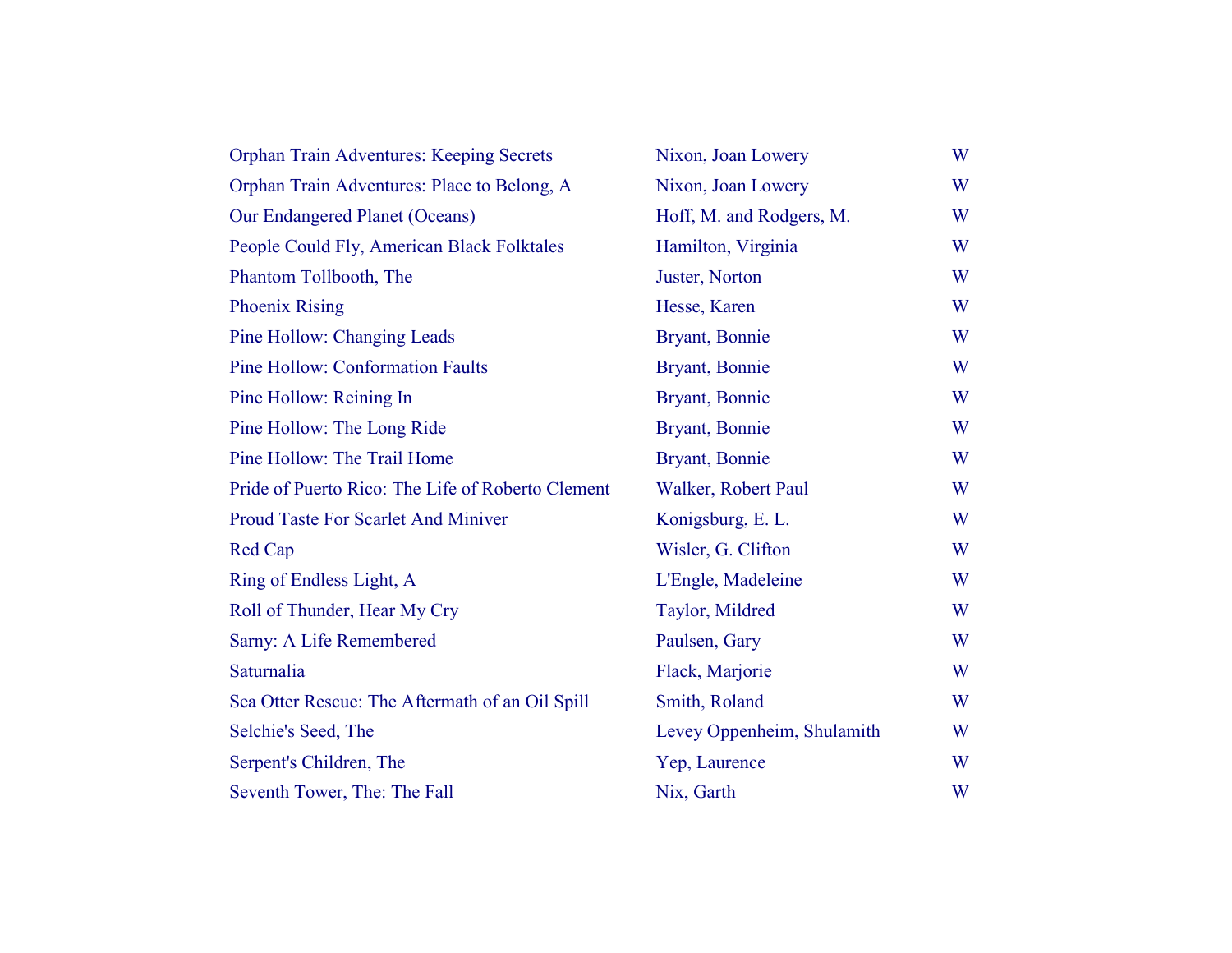| <b>Shades of Gray</b>                        | Reeder, Carolyn                 | W |
|----------------------------------------------|---------------------------------|---|
| Sing for Your Father, Su Phan                | Pevsner, Stella and Tang, Fay   | W |
| <b>Sister</b>                                | Greenfield, Eloise              | W |
| Slam!                                        | Myers, Walter Dean              | W |
| Solitary Blue, A                             | Voigt, Cynthia                  | W |
| Spies on the Devil's Belt                    | Haynes, Betsy                   | W |
| Stowaway                                     | Hesse, Karen                    | W |
| <b>Swiftly Tilting Planet, A</b>             | L'Engle, Madeleine              | W |
| Taste of Salt: T he Story of Modern Haiti    | Temple, Frances                 | W |
| <b>Tiger Eyes</b>                            | Blume, Judy                     | W |
| Time of Angels, A                            | Hesse, Karen                    | W |
| <b>Torn Thread</b>                           | Isaacs, Anne                    | W |
| <b>Twilight In Grace Falls</b>               | Honeycutt, Natalie              | W |
| Under the Blood-Red Sun                      | Salisbury, Graham               | W |
| Usborne Book of Inventors, The               | Reid, Struan and Fara, Patricia | W |
| What Do Fish Have To Do With Anything?       | Avi                             | W |
| Who Is Carrie?                               | Collier, James and Christopher  | W |
| <b>Wilfrid Laurier</b>                       | Spigelman, Martin               | W |
| <b>Wings</b>                                 | Yolen, Jane & Nolan, Dennis     | W |
| Winterdance: The Fine Madness of Running the | Paulsen, Gary                   | W |
| Witch of Blackbird Pond, The                 | Speare, Elizabeth George        | W |
| Witches                                      | Dahl, Roald                     | W |